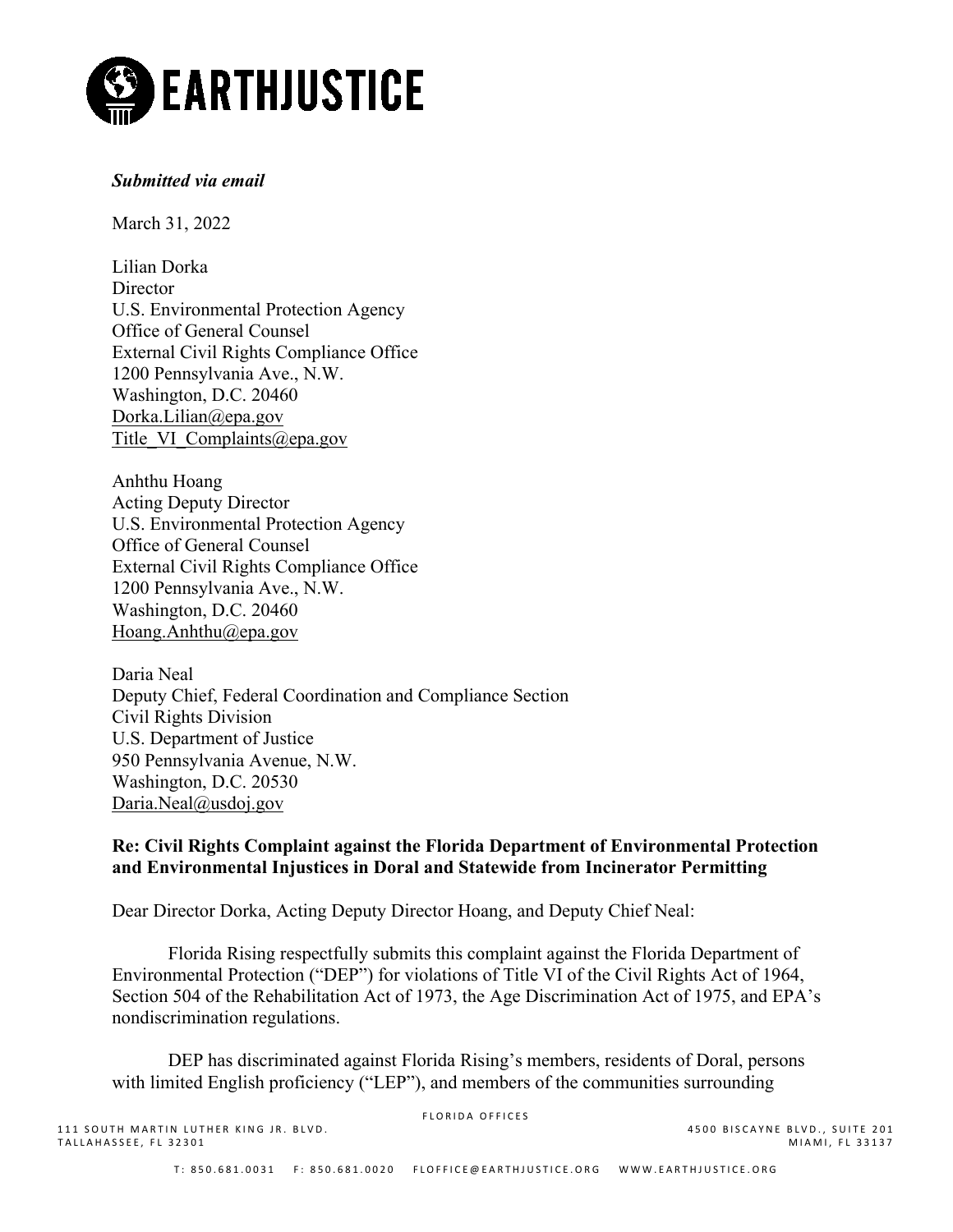Florida's 10 incinerators on the basis of race, national origin, sex, disability, and age. DEP's violations of civil rights laws and regulations stem from and include its failure to reasonably accommodate LEP persons in its programs and activities; its failure to reasonably accommodate persons based on age, disability, and limited English proficiency in virtual-only programs and activities; and its failure to consider environmental justice in its permitting actions, causing people to disproportionately bear the burdens of environmental harms from incinerators on the basis of their race, national origin, sex, and age.

This action stems from Florida Rising's opposition to a Clean Air Act Title V air permit renewal for the Miami-Dade County Resources Recovery Facility ("the Doral incinerator"), a polluting waste incinerator in Doral that emits noxious garbage odors into the surrounding area. Though located in Doral and owned by Miami-Dade County, this incinerator is regulated by DEP, the agency authorized to write and issue the air permit. After submitting public comments opposing the air permit renewal in December 2021, Florida Rising requested a public meeting with DEP for members of the public to be heard on this incinerator and the draft permit.

Though DEP agreed to a virtual-only public meeting, it became quickly apparent that DEP was treating the public meeting as a mere formality. In a predominantly Latinx community where 82% of the population is Spanish-speaking, DEP published notices regarding the draft air permit and the public meeting in English only, and the agency initially did not agree to provide Spanish-language interpretation at the public meeting.

After Florida Rising, through counsel, provided federal law and guidance on the need for a competent Spanish-language interpreter, DEP planned to have bilingual employee "do their best" to "get the gist" of public comments provided at the public meeting. After Florida Rising requested a *certified* Spanish-language interpreter at the public meeting, providing additional federal law and guidance in support thereof, DEP stated that civil rights nondiscrimination laws and guidance do not apply to its Title V program – an incorrect statement since DEP as an agency receives EPA and other federal funding.

DEP then stated, before any public meeting and additional input from members of the public on the draft air permit, that the agency is "going to issue the permit" and that the permit was "ready to go," accusing Florida Rising of trying to "bootstrap" its environmental justice arguments as to Title V to other DEP programs that more directly receive federal funding.

After the public meeting (scheduled for February 24, 2022) was postponed due to an error in the Teams link in DEP's notice, Florida Rising raised to DEP access issues that a virtualonly public meeting presents. Florida Rising requested that the rescheduled public meeting be a hybrid virtual and in-person meeting, utilizing a user-friendly platform like Zoom for the virtual component of the meeting. At this time, DEP has not agreed to these requests.

Florida Rising submitted written comments against renewal of the Doral incinerator's air permit because of the pollution and injustices incinerators cause: incinerators in Florida and throughout the United States are primarily in communities of color; they emit pollutants known to cause cancer, respiratory and reproductive health risks, increased risk of death, and other health impacts; and they are one of the most emission-intensive forms of electricity production,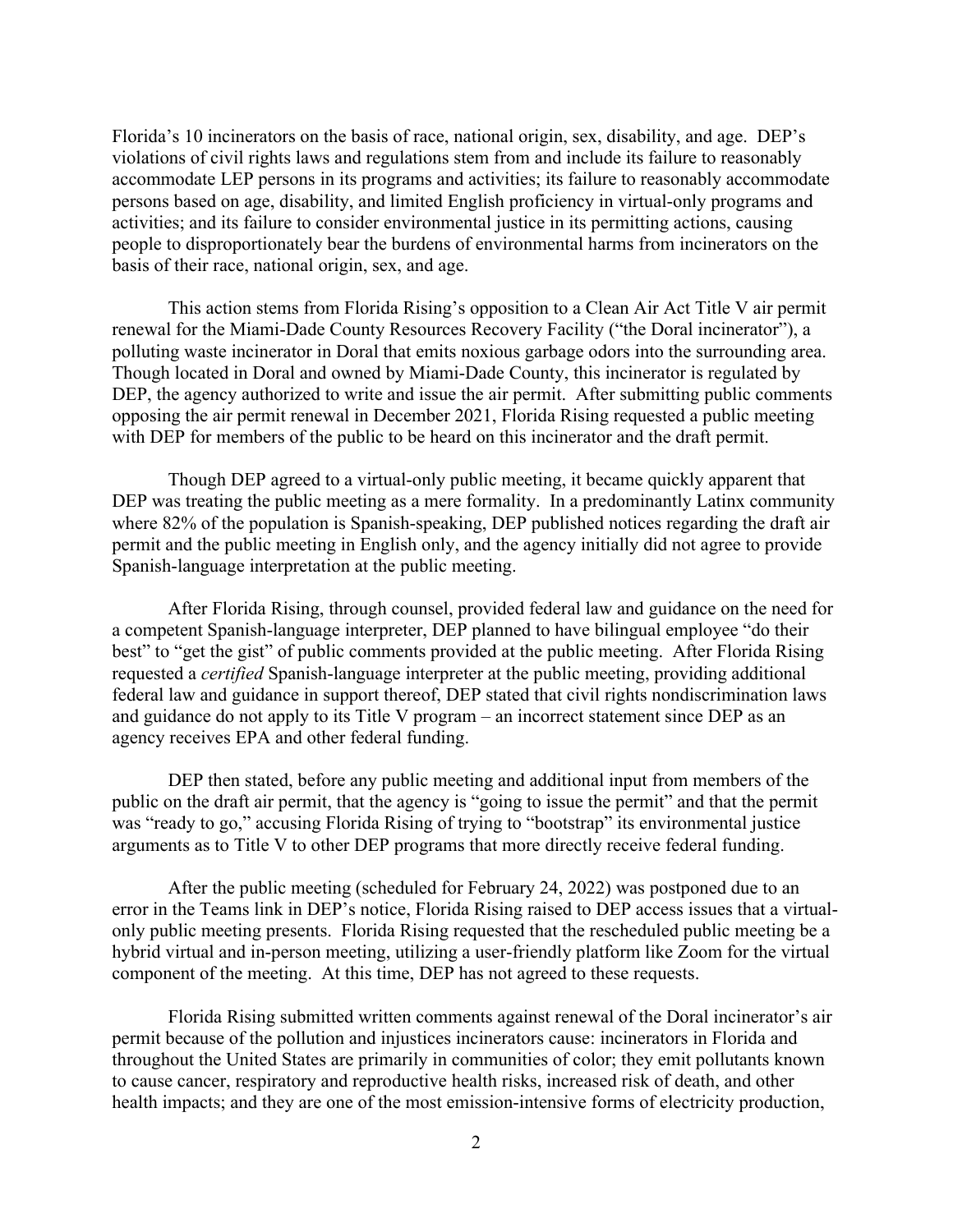exacerbating the climate crisis while poisoning communities. The elderly, children, and women are particularly vulnerable to air pollution harms from incinerators, due to the respiratory illnesses and reproductive health harms the pollution causes. Nevertheless, DEP does not account for environmental justice or other demographic factors like age or sex in its permitting actions.

Among other specific requests for relief, Florida Rising requests that EPA and DOJ bring DEP into compliance with civil rights laws and regulations, requiring it to develop LEP policies, provide accommodations for the public to meaningfully access its programs and activities, and consider environmental justice in its permitting actions.

## **I. PARTIES**

## **A. Complainant**

 Florida Rising is a grassroots organization whose mission is to advance economic, racial, and climate justice across Florida, especially on behalf of communities of color, low-income communities, and communities disproportionately burdened by environmental harms.<sup>[1](#page-2-0)</sup> In Doral and throughout the state, Florida Rising fights for healthy environments free from toxic pollution, climate resilience, and for a sustainable, just transition to clean energy that equitably centers the communities it serves.

In 2020, Florida Rising (then called New Florida Majority), alongside Earthjustice, submitted a letter to DEP opposing the expansion of a landfill near Doral that causes strong odors and respiratory health impacts. And in 2021, Florida Rising was a petitioner in a case before the Florida Public Service Commission, opposing a \$2 billion rate increase that would be disproportionately felt by the utility's low-income customers.

Florida Rising is a leader in the climate justice movement, statewide and in South Florida in particular. Staff and members of the organization are active in the Miami Climate Alliance, helping to shape the region's urgently needed response to sea-level rise, natural disasters, and other climate change impacts. Florida Rising runs multifaceted campaigns to build the peoplepowered movement that is necessary to hold leaders and elected officials accountable to their constituents.

Florida Rising and its members have been following the Doral incinerator for years, aware of the strong community opposition to it. After DEP published a Notice of Intent to issue a Title V air operating permit last November for the incinerator, Florida Rising, through counsel at Earthjustice, submitted extensive comments to DEP regarding the draft permit and opposing its permit renewal. Separately, Florida Rising, alongside other advocacy groups and individuals in and around Doral, submitted a community sign-on letter to DEP opposing the air permit renewal.

<span id="page-2-0"></span><sup>&</sup>lt;sup>1</sup> Florida Rising,<https://floridarising.org/> (last visited March 30, 2022).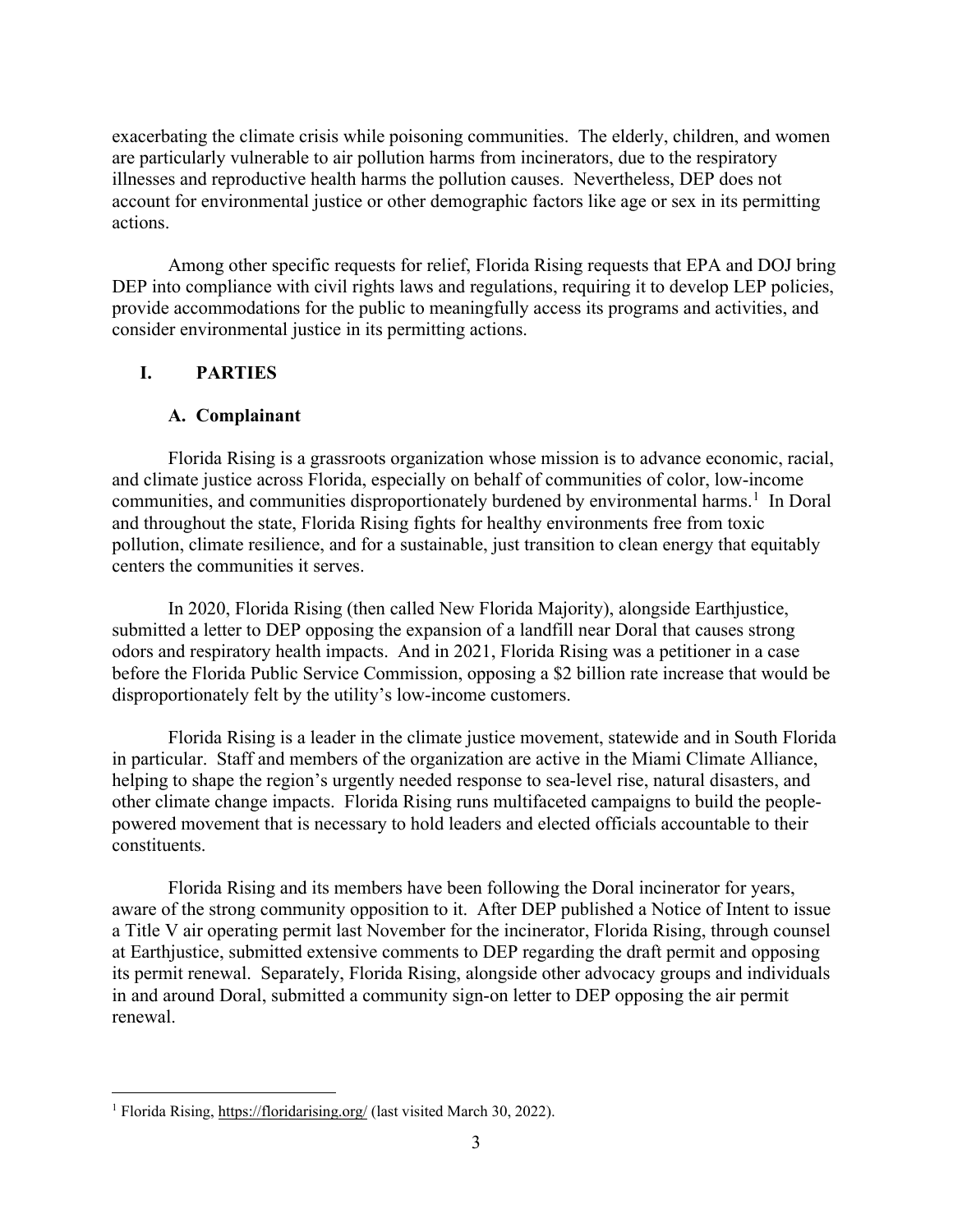Florida Rising has members who reside in and near Doral who are impacted by the incinerator. Moreover, Florida Rising and its members are concerned about the climate change threats incinerator emissions present, especially in a state like Florida that is on the frontlines of the climate crisis. And as part of its organizational mission, Florida Rising and its members seek to combat the environmental injustices of incinerators, which are primarily in communities of color and particularly impact the health of older people, children, and women.

### **B. Recipient**

DEP is the State of Florida's lead agency "for environmental management and stewardship, protecting…air, water, and land," in accordance with the law and rules adopted and promulgated by it.<sup>[2](#page-3-0)</sup> As described in more detail below, DEP is a recipient of EPA funds.

DEP's Air Division "implements the federal Clean Air Act and related Florida statutes, monitors air quality, issues permits to the air pollution sources[,] and administers Florida's air pollution control programs."<sup>[3](#page-3-1)</sup> In its permitting actions, DEP has a duty under state law to protect public health, safety, and welfare; prevent the creation of nuisances; and enhance the environment for the people of Florida.<sup>[4](#page-3-2)</sup>

### **II. JURISDICTION**

Title VI of the Civil Rights Act of 1964 ("Title VI") provides that "[n]o person in the United States shall, on the ground of race, color, or national origin, be excluded from participation in, be denied the benefits of, or be subjected to discrimination under any program or activity receiving Federal financial assistance."[5](#page-3-3) Likewise, for any agency that receives federal financial assistance, the Age Discrimination Act of 1975 ("the Age Discrimination Act") prohibits discrimination on the basis of age,<sup>[6](#page-3-4)</sup> and Section 504 of the Rehabilitation Act of 1973 ("Section 504") prohibits discrimination on the basis of disability.<sup>[7](#page-3-5)</sup> EPA's nondiscrimination regulations also prohibit discrimination on these bases, as well as on the basis of sex.[8](#page-3-6)

Acceptance of federal funds, here, EPA financial assistance, creates an obligation on the recipient to comply with the above civil rights laws and EPA's nondiscrimination regulations. As explained below, DEP receives federal assistance from EPA, making it subject to the requirements of Title VI, the Age Discrimination Act, Section 504, and EPA's nondiscrimination regulations. In addition, this complaint is timely and satisfies all other jurisdictional requirements.

<span id="page-3-0"></span><sup>&</sup>lt;sup>2</sup> Fla. Stat. § 403.061 (2021). DEP, About DEP, <u>https://floridadep.gov/about-dep</u> (last visited March 30, 2022).<br><sup>3</sup> DEP, Air Topics, <u>https://floridadep.gov/air-topics</u> (last visited March 30, 2022).<br><sup>4</sup> Fla. Stat. § 4

<span id="page-3-2"></span><span id="page-3-1"></span>

<span id="page-3-3"></span>

<span id="page-3-4"></span><sup>6</sup> 42 U.S.C. § 6101.

<span id="page-3-5"></span><sup>7</sup> 29 U.S.C. § 794.

<span id="page-3-6"></span><sup>8</sup> 40 CFR Part 7.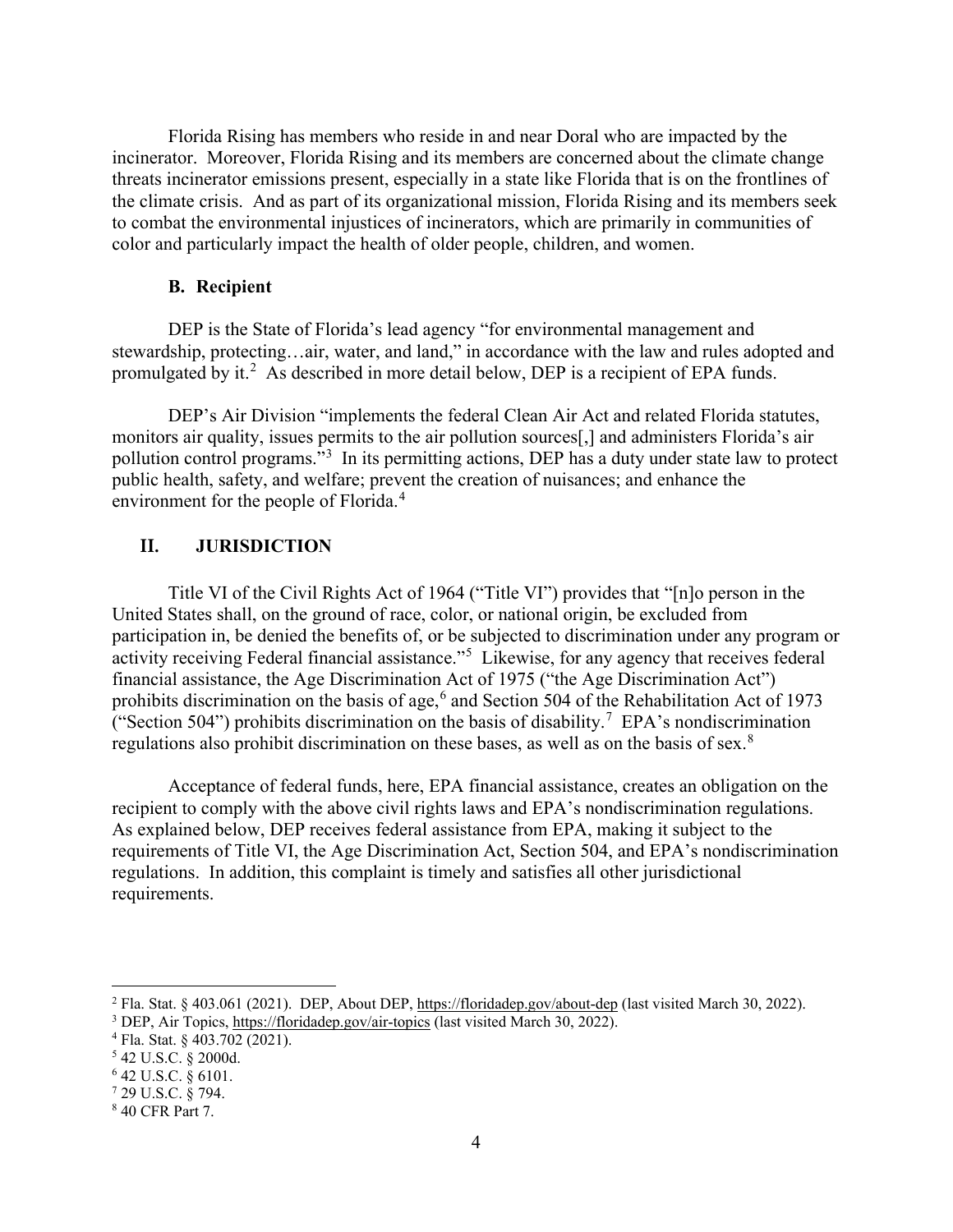### **A. Program or Activity**

DEP is an agency of the State of Florida that receives federal funds to assist its mission of executing a broad range of environmental regulation activities for the benefit of the people of Florida.<sup>[9](#page-4-0)</sup> As a state agency, any DEP operation is considered a "program or activity" within the meaning of civil rights laws and EPA's regulations. Title VI, Section 504, and the Age Discrimination Act all define a "program or activity" as "all of the operations of... a department, agency, special purpose district, or other instrumentality of a State or of a local government.]"<sup>[10](#page-4-1)</sup> In 1987, Congress enacted an expansive definition of "program or activity" to make "clear that discrimination is prohibited throughout entire agencies or institutions if any part receives Federal financial assistance."<sup>[11](#page-4-2)</sup> Accordingly, DEP is an agency of the State of Florida and must comply with Title VI whenever it receives federal financial assistance.

#### **B. Federal Funding**

DEP is a recipient of federal financial assistance as defined by EPA's nondiscrimination regulations. EPA's regulations define a "[r]ecipient" as "any State or its political subdivision, any instrumentality of a State or its political subdivision, [or] *any public or private agency*… to which Federal financial assistance is extended directly or through another recipient.]"<sup>[12](#page-4-3)</sup>

As explained above, DEP is an agency of the state of Florida, and as an agency, it receives federal funding from EPA.<sup>[13](#page-4-4)</sup> For example, DEP received over \$230 million in federal funds from EPA in Fiscal Year 2021. In 2021, EPA awarded DEP over \$1.5 million in federal grants to support air quality environmental programs in Florida, administered through DEP's Air Division. Because DEP receives financial assistance from EPA, it is subject to Title VI, the Age Discrimination Act, Section 504, and EPA's nondiscrimination regulations.

#### **C. Timeliness**

This complaint is timely. EPA's External Civil Rights Compliance Office ("ECRCO") considers a civil rights complaint timely if it is filed within 180 calendar days of the alleged discriminatory acts<sup>[14](#page-4-5)</sup> or if alleging a continuing policy or practice of discrimination, allege either a "series of related acts of which one occurred within the 180-day filing period or a systematic policy or practice that operated within the 180-day period."[15](#page-4-6) The discriminatory acts and

<span id="page-4-0"></span><sup>9</sup> *See* Fla. Stat. § 403.061 (2021).

<span id="page-4-1"></span><sup>10</sup> 42 U.S.C. § 2000d-4a; 42 U.S.C. § 6107; 29 U.S.C. § 794(b)(1)(A). *See also* 40 C.F.R. § 7.25.

<span id="page-4-2"></span><sup>11</sup> *Lopez v. City of Dallas, Tex*., 2004 WL 2026804, at \*9-10 (N.D. Tex. 2004) (citing S. Rep. 100-64); *Grimes v. Superior Home Health Care of Middle Tenn*., 929 F. Supp. 1088, 1091-92 (M.D. Tenn. 1996) ("the [Civil Rights Restoration Act of 1987] was intended to ensure that the various civil rights statutes would apply to the entirety of any state or local institution that had a program or activity funded by the federal government.") (internal quotes omitted).

<span id="page-4-4"></span><span id="page-4-3"></span><sup>&</sup>lt;sup>12</sup> 40 C.F.R. § 7.25 (emphasis added).<br><sup>13</sup> Exhibit A, EPA grants awards to DEP from 2016 to 2021.

<span id="page-4-5"></span> $14$  40 C.F.R. § 7.120(b)(2).

<span id="page-4-6"></span><sup>&</sup>lt;sup>15</sup> EPA, Case Resolution Manual, 10 (2021), [https://www.epa.gov/sites/default/files/2021-](https://www.epa.gov/sites/default/files/2021-01/documents/2021.1.5_final_case_resolution_manual_.pdf)

[<sup>01/</sup>documents/2021.1.5\\_final\\_case\\_resolution\\_manual\\_.pdf](https://www.epa.gov/sites/default/files/2021-01/documents/2021.1.5_final_case_resolution_manual_.pdf) ("ECRCO Manual").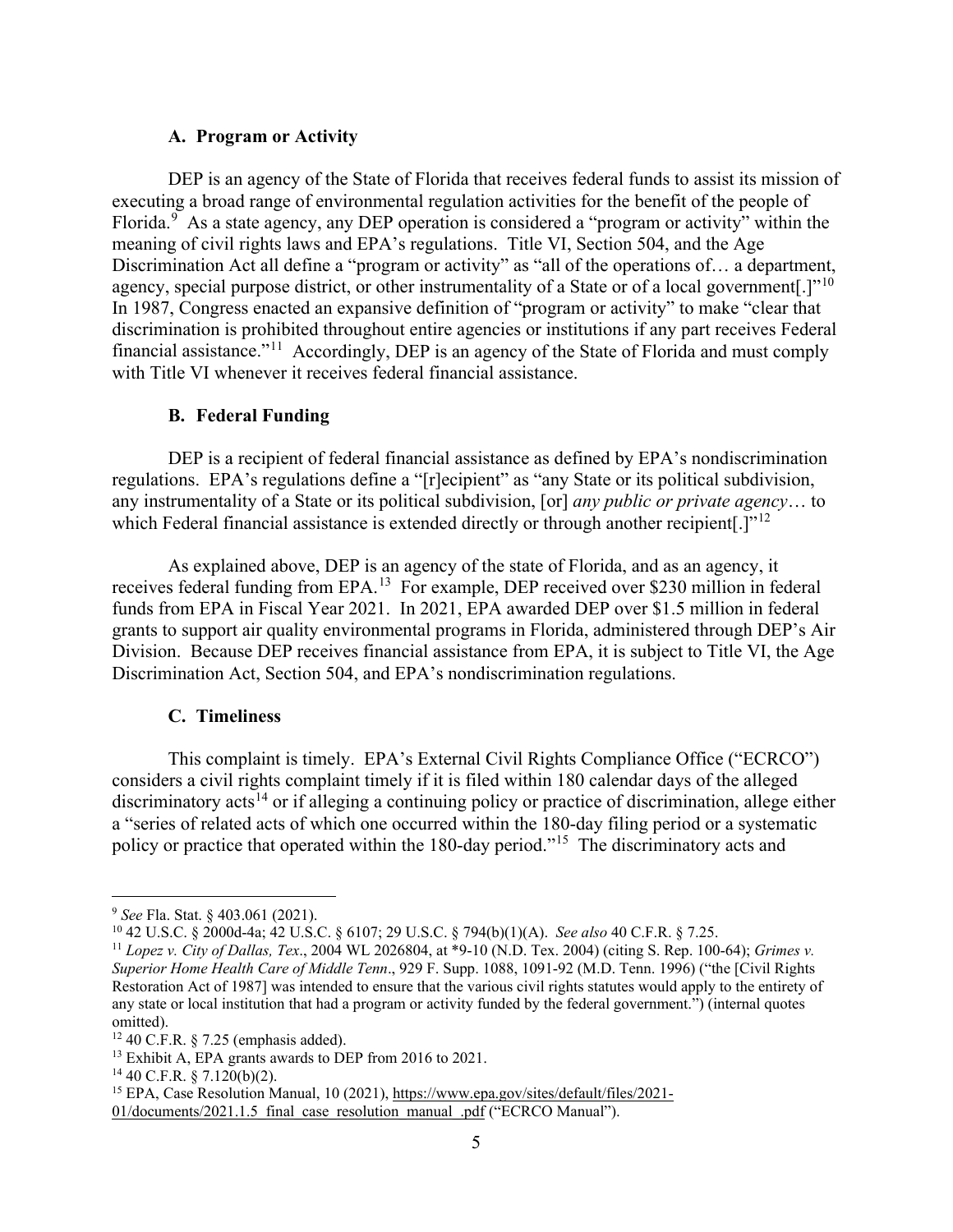policies alleged in this complaint all occurred within or were in operation within the past 180 days.

### **D. Other Jurisdictional and Prudential Concerns**

This complaint satisfies all other jurisdictional and prudential considerations laid out in the applicable laws and regulations and EPA's Case Resolution Manual. This complaint is in writing and describes in sufficient detail the alleged discriminatory acts, policies, and practices in violation of civil rights laws and regulations.<sup>[16](#page-5-0)</sup> It is filed with EPA by Florida Rising, whose mission is to work for environmental justice on behalf of disproportionately impacted communities, and is filed on behalf of Doral residents harmed by DEP's discriminatory practices and on behalf of specific classes of persons who have been discriminated against by FDEP.<sup>17</sup> This complaint contains unique civil rights allegations that have not been alleged in a pending or resolved complaint before the EPA or another federal, state, or local agency, or a state or federal court.[18](#page-5-2)

## **III. FACTS**

## **A. The Doral Incinerator**

The Doral incinerator is a municipal waste incinerator owned by Miami-Dade County and operated by Covanta Energy. The incinerator is almost 40 years old, having begun operations in 1982.

Though labeled a "waste-to-energy" facility and a "renewable" source of energy, waste incineration is one of the most polluting forms of energy production. Incineration does not make waste disappear. Instead, it converts waste into air pollution and toxic ash that contaminate surrounding communities. Incinerators can emit more air pollutants than coal plants per unit of energy, up to 18 times more lead, 14 times more mercury, 6 times more smog-forming nitrogen oxides, 5 times more carbon monoxide, 4 times more cadmium and hydrogen chloride, and 2.5 times more greenhouse gases. $19$ 

Incinerators emit more greenhouse gases per unit of electricity than any other power source,  $^{20}$  $^{20}$  $^{20}$  at a time when the climate crisis demands reductions in greenhouse gas emissions, especially in a state like Florida that is on the frontlines of the climate crisis.

<span id="page-5-1"></span><span id="page-5-0"></span><sup>&</sup>lt;sup>16</sup> *Id.* at 6, 11.<br><sup>17</sup> *See* 40 C.F.R. § 7.120(a); ECRCO Manual, *supra* note 15, at 10 ("If a complaint alleges the maintenance of a discriminatory policy by a recipient, the complainant need not identify individuals who were discriminated against

<span id="page-5-3"></span>

<span id="page-5-2"></span>within the filing period[.]").<br><sup>18</sup> *See* ECRCO Manual, *supra* note 15, at 13.<br><sup>19</sup> Earthjustice et al., *New Jersey's Dirty Secret: The Injustice of Incinerators and Trash Energy in New Jersey's Frontline Communities*, 4 (2021), [https://earthjustice.org/sites/default/files/files/nj-incinerator-report\\_earthjustice-](https://earthjustice.org/sites/default/files/files/nj-incinerator-report_earthjustice-2021-02.pdf)2021-02.pdf ("The Injustice of Incinerators").<br><sup>20</sup> Neil Tangri, *Waste Incinerators Undermine Clean Energy Goals, Global Alliance for Incinerator Alternatives, 5* 

<span id="page-5-4"></span><sup>(2021)</sup>[, https://doi.org/10.31223/X5VK5X.](https://doi.org/10.31223/X5VK5X)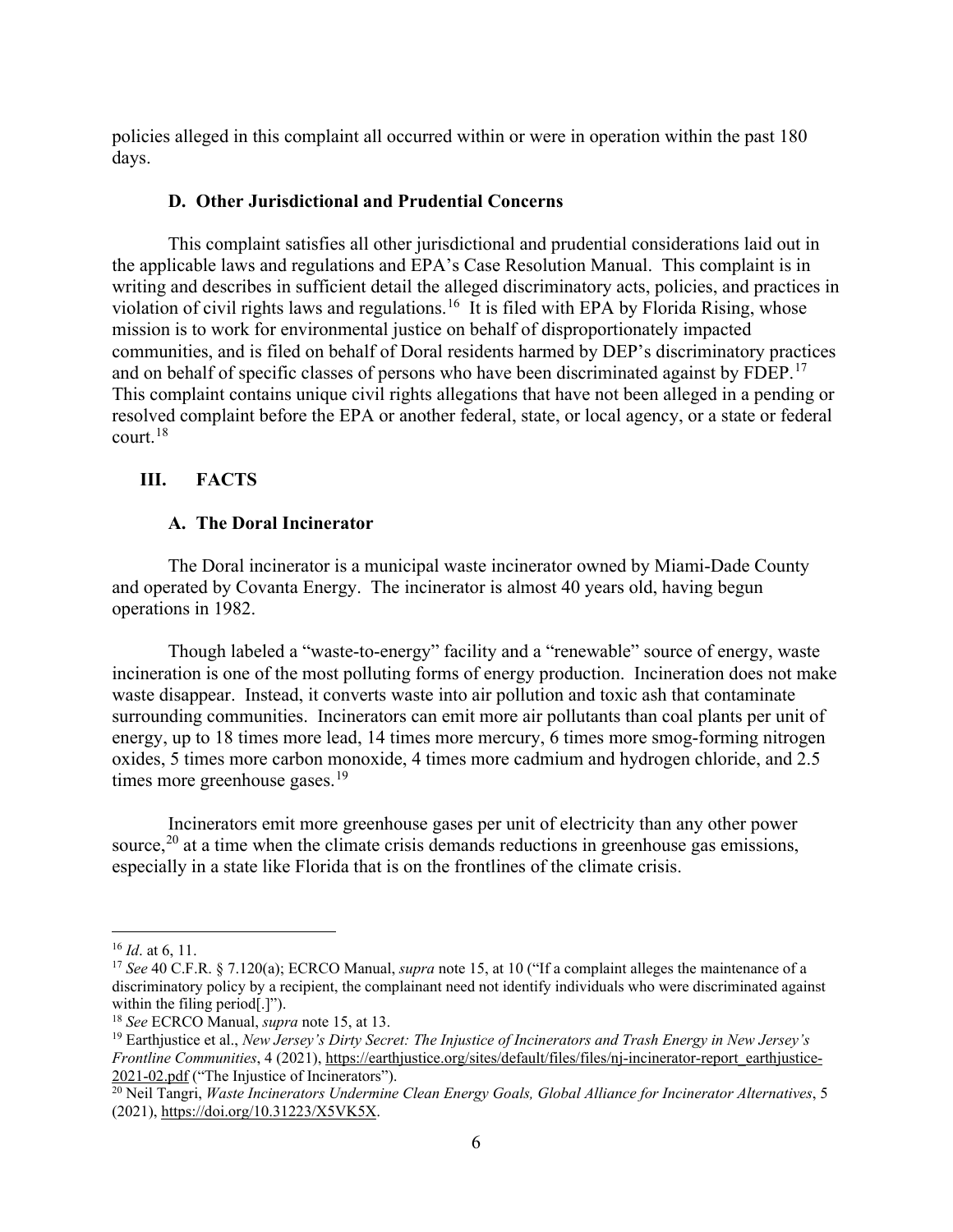Pollution from incinerators can cause myriad, serious health impacts, such as respiratory problems; lung or skin cancer; non-Hodgkin's lymphoma in adults; nasal and eye irritation; an increase in the risk of miscarriages, stillbirth, and preterm birth; kidney disease; high blood pressure; and fatigue in children.<sup>[21](#page-6-0)</sup> The Doral incinerator emits harmful chemicals that can cause these health impacts, including volatile organic compounds (VOCs), fine particulate matter (PM2.5), hydrogen fluoride, sulfuric acid mist, arsenic, beryllium, nitrogen oxides, sulfur dioxide  $(SO<sub>2</sub>)$ , mercury, cadmium, and dioxins/furan.<sup>[22](#page-6-1)</sup>

If air pollution, the climate crisis, and health impacts were not enough, residents of the communities surrounding the Doral incinerator complain of strong and noxious garbage odors on a continuous basis. Residents reported, for example:<sup>[23](#page-6-2)</sup>

- 72 straight hours of terrible garbage smell. This is the worst city in the USA to live.
- El olor a basura es Asqueroso. Por favor tengan consideración, esto es una Comunidad que merece respeto.
- There is a very intense odor that makes it difficult to be outside. It smells like acid garbage. Very intense but difficult to describe.
- Nauseabundo olor! No se puede respirar! Increíble la falta de consideración y respeto con nosotros residentes de Doral.

And many specifically identify the incinerator:

- Very strong bad odor coming from Covanta Facility forcing residents to stay indoors and impeding to spent outdoors activities. Frequent odor exposure is causing visitors and residents dizziness, nauseas and a lot of stress.
- Smell from Covanta plant is terrible in our neighborhood.
- Smell from Covanta Plant smells everywhere in our neighborhood and it's a Sunday during the day! Please help maintain this to a minimum.
- Odor from Covanta Energy recycling plant emitting odor causing eyes and throat to burn after only 5-10 minutes outside with children. Sunday 7:30pm 8/8/2021.
- It is a foul odor that makes it unbearable to be outside. The scent is strong and it has a rotten odor - which if you stay out long enough it lingers on your clothing. We

<span id="page-6-0"></span><sup>&</sup>lt;sup>21</sup> Exhibit B, Earthjustice, "Re: Comments Submitted on Behalf of Florida Rising on Draft Title V Permit No. 0250348-013-AV, Proposed in Response to Application for Renewal of the Title V Permit for the Miami-Dade County Resources Recovery Facility," 8 (Dec. 20, 2021) ("Comment Letter")<br><sup>22</sup> *Id.* at 11.<br><sup>23</sup> Exhibit C, City of Doral's 311 Odor Complaint Log (Jan. 1, 2016 to Sept. 8, 2021) (redacted) at 105, 133-37,

<span id="page-6-2"></span><span id="page-6-1"></span><sup>(&</sup>quot;Odor Complaint Log")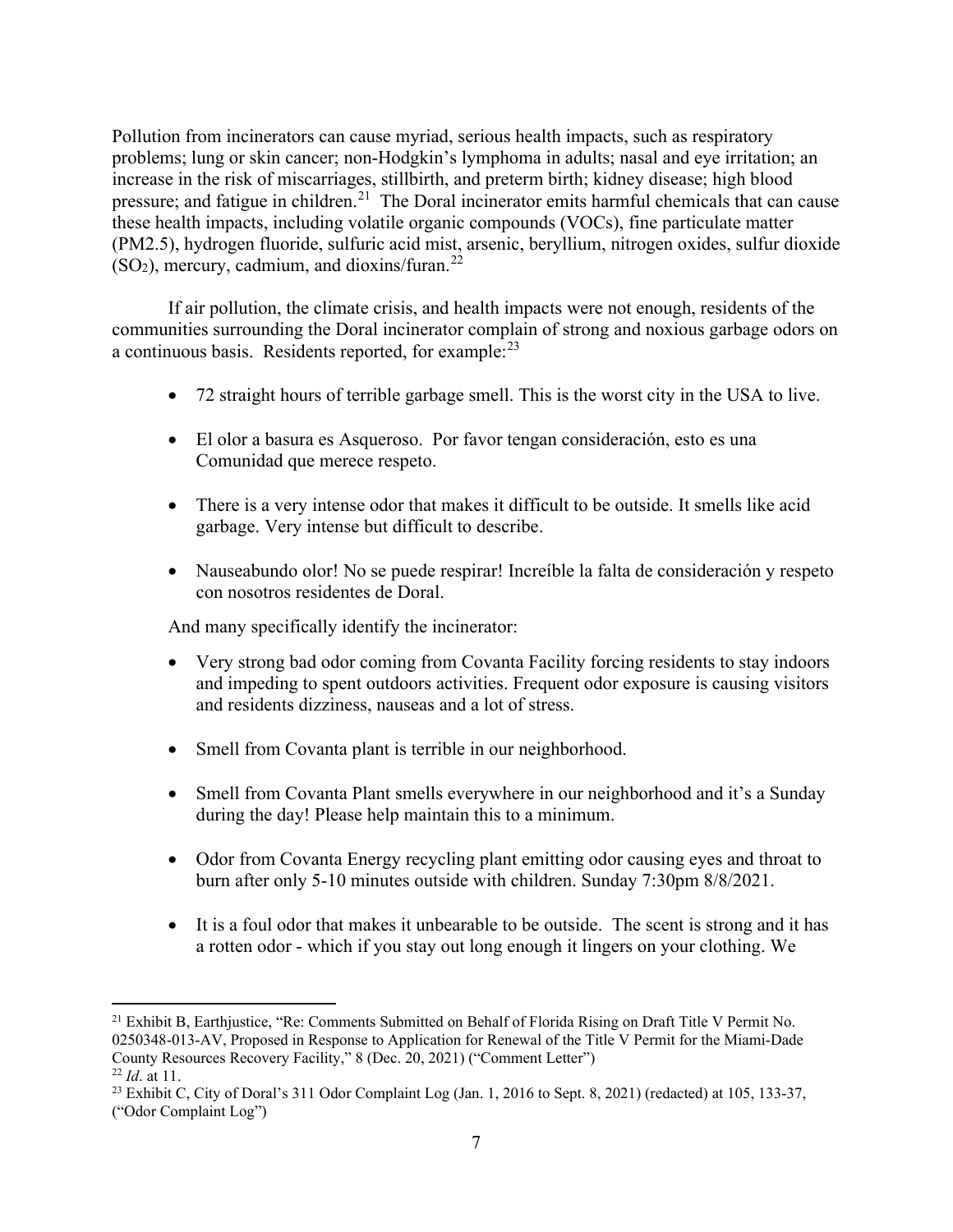never know when they will be burning the trash and have had guests over and cannot host outdoors.

Incinerators often lock municipalities into expensive, long-term contracts for up to 20 or 30 years. Despite the fact that the Doral incinerator operates at a tremendous loss for Miami-Dade County,<sup>[24](#page-7-0)</sup> the County's operating contract with Covanta will automatically renew this year for up to 20 years, unless the County affirmatively votes by October 31, 2022 not to renew the contract.

Residents and the City of Doral alike are opposed to this incinerator being in their community.[25](#page-7-1)

### **B. The Diversity of Florida and the Community Around the Doral Incinerator**

Florida is a diverse state that includes many people who are foreign-born. Almost 30% of the state's population report speaking a language other than English at home, a rate that is higher than the national average of 21.5% of the population who speak a language other than English at home.<sup>[26](#page-7-2)</sup> In Doral, that percentage is as high as 88.2% of residents.<sup>[27](#page-7-3)</sup> Moreover, 20.8% of Florida's population is foreign-born (higher than the national average of 13.5%), with that percentage being  $68.5\%$  in Doral.<sup>[28](#page-7-4)</sup>

Though possibly higher now, the latest estimates of Florida's LEP population, from 2015, show that 11.70% of Florida's population is LEP, which equates to 2,107,585 people.<sup>29</sup> The top two languages spoken by LEP people in Florida are Spanish and French (Haitian) Creole.<sup>[30](#page-7-6)</sup>

Approximately 87,676 people live within a three miles radius of the Covanta Incinerator, of whom 93% are people of color and 36% are low-income.<sup>[31](#page-7-7)</sup> The area around the facility contrasts starkly with the state as a whole, where only 46% of the population are people of

<span id="page-7-0"></span><sup>24</sup> *See, e.g*., Miami-Dade County, Dept. of Solid Waste Management, Comprehensive Annual Financial Report for 2020 at 65,<https://www.miamidade.gov/solidwaste/library/reports/comprehensive-annual-financial-report-2020.pdf> (costing the County \$56.3 million in total operating costs, yet generating only \$8.2 million in revenue from electricity sales); Comprehensive Annual Financial Report for 2019 at 11, 14,

<https://www.miamidade.gov/solidwaste/library/reports/comprehensive-annual-financial-report-2019.pdf> (costing the County \$62.4 million in total operating costs, yet generating only \$10.4 million in revenue from electricity sales); Comprehensive Annual financial Report for 2018 at 11,

<https://www.miamidade.gov/solidwaste/library/reports/comprehensive-annual-financial-report-2018.pdf> (costing the County \$60.3 million in total operating costs, yet generating only \$10 million in revenue from electricity sales) at 11, 14. 25 Samantha Gross, *Doral mayor to county: Don't extend lease at odoriferous Covanta recycling plant*, Miami

<span id="page-7-1"></span>Herald (Aug. 26, 2021), https://www.miamiherald.com/article253716598.html.<br><sup>26</sup> U.S. Census Bureau, Florida, Language Spoken at Home,<https://data.census.gov/cedsci/profile?g=0400000US12>

<span id="page-7-2"></span><sup>(</sup>last visited March 30, 2022).

<span id="page-7-3"></span><sup>&</sup>lt;sup>27</sup> U.S. Census Bureau, Doral city, Florida[, https://data.census.gov/cedsci/profile?g=1600000US1217935](https://data.census.gov/cedsci/profile?g=1600000US1217935) (last visited March 30, 2022).

<span id="page-7-4"></span><sup>28</sup> U.S. Census Bureau, *supra* notes 26 and 27.

<span id="page-7-5"></span><sup>29</sup> LEP.gov, 2015 Language Map App, Florida[, https://www.lep.gov/maps/lma2015/Final](https://www.lep.gov/maps/lma2015/Final) (last visited March 30, 2022).

<span id="page-7-6"></span><sup>&</sup>lt;sup>30</sup> U.S. Census, Detailed Languages Spoken at Home and Ability to Speak English

<span id="page-7-7"></span>https://www2.census.gov/library/data/tables/2008/demo/language-use/2009-2013-acs-lang-tables-state.xls  $31$  Exhibit D at 3 (March 28, 2022)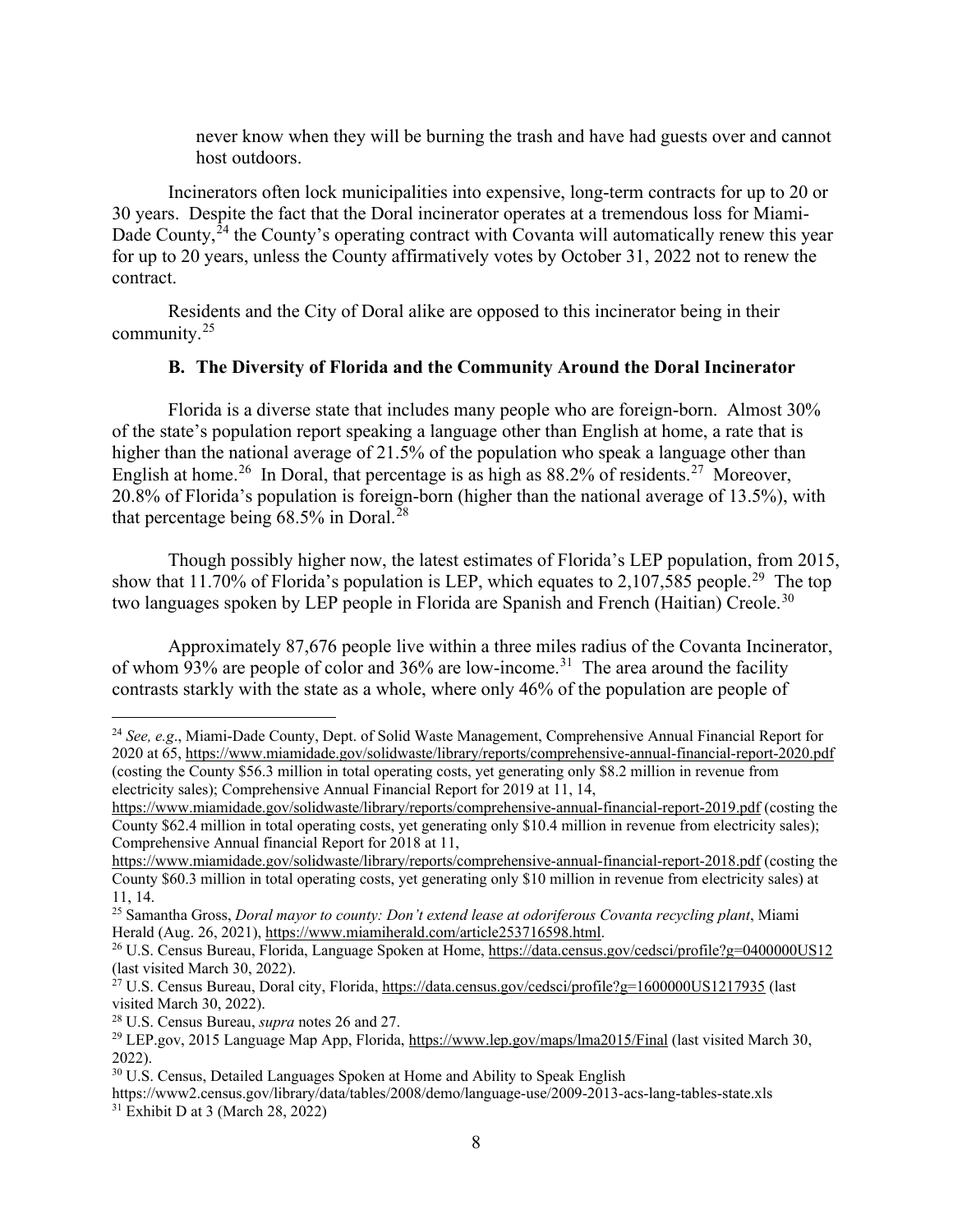color. [32](#page-8-0) Also within three miles of the Covanta Incinerator are public housing and subsidized housing funded by the U.S. Department of Housing and Urban Development that consist of 12 public housing buildings and two subsidized housing buildings.<sup>[33](#page-8-1)</sup>

The cities within a three-mile radius of the incinerator are Doral, Medley, Hialeah, and Sweetwater. All three of these cities are predominantly Latinx. According to U.S. Census Bureau statistics for each city, Doral is 82% Latinx, Medley is 95.45% Latinx, Hialeah is 94.03% Latinx, and Sweetwater is 93.71% Latinx.<sup>[34](#page-8-2)</sup>

# **C. The Environmental Injustice of Incinerators**

Though municipal solid waste incinerators may be owned by a city or county and operated by a private company, DEP regulates incinerators in Florida by issuing Title V Clean Air Act operating permits and oversees permitting and monitoring of incinerators even if delegated to a local air program.

# *1. Incinerators are overwhelmingly in communities of color*

Almost 80% of all municipal solid waste incinerators in the United States are in Black, brown, and/or low-income communities.<sup>[35](#page-8-3)</sup> In Florida, the percentage is not too far behind the high national average, in which 70% of the state's municipal incinerators are in communities of color and linguistically isolated communities.<sup>[36](#page-8-4)</sup> And nationally, a staggering  $67\%$  to 83% of the worst-emitting incinerators (as to nitrogen oxides, sulfur dioxide, lead, mercury, particulate matter, and carbon monoxide) are in environmental justice communities.<sup>37</sup>

Up until recently, Florida had 11 municipal waste incinerators, the most of any state in the country.<sup>38</sup> With the shutdown of the Bay County Resources Recovery Facility in Panama

<span id="page-8-1"></span><span id="page-8-0"></span><sup>&</sup>lt;sup>32</sup> *Id.* 33 *Id.* 32 *Id.* Suppose Showing public and subsidized housing for a three-mile radius surrounding the 33 Exhibit E, EPA, EJScreen image showing public and subsidized housing the 34 Covanta Incinerator (Search performed on Dec. 9, 2021 at [https://ejscreen.epa.gov/mapper\)](https://ejscreen.epa.gov/mapper).

<span id="page-8-2"></span><sup>&</sup>lt;sup>34</sup> U.S. Census Bureau, Doral city, Florida[, https://data.census.gov/cedsci/profile?g=1600000US1217935](https://data.census.gov/cedsci/profile?g=1600000US1217935) (last visited March 30, 2022); U.S. Census Bureau, Medley town, Florida,

<https://data.census.gov/cedsci/profile?g=1600000US1243900> (last visited March 30, 2022); U.S. Census Bureau, Sweetwater city, Florida,<https://data.census.gov/cedsci/profile?g=1600000US1270345> (last visited March 30, 2022).

<span id="page-8-3"></span><sup>35</sup> Ana Isabel Baptista & Adrienne Perovich, *U.S. Municipal Solid Waste Incinerators: An Industry in Decline*, TISHMAN ENV'T AND DESIGN CTR., 4 (2019),

[https://static1.squarespace.com/static/5d14dab43967cc000179f3d2/t/5d5c4bea0d59ad00012d220e/1566329840732/](https://static1.squarespace.com/static/5d14dab43967cc000179f3d2/t/5d5c4bea0d59ad00012d220e/1566329840732/CR_GaiaReportFinal_05.21.pdf)<br>CR GaiaReportFinal 05.21.pdf.

<span id="page-8-4"></span><sup>&</sup>lt;sup>36</sup> See EJScreen Reports, *infra* notes 42 to 51.

<span id="page-8-5"></span><sup>37</sup> Baptista & Perovich, *supra* note 35, at App. E.

<span id="page-8-6"></span><sup>38</sup> *See* Tishman Env't and Design Ctr. & Global Alliance for Incinerator Alternatives (GAIA), *The Cost of Burning Trash: Human and Ecological Impacts of Incineration in Florida*, 1 (2020),

[https://static1.squarespace.com/static/5d14dab43967cc000179f3d2/t/5fc686311972c46e3c8167d1/1606846003793/](https://static1.squarespace.com/static/5d14dab43967cc000179f3d2/t/5fc686311972c46e3c8167d1/1606846003793/The+Cost+of+Burning+Trash-+All+5+states.pdf) [The+Cost+of+Burning+Trash-+All+5+states.pdf.](https://static1.squarespace.com/static/5d14dab43967cc000179f3d2/t/5fc686311972c46e3c8167d1/1606846003793/The+Cost+of+Burning+Trash-+All+5+states.pdf)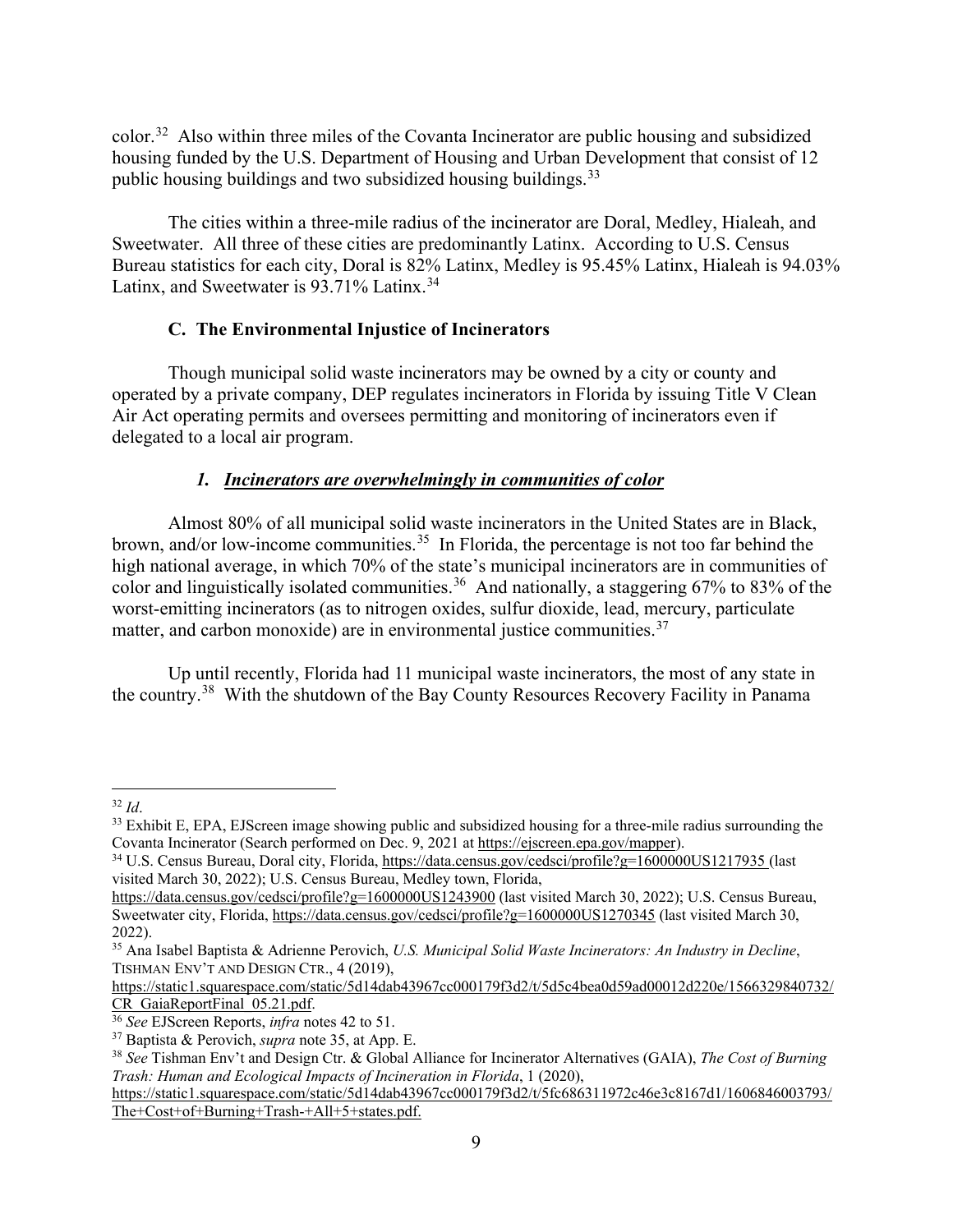City, Florida – due to its age and operation  $costs<sup>39</sup>$  $costs<sup>39</sup>$  $costs<sup>39</sup>$  – Florida now has 10 municipal incinerators, tied with New York for the most municipal incinerators of any state in the country.[40](#page-9-1) Florida could reclaim its title in the very near future of having the most municipal waste incinerators, having just passed legislation subsidizing and supporting their operations and expansion.<sup>[41](#page-9-2)</sup>

DEP's permitting of incinerators disparately impacts members of the public based on race (communities of color) and national origin (linguistic isolation), demonstrated by data from EPA's EJScreen database, below.

[This space intentionally left blank.]

<span id="page-9-0"></span><sup>39</sup> E.A. Crunden*, Citing age and costs, Florida county shutting down incinerator in 2021*, Waste Dive (Sept. 9, 2020), [https://www.wastedive.com/news/florida-incinerator-bay-county-shutting-down-wte/584718/;](https://www.wastedive.com/news/florida-incinerator-bay-county-shutting-down-wte/584718/) *see also* Bay County Government, Bid Notice for demolition of Bay County Waste-to-Energy Facility (Jan. 3, 2022), https://www.baycountyfl.gov/bids.aspx?bidID=295 (last visited March 29, 2022).

<span id="page-9-1"></span><sup>&</sup>lt;sup>40</sup> See Tishman Env't and Design Ctr. & Global Alliance for Incinerator Alternatives (GAIA), *The Cost of Burning Trash: Human and Ecological Impacts of Incineration in Florida*, 5 (2020), [https://static1.squarespace.com/static/5d14dab43967cc000179f3d2/t/5fc686311972c46e3c8167d1/1606846003793/](https://static1.squarespace.com/static/5d14dab43967cc000179f3d2/t/5fc686311972c46e3c8167d1/1606846003793/The+Cost+of+Burning+Trash-+All+5+states.pdf)

<span id="page-9-2"></span>[The+Cost+of+Burning+Trash-+All+5+states.pdf.](https://static1.squarespace.com/static/5d14dab43967cc000179f3d2/t/5fc686311972c46e3c8167d1/1606846003793/The+Cost+of+Burning+Trash-+All+5+states.pdf) <sup>41</sup> Cole Rosengren, *Florida poised to solidify its status as the nation's waste-to-energy capital with supportive new legislation*, Waste Dive, (March 15, 2022), [https://www.wastedive.com/news/florida-waste-combustion-power](https://www.wastedive.com/news/florida-waste-combustion-power-purchase-expansion-desantis/620276/)[purchase-expansion-desantis/620276/.](https://www.wastedive.com/news/florida-waste-combustion-power-purchase-expansion-desantis/620276/)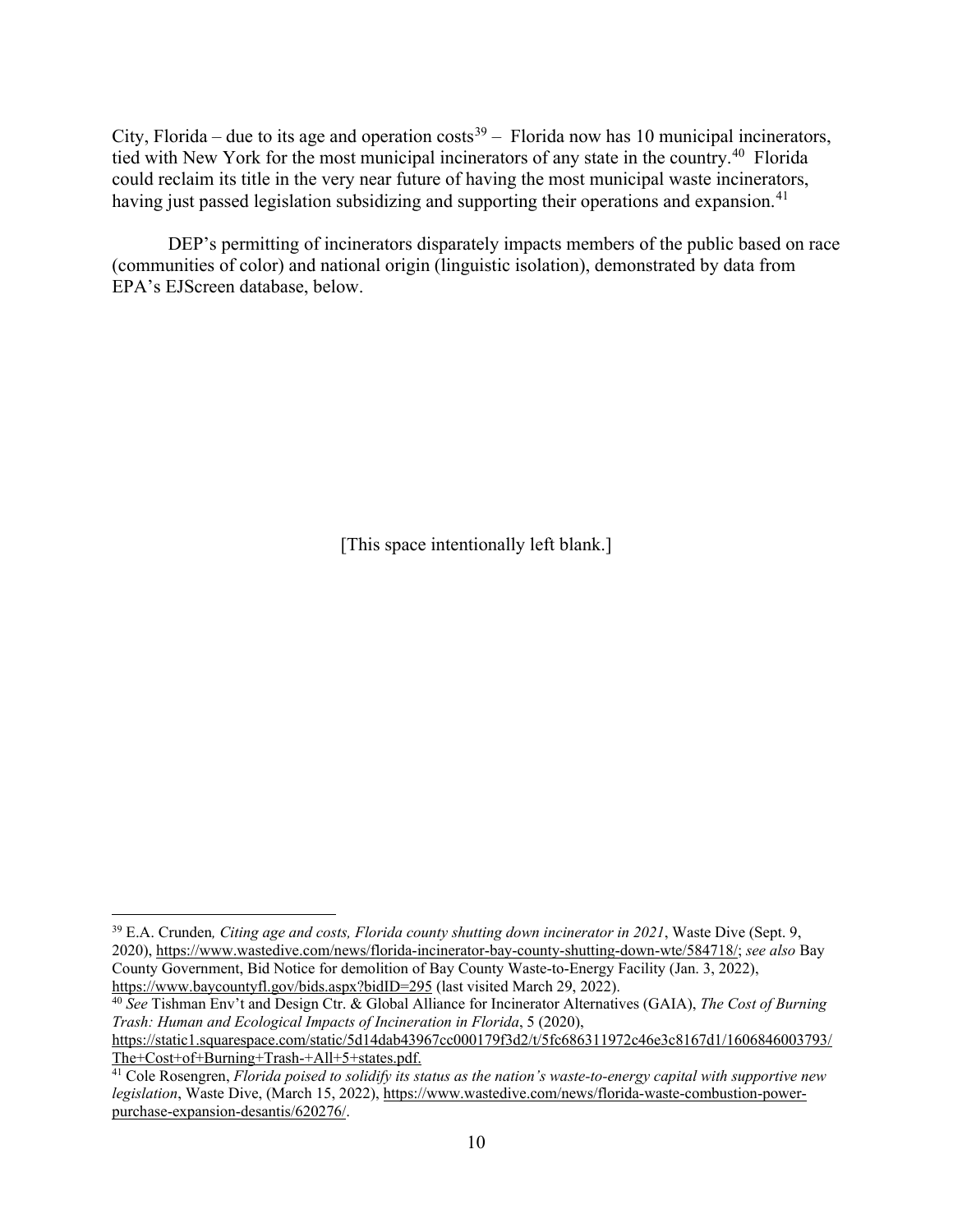## *\* State Average for People of Color = 46% \*\*State Average for Linguistically Isolated People = 7%*  $Red = \%$  exceeds state average

Orange  $=$  % matches state average Blue  $=$  high % relative to state average

| <b>Incinerator</b>              | % People of Color*     | % Linguistically Isolated** |
|---------------------------------|------------------------|-----------------------------|
|                                 | (within 3 mile radius) | (within 3 mile radius)      |
| <b>Lake County Resources</b>    | 14%                    | 3%                          |
| Recovery Facility <sup>42</sup> |                        |                             |
| Pasco County Resources          | 19%                    | $1\%$                       |
| Recovery Facility <sup>43</sup> |                        |                             |
| <b>Hillsborough County</b>      | 65%                    | 8%                          |
| <b>Resources Recovery</b>       |                        |                             |
| Facility <sup>44</sup>          |                        |                             |
| McKay Bay Refuse-to-            | 67%                    | 8%                          |
| Energy Facility <sup>45</sup>   |                        |                             |
| <b>Pinellas County Resource</b> | 31%                    | 4%                          |
| Recovery Facility <sup>46</sup> |                        |                             |
| Lee County Resource             | 49%                    | 6%                          |
| Recovery Facility <sup>47</sup> |                        |                             |
| Miami-Dade Resources            | 93%                    | 28%                         |
| Recovery Facility <sup>48</sup> |                        |                             |
| <b>Wheelabrator South</b>       | 61%                    | 14%                         |
| Broward, Inc. <sup>49</sup>     |                        |                             |
| Palm Beach Renewable            | 63%                    | 7%                          |
| Energy Facility $#1^{50}$       |                        |                             |
| Palm Beach Renewable            | 60%                    | 6%                          |
| Energy Facility $#2^{51}$       |                        |                             |

*Data obtained by inputting the address of each incinerator into the EJScreen Database, [https://ejscreen.epa.gov/mapper/,](https://ejscreen.epa.gov/mapper/) and running a Standard Report for a three-mile buffer around each incinerator.*

<span id="page-10-0"></span><sup>&</sup>lt;sup>42</sup> Exhibit F, EPA EJScreen Report for Lake County Resources Recovery Facility (March 28, 2022).

<span id="page-10-1"></span><sup>&</sup>lt;sup>43</sup> Exhibit G, EPA EJScreen Report for Pasco County Resources Recovery Facility (March 28, 2022).

<span id="page-10-2"></span><sup>&</sup>lt;sup>44</sup> Exhibit H, EPA EJScreen Report for Hillsborough County Resources Recovery Facility (March 28, 2022).

<span id="page-10-3"></span><sup>45</sup> Exhibit I, EPA EJScreen Report for McKay Bay Refuse-to-Energy Facility (March 28, 2022).

<span id="page-10-4"></span><sup>46</sup> Exhibit J, EPA EJScreen Report for Pinellas County Resources Recovery Facility (March 28, 2022).

<span id="page-10-5"></span><sup>47</sup> Exhibit K, EPA EJScreen Report for Lee County Resources Recovery Facility (March 28, 2022).

<span id="page-10-6"></span><sup>48</sup> Exhibit D, EPA EJScreen Report for Miami-Dade County Resources Recovery Facility (March 28, 2022).

<span id="page-10-7"></span><sup>49</sup> Exhibit L, EPA EJScreen Report for Wheelabrator South Broward, Inc. (March 28, 2022).

<span id="page-10-8"></span><sup>50</sup> Exhibit M, EPA EJScreen Report for Palm Beach County Renewable Energy Facility #1 (March 28, 2022).

<span id="page-10-9"></span><sup>&</sup>lt;sup>51</sup> Exhibit N, EPA EJScreen Report for Palm Beach County Renewable Energy Facility #2 (March 28, 2022).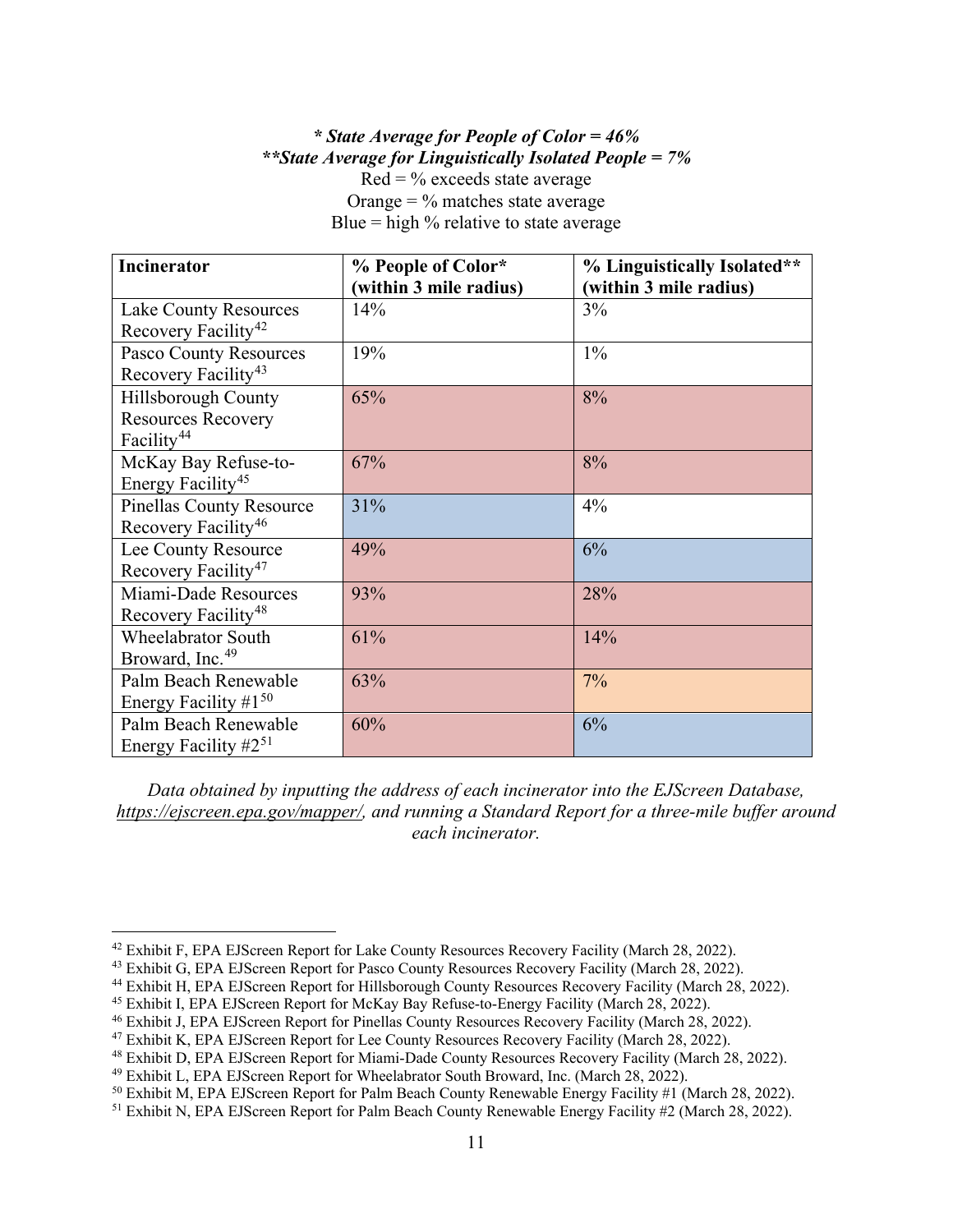As the above statistics highlighted in blue demonstrate, 70% (7 out of 10) of Florida's incinerators are in locations whose percentages of people of color are higher than the state average percentage of people of color.

Additionally, while 40% (4 out of 10) of Florida's incinerators are in locations whose percentages of linguistically isolated people are higher than the state average percentage for linguistically isolated people, 70% (7 out of 10) incinerators are nonetheless in locations with high percentages of linguistically isolated people relative to the state average.

The Doral incinerator at issue is a stark outlier as to disparate impacts, with 93% of the surrounding community being people of color, compared with 46% statewide, and 28% being linguistically isolated, compared with 7% statewide.

Furthermore, we know that Black and Latinx people in the United States have been three times as likely to become infected from COVID-19 than white people.<sup>52</sup> Moreover, Black and Latinx people have been nearly twice as likely to die from the virus.<sup>[53](#page-11-1)</sup> To date, Miami-Dade county has reported some of the highest coronavirus infection and death rates in the state.<sup>[54](#page-11-2)</sup> The coronavirus is an ongoing part of daily life, with new variants continuing to arise, exacerbating the already inequitable health burdens people of color face. As major emitters of pollutants like fine particulate matter and NOx, waste incinerators make communities of color more susceptible to respiratory infections like COVID-19.<sup>[55](#page-11-3)</sup>

As the above statistics demonstrate and given the health risks and known health harms air pollution from incinerators cause, DEP is discriminating against members of the public on the basis of race and national origin in its incinerator permitting actions.

## *2. People under age 18 and over age 65 are particularly vulnerable to air pollution health impacts***.**

DEP's permitting of incinerators disparately impacts members of the public statewide based on age – particularly children under age 5 – demonstrated by data from EPA's EJScreen database, below.

<span id="page-11-0"></span><sup>52</sup> Richard A. Oppel Jr. et al., *The Fullest Look Yet at the Racial Inequity of Coronavirus,* N.Y. Times, (July 5, 2020), [https://www.nytimes.com/interactive/2020/07/05/us/coronavirus-latinos-african-americans-cdc-data.html.](https://www.nytimes.com/interactive/2020/07/05/us/coronavirus-latinos-african-americans-cdc-data.html) <sup>53</sup> *Id.*

<span id="page-11-2"></span><span id="page-11-1"></span><sup>54</sup> *See, e.g.*, Exhibit O at 2-5, N.Y. Times, *Tracking Coronavirus in Florida: Latest Map and Case Count*, N.Y. Times (updated Dec. 15, 2021) [https://www.nytimes.com/interactive/2021/us/florida-covid-cases.html;](https://www.nytimes.com/interactive/2021/us/florida-covid-cases.html) Exhibit P, Image of database documenting 683,842 total coronavirus cases and total 9,208 coronavirus deaths in Miami-Dade County as of Dec. 15, 2021—higher than any other county in Florida.

<span id="page-11-3"></span><sup>55</sup> The Injustice of Incinerators, *supra* note 19, at 10.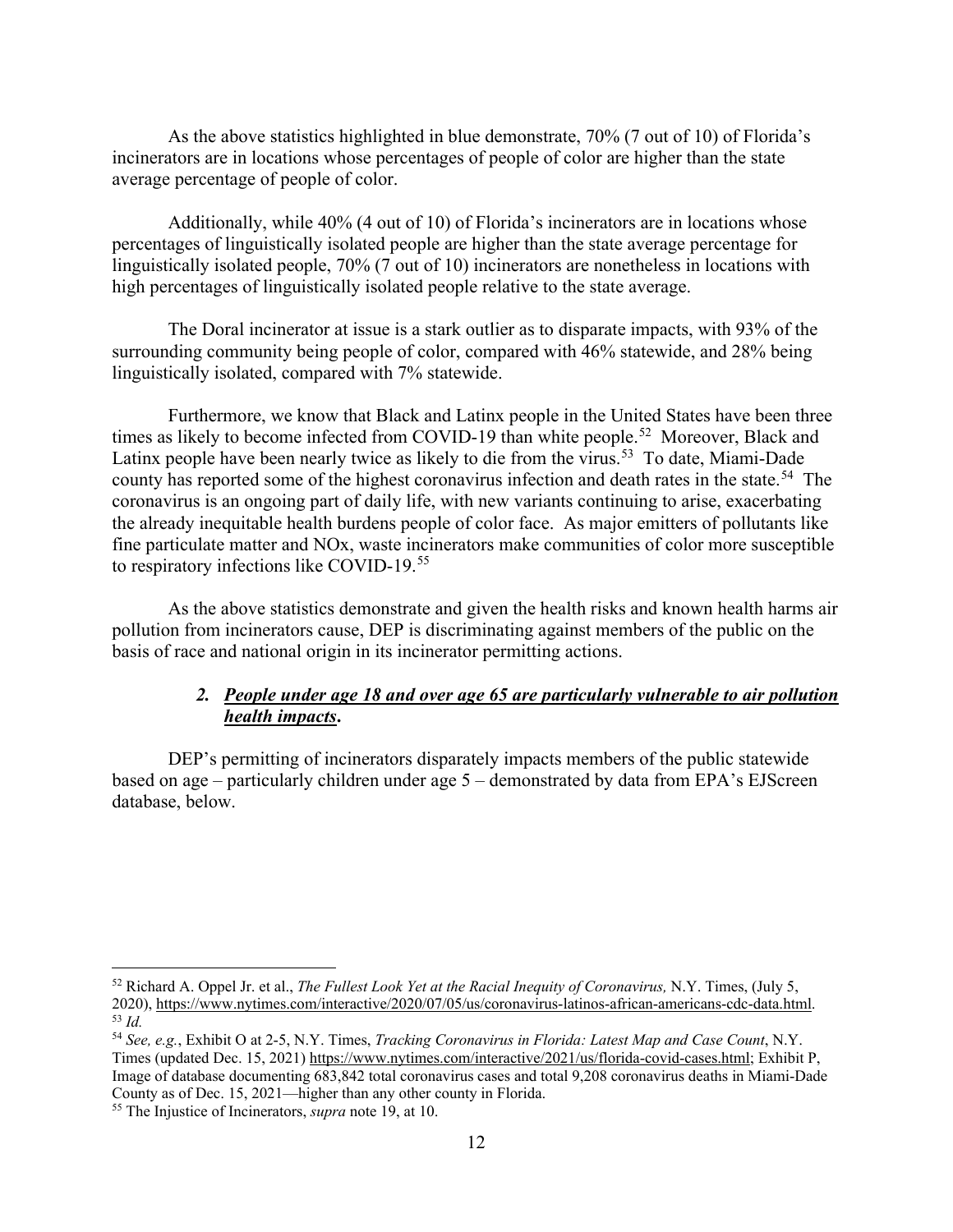*\* State Average for People over Age 64 = 20% \*\*State Average Children under Age 5 = 5%*  $Red = \%$  exceeds state average

Orange  $=$  % matches state average Blue  $=$  high % relative to state average

| <b>Incinerator</b>               | % People over Age 64*  | % Children under Age 5** |
|----------------------------------|------------------------|--------------------------|
|                                  | (within 3 mile radius) | (within 3 mile radius)   |
| <b>Lake County Resources</b>     | 64%                    | 3%                       |
| Recovery Facility <sup>56</sup>  |                        |                          |
| <b>Pasco County Resources</b>    | 18%                    | $5\%$                    |
| Recovery Facility <sup>57</sup>  |                        |                          |
| Hillsborough County              | 10%                    | 7%                       |
| <b>Resources Recovery</b>        |                        |                          |
| Facility <sup>58</sup>           |                        |                          |
| McKay Bay Refuse-to-             | 13%                    | 7%                       |
| Energy Facility <sup>59</sup>    |                        |                          |
| <b>Pinellas County Resource</b>  | 18%                    | 5%                       |
| Recovery Facility <sup>60</sup>  |                        |                          |
| Lee County Resource              | 15%                    | 7%                       |
| Recovery Facility <sup>61</sup>  |                        |                          |
| Miami-Dade Resources             | 11%                    | 6%                       |
| Recovery Facility <sup>62</sup>  |                        |                          |
| <b>Wheelabrator South</b>        | 13%                    | 7%                       |
| Broward, Inc. <sup>63</sup>      |                        |                          |
| Palm Beach Renewable             | 20%                    | 5%                       |
| Energy Facility #1 <sup>64</sup> |                        |                          |
| Palm Beach Renewable             | 22%                    | 5%                       |
| Energy Facility $#2^{65}$        |                        |                          |

*Data obtained by inputting the address of each incinerator into the EJScreen Database, [https://ejscreen.epa.gov/mapper/,](https://ejscreen.epa.gov/mapper/) and running a Standard Report for a three-mile buffer around each incinerator.*

As the above statistics demonstrate, 100% of Florida's incinerators are in locations with high percentages of children under age 5 relative to the state average of children under age 5.

<span id="page-12-0"></span><sup>56</sup> Exhibit F.

<span id="page-12-1"></span><sup>57</sup> Exhibit G.

<span id="page-12-2"></span><sup>58</sup> Exhibit H.

<span id="page-12-3"></span><sup>59</sup> Exhibit I.

<span id="page-12-4"></span><sup>60</sup> Exhibit J.

<span id="page-12-5"></span><sup>61</sup> Exhibit K.

<span id="page-12-6"></span><sup>62</sup> Exhibit D.

<span id="page-12-7"></span><sup>63</sup> Exhibit L.

<span id="page-12-8"></span><sup>64</sup> Exhibit M.

<span id="page-12-9"></span><sup>65</sup> Exhibit N.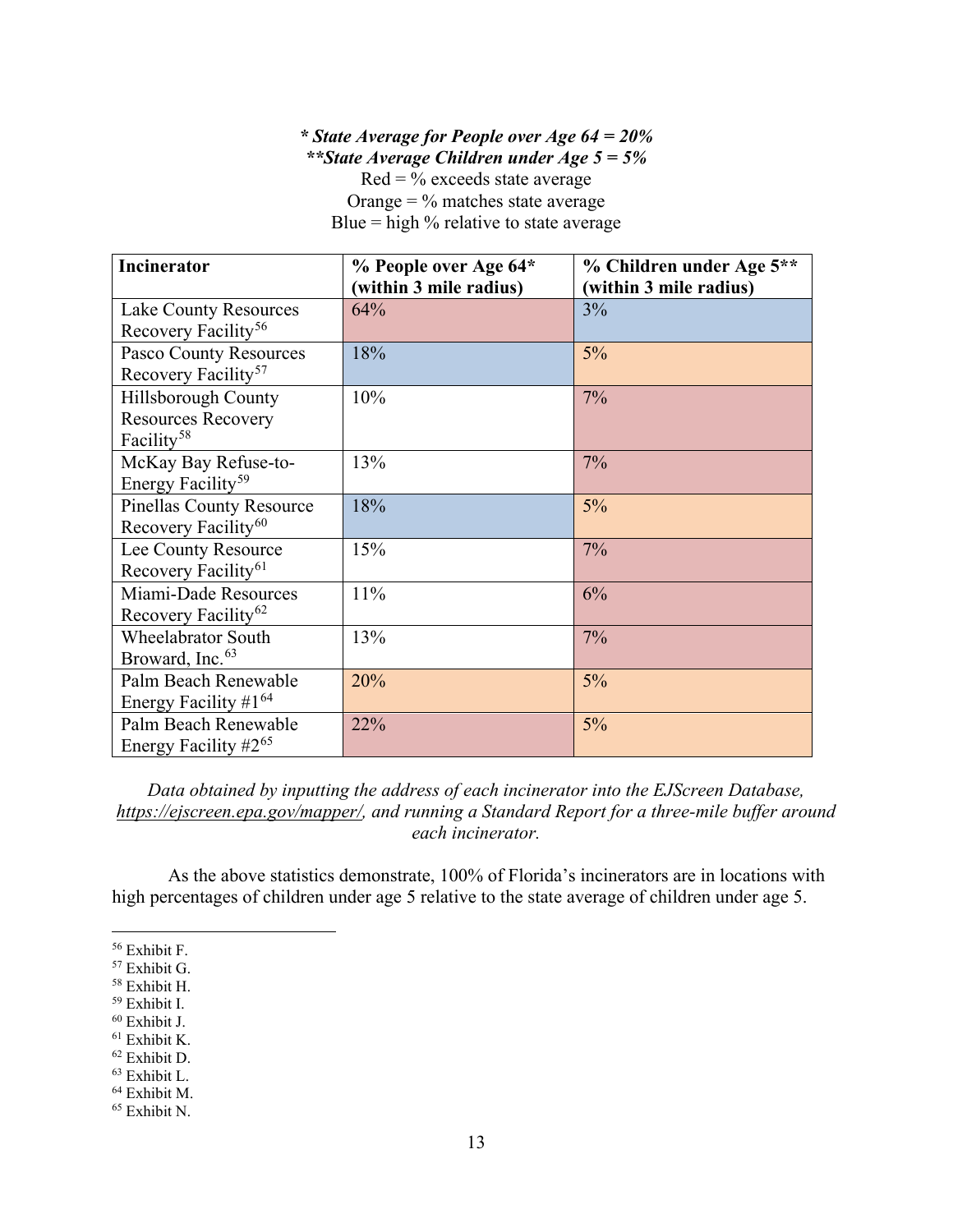And of all the incinerators in Florida, a staggering 90% of them are in locations where the percentage of children under age 5 *matches or exceeds* the average percentage of children statewide under age 5 – with 50% exceeding the state average and 40% matching the state average.

Moreover, 50% of Florida's incinerators are in locations with high percentages of people over age 64 relative to the state average for people over age 64. The Lake County Resources Recovery Facility is an outlier as to disproportionate impact based on age, with 64% of the surrounding community being over age 64, compared with 20% on average statewide.

Though data from EPA's EJScreen tool looks at people over age 64 and under age 5, EPA's nondiscrimination regulations do not contain specific age brackets for an act or policy to qualify as discrimination based on age. [66](#page-13-0) Moreover, the Age Discrimination Act of 1975 also protects persons of all ages.

Looking at populations that are older and younger more broadly, Miami-Dade County has 549,679 people under the age of 18 and 452,607 over the age of 65—two age groups in which people are at a higher risk of air pollution-induced health effects.<sup>[67](#page-13-1)</sup> Indeed, of all of the children in Miami-Dade County, 36,640 suffer from pediatric asthma.<sup>[68](#page-13-2)</sup> To put these numbers in context, there are approximately 87,676 people living within three miles of the Covanta Incinerator in Miami-Dade County.[69](#page-13-3) Therefore, there is considerable evidence that significant at-risk populations reside in the vicinity of the Doral incinerator.

Exposure to particle pollution can lead to reduced lung development and impaired lung function in children and a higher likelihood of developing asthma.<sup>[70](#page-13-4)</sup> Children are particularly vulnerable to air pollution because the majority of lung development occurs after birth and is not fully completed until adulthood.<sup>[71](#page-13-5)</sup> Generally, children spend more time outdoors and are thus more prone to inhale polluted air in comparison to adults.<sup>[72](#page-13-6)</sup> The development of immunity in children is an ongoing process until adulthood, thus making children more susceptible to respiratory diseases from air pollution.<sup>[73](#page-13-7)</sup> Maternal exposure to air pollution can also contribute

<span id="page-13-0"></span><sup>66</sup> *See* 40 C.F.R. §§ 7.140-7.180

<span id="page-13-1"></span><sup>67</sup> American Lung Association, *State of the Air 2021*, 65 (2021) [https://www.lung.org/getmedia/17c6cb6c-8a38-](https://www.lung.org/getmedia/17c6cb6c-8a38-42a7-a3b0-6744011da370/sota-2021.pdf) [42a7-a3b0-6744011da370/sota-2021.pdf;](https://www.lung.org/getmedia/17c6cb6c-8a38-42a7-a3b0-6744011da370/sota-2021.pdf) *see also*, American Lung Association, "Health Effects of Particle Pollution, Who is Most at Risk from Particle Pollution?,"<https://www.lung.org/research/sota/health-risks> (last visited Dec. 15, 2021).

<span id="page-13-2"></span><sup>&</sup>lt;sup>68</sup> American Lung Association, *State of the Air 2021*, 65 (2021) [https://www.lung.org/getmedia/17c6cb6c-8a38-](https://www.lung.org/getmedia/17c6cb6c-8a38-42a7-a3b0-6744011da370/sota-2021.pdf)42a7-a3b0-6744011da370/sota-2021.pdf.

<span id="page-13-5"></span><span id="page-13-4"></span>

<span id="page-13-3"></span><sup>&</sup>lt;sup>69</sup> Exhibit D at 1.<br><sup>70</sup> American Lung Association, *supra* note 68 at 23.<br><sup>71</sup> See, generally, Heather L. Brumberg et al., Ambient Air Pollution: Health hazards to children. 147 PEDIATRICS 1 (2004), [https://publications.aap.org/pediatrics/article/147/6/e2021051484/180283/Ambient-Air-Pollution-Health-](https://publications.aap.org/pediatrics/article/147/6/e2021051484/180283/Ambient-Air-Pollution-Health-Hazards-to-Children)[Hazards-to-Children.](https://publications.aap.org/pediatrics/article/147/6/e2021051484/180283/Ambient-Air-Pollution-Health-Hazards-to-Children)

<span id="page-13-6"></span><sup>72</sup> World Health Organization, *Effects of Air Pollution on Children's Health and Development*, 8 (2005), [https://apps.who.int/iris/bitstream/handle/10665/107652/E86575.pdf?sequence=1&isAllowed=y.](https://apps.who.int/iris/bitstream/handle/10665/107652/E86575.pdf?sequence=1&isAllowed=y) 73 Brumberg, *supra* note 71.

<span id="page-13-7"></span>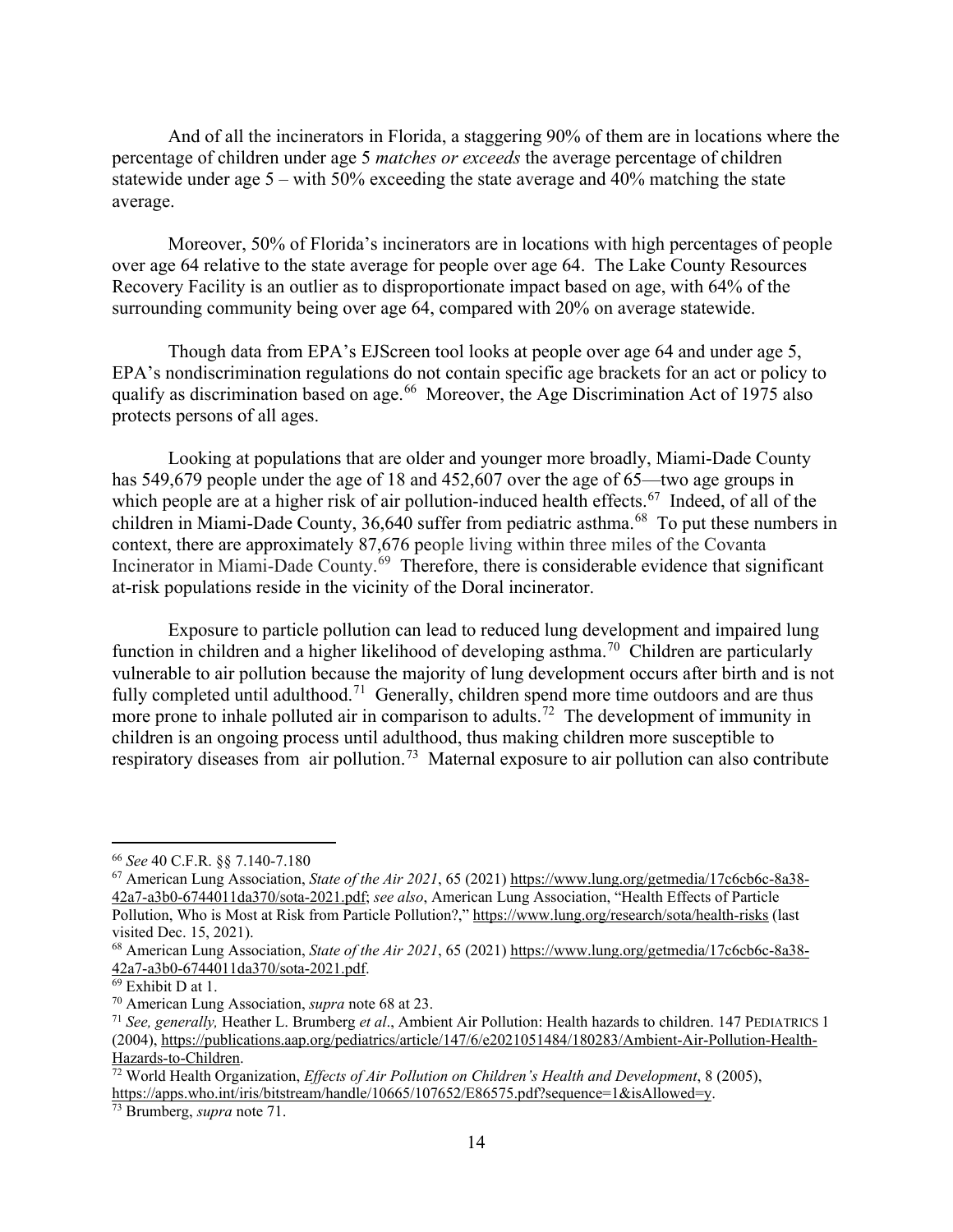to adverse health outcomes in children, affecting their immune response, cardiometabolic health, and brain development. [74](#page-14-0)

For people over the age of 65, their bodies' capacity to compensate for effects on environmental hazards is reduced, thus leaving this population at higher risk of suffering health harms from air pollution. Major contributors to health impacts include PM, and in particular, PM<sub>2.5</sub>, air pollutants emitted by incinerators. Long-term exposure and accumulation (even at low levels) of these substances has been linked to premature death, hearth attacks, asthma, chronic bronchitis, and cardiac arrhythmias.<sup>[75](#page-14-1)</sup>

As the above statistics demonstrate and given the health risks and known health harms air pollution from incinerators cause, particularly to older people and children, DEP is discriminating against members of the public on the basis of race and national origin in its incinerator permitting actions.

# *3. Incinerators harm women's health***.**

DEP's permitting of incinerators disparately impacts members of the public statewide based on gender, because pollution from incinerators disproportionately impacts women's reproductive health.

Studies examining the effects of waste incineration exposure found significant adverse effects on reproductive health and outcomes, including preterm delivery, congenital anomalies, infant deaths, and miscarriage.[76](#page-14-2) Studies found a "significant association" between exposure to pollutants from incinerators and congenital anomalies such as heart and neural tube defects, facial clefts, and renal tract defects. And dioxins – harmful chemicals released by incinerators – were found to interfere with biological processes critical to embryonic and fetal development.<sup>[77](#page-14-3)</sup>

Another study of women within approximately 2.5 miles of incinerators in a region in Italy found that "maternal exposure to incinerator emissions, even at very low levels, was associated with preterm delivery."[78](#page-14-4)

# **D. DEP's Intent to Renew the Doral Incinerator Title V Air Permit**

The Title V air operating permit for the Doral incinerator currently expires on April 4, 2022. On November 19, 2021, following an application by Covanta Energy for an air permit

<span id="page-14-0"></span><sup>74</sup> Natalie Mr. Johnson, et al., *Air pollution and children's health—a review of adverse effects associated with prenatal exposure from fine to ultrafine particulate matter*, 26 ENV'T HEALTH AND PREVENTIVE MED 1 (2021), *https://environhealthprevmed.biomedcentral.com/track/pdf/10.1186/s12199-021-00995-5.pdf.* 

<span id="page-14-1"></span><sup>&</sup>lt;sup>75</sup> AirNow, Older Adults and Air Quality,<https://www.airnow.gov/air-quality-and-health/older-adults/> (last visited Mach 30, 2022).

<span id="page-14-2"></span><sup>76</sup> Peter Tait et al., *The health impacts of waste incineration: a systematic review*, 44 AUSTRALIAN AND NEW ZEALAND J. OF PUB. HEALTH 40, 5 (2020), [https://onlinelibrary.wiley.com/doi/epdf/10.1111/1753-6405.12939.](https://onlinelibrary.wiley.com/doi/epdf/10.1111/1753-6405.12939) 77 *Id*.

<span id="page-14-4"></span><span id="page-14-3"></span><sup>78</sup> Silvia Candela et al., *Air Pollution from Incinerators and Reproductive Outcomes*, 24 EPIDEMIOLOGY, 863 (2013) [https://pubmed.ncbi.nlm.nih.gov/24076993/.](https://pubmed.ncbi.nlm.nih.gov/24076993/)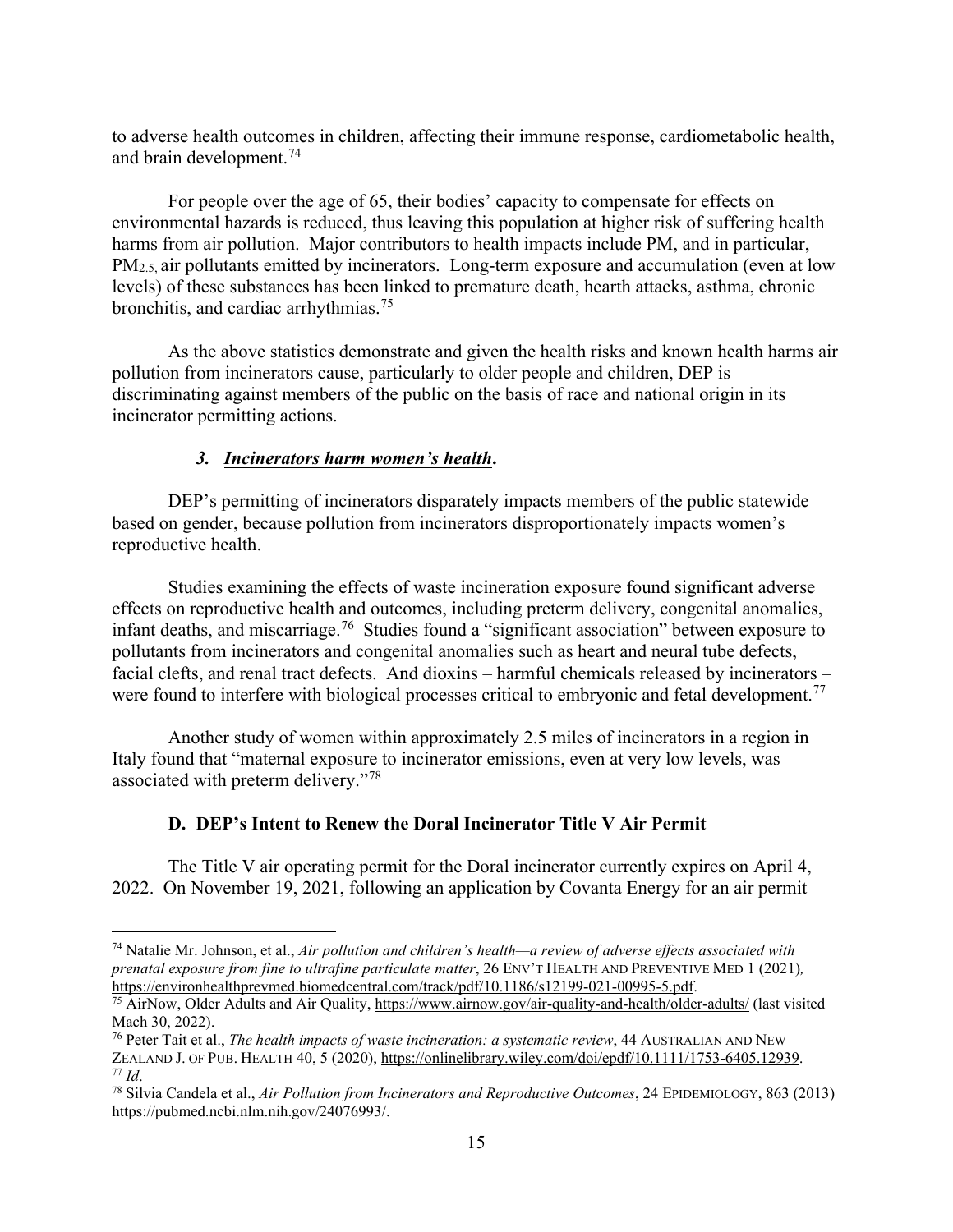renewal, DEP published a Notice of Intent to issue an air permit for the incinerator.<sup>[79](#page-15-0)</sup> The draft permit could be viewed by following a link in the notice and entering the draft permit number, also listed in the notice.

The Notice of Intent was published in English only in the Miami Daily Business Review, a publication that caters to lawyers, legal professionals, and businesspeople in South Florida, so that they can have "the intelligence to run their firms and practices, win their cases, close business deals and connect with colleagues and clients in the South Florida market."[80](#page-15-1)

The draft permit failed to take into account environmental justice laws and guidance or the disproportionate impacts its permitting action could have on the surrounding community. Indeed, there was no consideration whatsoever of any demographic or health considerations in the proposed permit, notwithstanding that Florida's express goals as to its solid waste management are to protect public health, safety, and welfare; prevent the creation of nuisances, and enhance the environment for the people of Florida.<sup>81</sup> Indeed, the draft permit failed to adequately address the most acute issue of which residents surrounding the incinerator complain: strong, noxious garbage odors that interfere with residents' health, wellbeing, and quality of life. $82$ 

Given the environmental justice, odor, and health implications of the Doral incinerator, among other legal and compliance issues, Earthjustice, on behalf of Florida Rising, submitted written comments on the draft permit, opposing its renewal.<sup>83</sup> Florida Rising separately spearheaded and submitted comments to DEP on the draft permit, alongside social and climate justice groups in Miami and residents opposed to the permit renewal.<sup>[84](#page-15-5)</sup>

In both comment submissions, Earthjustice and Florida Rising requested a public meeting on the draft permit, contemplated in the comment process if there is significant public interest in the proposed permitting action.<sup>[85](#page-15-6)</sup>

### **E. The February 24, 2022 Public Meeting**

DEP agreed to provide a public meeting on February 24, 2022, for which notice was published in the Miami Daily Business Review and the Florida Administrative Register $86 - in$  $86 - in$ English only – 30 days prior. $87$ 

<span id="page-15-1"></span><span id="page-15-0"></span><sup>&</sup>lt;sup>79</sup> *See* Exhibit Q.<br><sup>80</sup> ALM Global, Daily Business Review, From the Editor,<https://www.alm.com/brands/daily-business-review/> (last visited March 27, 2022) (ALM is a media company that owns the Daily Business Review; see also [https://www.law.com/dailybusinessreview\)](https://www.law.com/dailybusinessreview).<br><sup>81</sup> Fla. Stat. § 403.702 (2021).

<span id="page-15-2"></span>

<span id="page-15-3"></span><sup>&</sup>lt;sup>82</sup> See Exhibit R, Draft Permit Renewal; Exhibits B, C.

<span id="page-15-5"></span><span id="page-15-4"></span><sup>83</sup> *See* Exhibit B.

<span id="page-15-6"></span><sup>&</sup>lt;sup>85</sup> See Exhibit T at 3.

<span id="page-15-7"></span><sup>86</sup> In its email communications with DEP (attached here as Exhibit V), Earthjustice initially thought DEP had not published notice of the public meeting in the Florida Administrative Register (FAR); upon further review, Earthjustice saw that notice had been published in FAR on this date.

<span id="page-15-8"></span><sup>87</sup> *See* Exhibit U, Public Meeting Notice.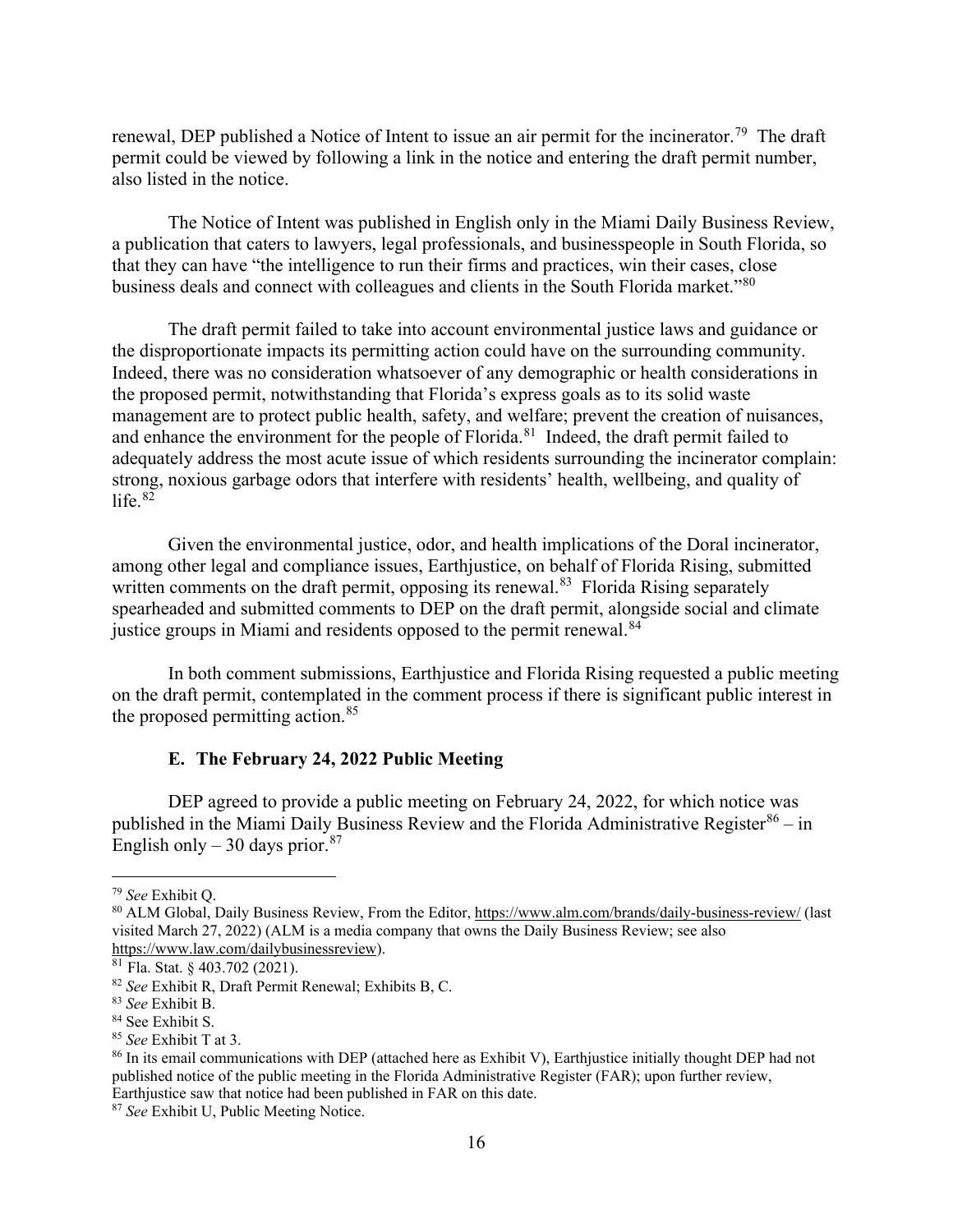DEP planned the public meeting to be virtual only, via Microsoft Teams, with the option for the public to also call in.

Prior to publication of the notice for the public meeting, Earthjustice notified DEP that there will be people speaking at the public meeting who only speak Spanish and asked if DEP will provide an interpreter.<sup>[88](#page-16-0)</sup>

A summary of the communications that followed between Earthjustice and DEP demonstrate that:

- DEP, knowing there would LEP members of the public at the meeting, initially did *not* agree to provide a Spanish-language interpreter at the hearing.
- DEP only agreed to provide an interpreter after Earthjustice requested one more than once, citing federal law and guidance on language accommodation and outlining reasons why an interpreter was needed here.
- DEP's subsequent language interpretation plans did not provide for a competent Spanish-language interpreter; rather, a bilingual DEP employee, who had expressed concerns about the difficulty of language interpretation, would "do their best" to get the "gist" of comments provided in Spanish.
- DEP's Air Division director and deputy director incorrectly stated federal law and guidance on language accommodation and nondiscrimination under Title VI do not apply to DEP's Title V program since that DEP program does not rely on federal funding.
- DEP planned the now postponed February 24, 2022 public meeting to take place virtually over Microsoft Teams. Though Florida Rising subsequently requested a hybrid virtual/in-person public meeting using Zoom rather than Teams for the rescheduled public meeting, DEP has yet to respond to Florida Rising's requests.

In a January 27, 2022 telephone call between DEP and Earthjustice, Hastings Read, DEP Air Division's deputy director, and Dominique Burkhardt, counsel for Florida Rising, communicated about the February 24, 2022 public meeting. DEP informed Earthjustice that the public meeting would be two hours only, it would begin with a short presentation by DEP in English and Spanish regarding the draft permit, DEP would provide instructions in English and Spanish for attendees on how to unmute their mics or telephone, and then DEP would receive oral comments on the draft permit.

Regarding language interpretation, DEP advised its plan did not include providing a Spanish-language interpreter, despite being notified that there would be Spanish-speaking only people at the public meeting who intended to speak. Rather, Mr. Read stated that a recording of

<span id="page-16-0"></span><sup>88</sup> *See* Exhibit V (email thread between Earthjustice and DEP from January to March, 2022).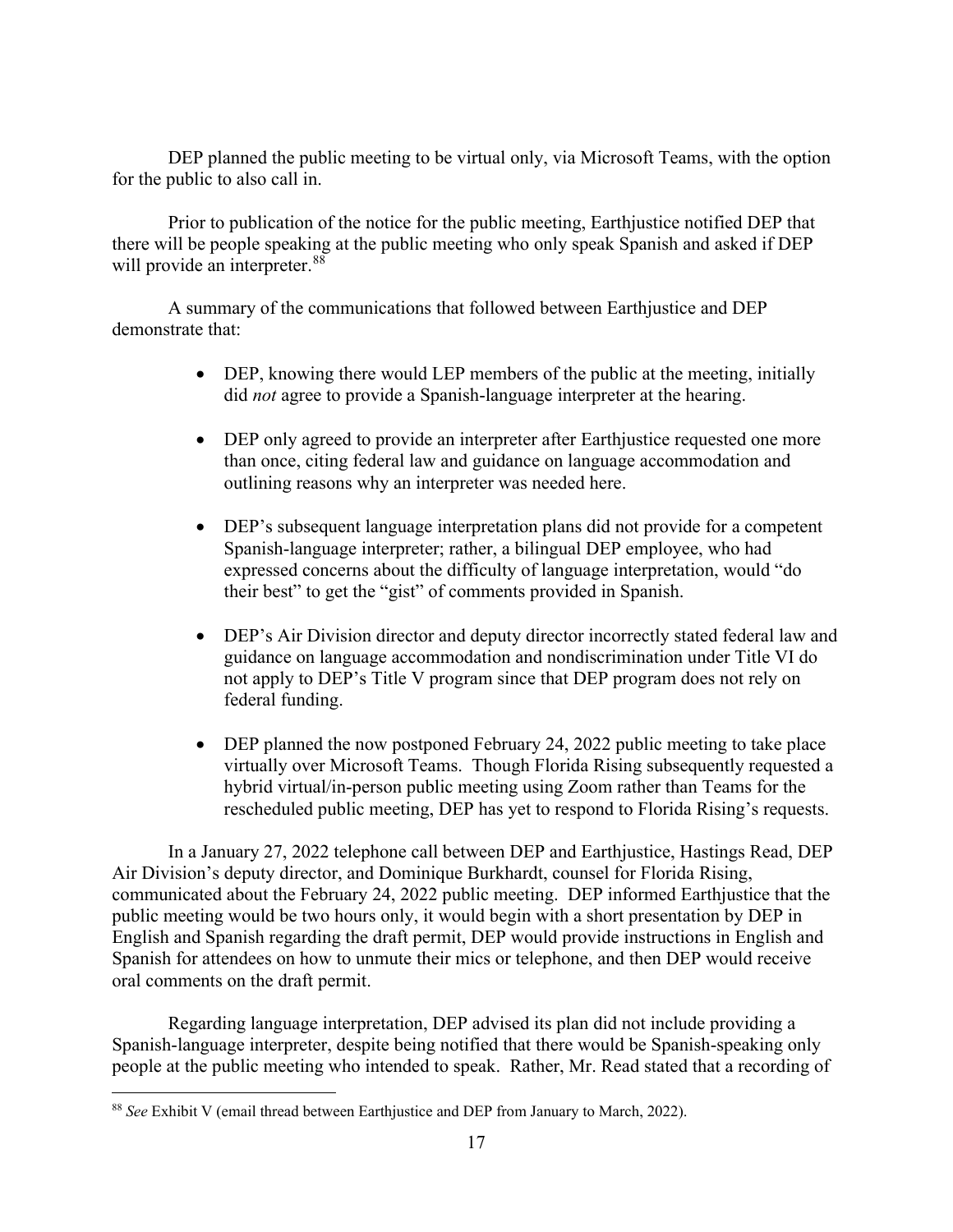the hearing would be transcribed after-the-fact, and any oral comments received in Spanish would be translated into English.

In a February 3, 2022 email to DEP, Earthjustice cited statistics about the demographics of those who live near the incinerator and again requested a Spanish-language interpreter at the public meeting "to ensure meaningful participation of residents" who are Spanish-speaking only.

Earthjustice explained that an after-the-fact translation of comments from Spanish to English does not provide the same assurance to Spanish-speaking members of the public that their comments would be heard and considered by DEP in the same way comments by Englishspeaking members of the public would be, especially since the purpose of the public meeting is for the public to have their comments heard, understood, and received by DEP at a *designated* time and place.

Earthjustice further noted that at this public meeting, the public may ask questions,<sup>[89](#page-17-0)</sup> which necessarily contemplates an interactive aspect to the hearing that could not be accomplished without a competent (here, certified) Spanish-language interpreter.

In that communication, Earthjustice cited Executive Order 13166, "Improving Access to Services for Persons with Limited English Proficiency," and related guidance for recipients of federal funding, "Enforcement of Title VI of the Civil Rights Act of 1964 – National Origin Discrimination Against Persons With Limited English Proficiency,<sup>[90](#page-17-1)</sup>" regarding ensuring that people who are not proficient in English can effectively participate in programs or activities like the public meeting here.

In a February 14, 2022 telephone call between Mr. Read and Ms. Burkhardt, DEP agreed to provide an interpreter at the public meeting, though DEP's plan did not involve providing a competent Spanish-language interpreter. DEP's plan was for a bilingual DEP employee to interpret oral comments by summarizing them after they have been provided in full, rather than point-by-point interpretation after every one or so sentences. Per Mr. Read, DEP would "do their best" to "get the gist" of comments made in Spanish.

During the February 14, 2022 call and later documented in a February 16, 2022 email to DEP, Mr. Read stated that the reason interpretation would be attempted after a comment was provided in full, rather than point-by-point interpretation, was because the DEP employee who would be interpreting raised concerns about the difficulty of language interpretation.<sup>[91](#page-17-2)</sup>

<span id="page-17-0"></span><sup>&</sup>lt;sup>89</sup> Exhibit W (DEP's draft agenda for the public meeting on this draft air permit, with an agenda item being "Opportunity for Questions/Comments," published on DEP's events page:

https://floridadep.gov/air/air/content/32293-postponed-draft-title-v-air-permit-renewal-miami-dade-resource-<br>recovery).

<span id="page-17-1"></span> $\frac{90}{65}$  Fed. Reg. 50123 (2000).

<span id="page-17-2"></span> $91$  Earthjustice recalls and believes DEP attempted to clarify afterwards that the bilingual employee's concerns had to do with the difficulty of language interpretation over a virtual platform. Whether the employee's concerns had to do with the difficulties of language interpretation broadly, or the difficulties of language interpretation over a virtual platform, such statements demonstrate that DEP fell short of ensuring that there would be a competent Spanishlanguage interpreter at the public meeting (which was virtual-only because DEP unilaterally planned it that way).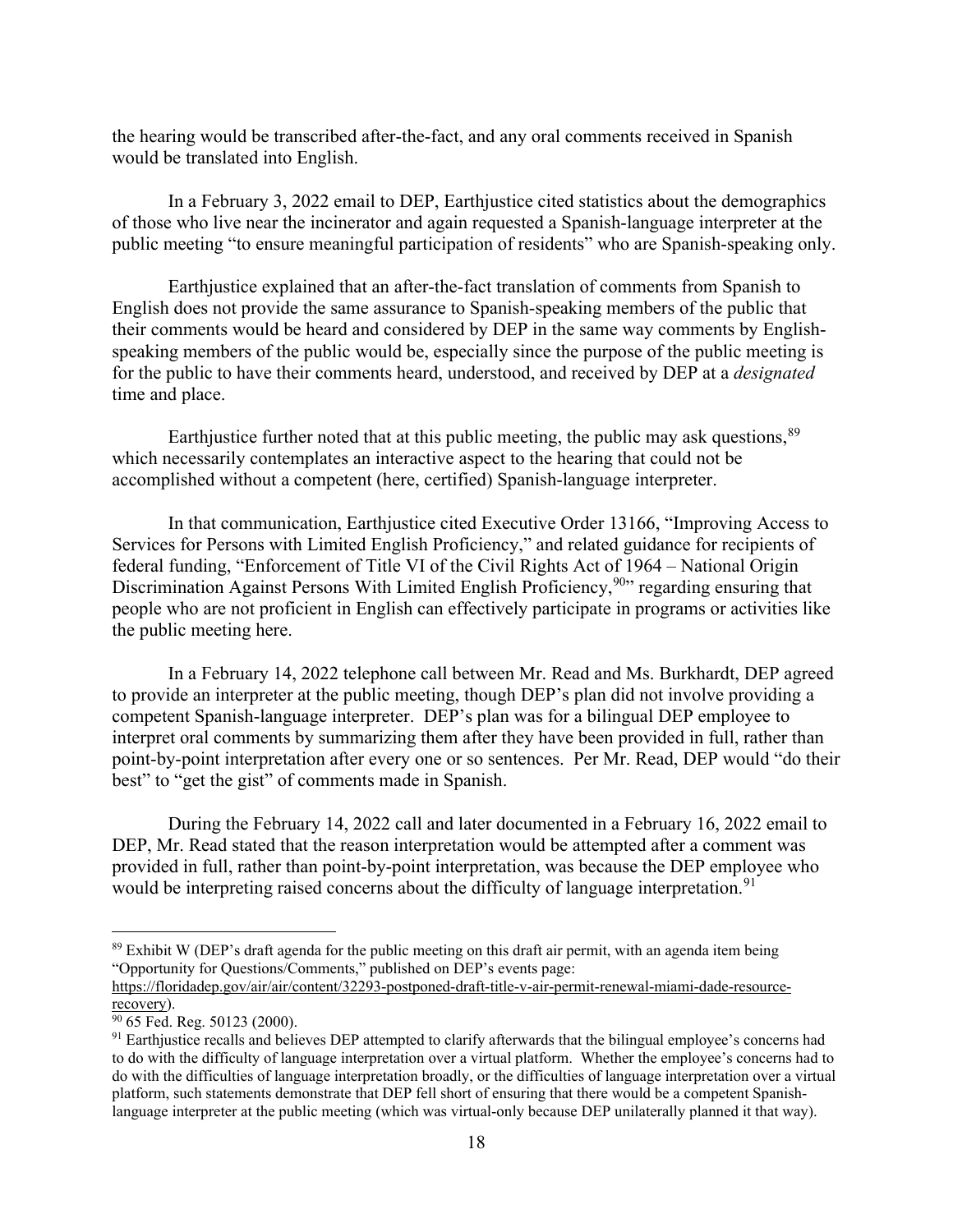In a February 16, 2022 email to DEP, Earthjustice reiterated its concerns about Spanishspeaking members of the public being able to meaningfully participate in this public meeting, given DEP's language interpretation plans.

Earthjustice reiterated the application of federal LEP law and guidance and provided additional guidance for language interpretation from [www.lep.gov.](http://www.lep.gov/) Earthjustice stated that a certified Spanish-language interpreter was needed based on the guidance provided and because of the large Spanish-speaking population near the incinerator, the "regionalisms" of the Spanish language, the technical subject of the public meeting, and the fact that the proceeding becomes part of the formal record in the air permitting process. Earthjustice further cited guidance that point-by-point interpretation is the best practice for language interpretation.

In a February 16, 2022 telephone call between Ms. Burkhardt, Mr. Read, and Jeff Koerner, DEP Air Division's director, DEP stated it would not provide a certified Spanishlanguage interpreter or point-by-point interpretation at the upcoming public meeting, stating that the Executive Order and federal guidance on language accommodation and nondiscrimination under Title VI did not apply to DEP's Title V program, since that particular DEP program does not rely on federal funding.

DEP stated, "we're going to issue this permit," the permit is "ready to go," and that Earthjustice was attempting to "bootstrap" its environmental justice arguments (presumably in the written comments on the permit as well as regarding language interpretation) to other departments within DEP that receive federal funding, such as DEP's air monitoring program.

In a February 17, 2022 email, Earthjustice notified DEP, as requested by the agency, that it expected 50 to 100 people to attend the public meeting, with an estimated 50 people who would speak, of which an estimated 30 people would require Spanish-language interpretation.

The next day, Earthjustice learned that the Teams link in DEP's published notice for the public meeting was non-functional, leading to an error page rather than a Teams meeting space. Earthjustice notified DEP of this immediately.

In a February 19, 2022 email, Earthjustice requested DEP cancel and re-notice the public meeting in this matter, to which DEP agreed, with the new hearing date and time still to be determined.

In that email, Earthjustice brought to DEP's attention feedback from members of the Doral community that Microsoft Teams is not user-friendly, because it first requires a person to register for a Microsoft account, unlike Zoom, which allows a person to simply click a link to enter a virtual meeting space. Earthjustice therefore requested that the rescheduled public meeting take place over Zoom rather than Teams.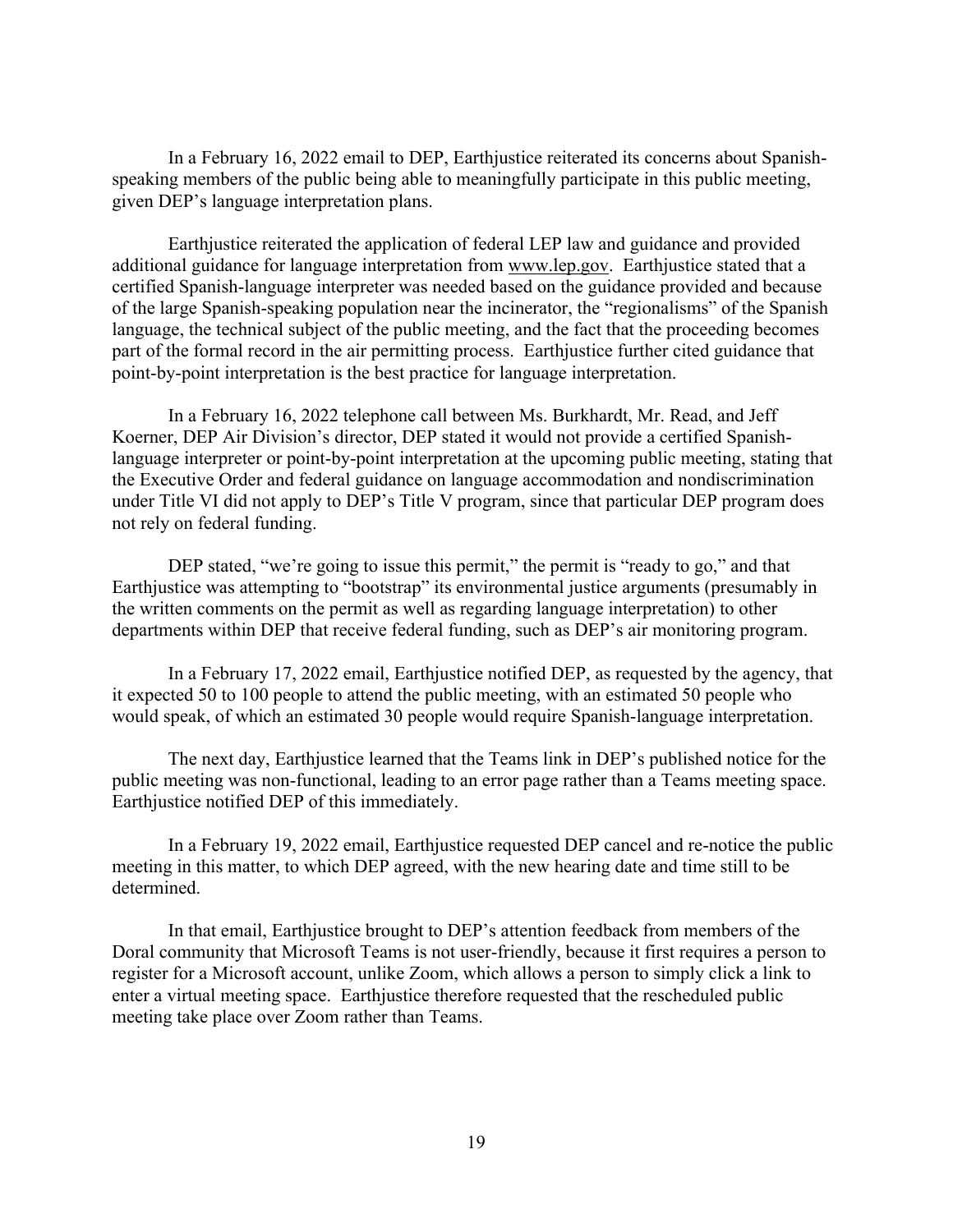In a telephone call two days later, Mr. Read advised Earthjustice that DEP does not use Zoom for public meetings, notwithstanding that DEP has held public meetings over Zoom in the past year, including this month.<sup>[92](#page-19-0)</sup>

Because of the access issues a virtual-only public meeting via Teams presents, in a February 23, 2022 email, Earthjustice requested that the rescheduled public meeting be a hybrid virtual/in-person meeting. In the context of DEP's unwillingness to use Zoom, Earthjustice acknowledged its client Florida Rising would try its best to remove the access barriers that Teams presents.<sup>[93](#page-19-1)</sup>

In a March 9, 2022 email, Earthjustice put in writing to DEP a record of its concerning statements and plans regarding the public meeting thus far and provided case law and regulations explaining how Title VI applies to the entirety of an agency's programs and activities if any part of the agency receives federal funding. Earthjustice also reiterated the need for a certified Spanish-language interpreter at the rescheduled public meeting, its request for a hybrid virtual/in-person meeting, and the use of Zoom rather than Teams.

Though DEP has a practice of holding virtual-only public meetings, <sup>[94](#page-19-2)</sup> it has also held hybrid virtual/in-person public meetings in the past year.<sup>[95](#page-19-3)</sup> There are also discrepancies between the public meeting at issue here and other public meetings: Earthjustice has not seen notice of other public meetings in the past year taking place over Teams; and DEP has provided

<span id="page-19-0"></span><sup>92</sup> *See, e.g*., DEP, Notice of Meeting / Workshop Hearing: Florida State Parks Fee Schedule Update (April 30, 2021 meeting date)[, https://floridadep.gov/parks/parks-director/content/29426-notice-meeting-workshop-hearing-florida](https://floridadep.gov/parks/parks-director/content/29426-notice-meeting-workshop-hearing-florida-state-parks-fee-schedule)[state-parks-fee-schedule](https://floridadep.gov/parks/parks-director/content/29426-notice-meeting-workshop-hearing-florida-state-parks-fee-schedule) (notice states "[t]o participate, place the following Internet web link in your browser: [http://zoom.us/j/97516735433"](http://zoom.us/j/97516735433)); Rookery Bay Management Plan Public Comment Meeting (March 22, 2022 meeting date), [https://floridadep.gov/rcp/nerr-rookery-bay/content/32781-rookery-bay-management-plan](https://floridadep.gov/rcp/nerr-rookery-bay/content/32781-rookery-bay-management-plan-public-comment-meeting)[public-comment-meeting](https://floridadep.gov/rcp/nerr-rookery-bay/content/32781-rookery-bay-management-plan-public-comment-meeting) (virtual meeting location is [https://floridadep.gov/RBManagementPlan,](https://floridadep.gov/RBManagementPlan) which re-directs to Zoom when the link is copied and entered in browser:

[https://fiu.zoom.us/j/93703054724?pwd=dTRObVFGSkJWM3hGb0IrVHdnS0REUT09#success\)](https://fiu.zoom.us/j/93703054724?pwd=dTRObVFGSkJWM3hGb0IrVHdnS0REUT09#success).<br><sup>93</sup> Florida Rising held a workshop for members of the public regarding attending and submitting comments at the

<span id="page-19-1"></span>February 24, 2022 public meeting and was willing to take steps like these to try help its members and residents access the public meeting, notwithstanding the time and resources such efforts would require on Florida Rising's part, along with logistical issues working to carry this out in a short period of time leading up to the public meeting, for both English and Spanish-speaking community members. 94 *See, e.g*., Rookery Bay Management Plan meeting notice, *supra* note 92; DEP, Myakka River Management

<span id="page-19-2"></span>Council Public Meeting (Jan. 31, 2022 meeting date), [https://floridadep.gov/parks/parks-office-park](https://floridadep.gov/parks/parks-office-park-planning/content/32242-myakka-river-management-council-public-meeting)[planning/content/32242-myakka-river-management-council-public-meeting](https://floridadep.gov/parks/parks-office-park-planning/content/32242-myakka-river-management-council-public-meeting) (noting "[t]his workshop will be

conducted virtually via media technology that is free for the public to use"); Rainbow Springs State Park Virtual Public Meeting (Oct. 20, 2021 meeting date), [https://floridadep.gov/parks/parks-office-park-](https://floridadep.gov/parks/parks-office-park-planning/content/31124-rainbow-springs-state-park-virtual-public-meeting)

[planning/content/31124-rainbow-springs-state-park-virtual-public-meeting](https://floridadep.gov/parks/parks-office-park-planning/content/31124-rainbow-springs-state-park-virtual-public-meeting) (noting the same regarding media technology free for public to use); [https://floridadep.gov/Parks/Parks-Office-Park-Planning/content/28938-atlantic](https://floridadep.gov/Parks/Parks-Office-Park-Planning/content/28938-atlantic-ridge-preserve-state-park-virtual-public-meeting)[ridge-preserve-state-park-virtual-public-meeting](https://floridadep.gov/Parks/Parks-Office-Park-Planning/content/28938-atlantic-ridge-preserve-state-park-virtual-public-meeting)

<span id="page-19-3"></span><sup>95</sup> *See, e.g*., DEP, Honeymoone and Caladesi Island State Parks Public Meetings (Oct. 18, 2021 meeting date), [https://floridadep.gov/parks/parks-office-park-planning/content/30952-honeymoon-and-caladesi-island-state-parks](https://floridadep.gov/parks/parks-office-park-planning/content/30952-honeymoon-and-caladesi-island-state-parks-public)[public;](https://floridadep.gov/parks/parks-office-park-planning/content/30952-honeymoon-and-caladesi-island-state-parks-public) Rainbow Springs State Park Open House and Virtual Public Meetings (Dec. 14, 2021 meeting date), [https://floridadep.gov/parks/parks-office-park-planning/content/31129-rainbow-springs-state-park-open-house-and](https://floridadep.gov/parks/parks-office-park-planning/content/31129-rainbow-springs-state-park-open-house-and-virtual)[virtual.](https://floridadep.gov/parks/parks-office-park-planning/content/31129-rainbow-springs-state-park-open-house-and-virtual)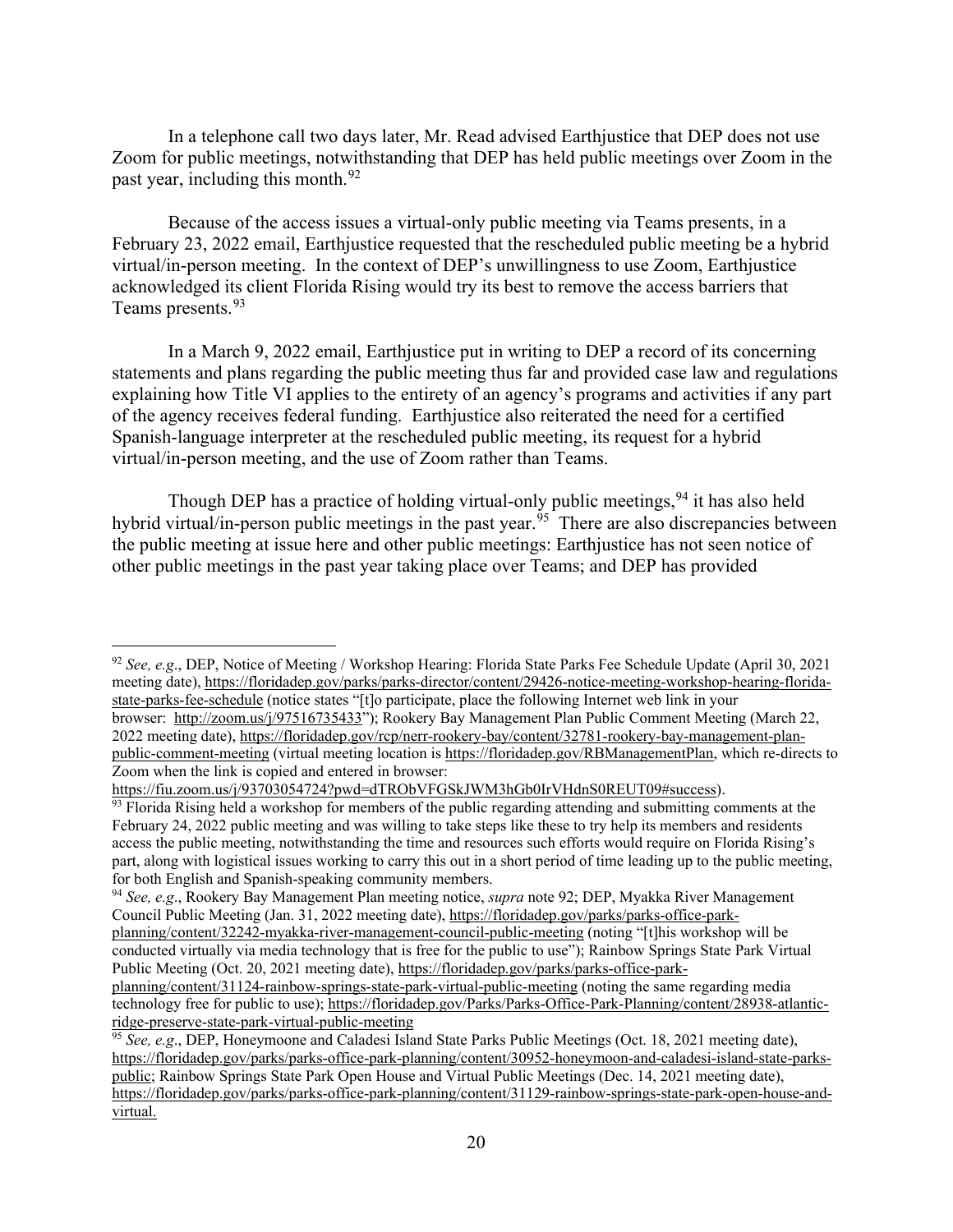accommodations in other virtual-only public meetings not present here, for instance, "media technology free for the public to use" to access DEP's public meetings.  $96$ 

To date, DEP has not changed how it plans to provide language interpretation at the rescheduled public meeting, and it has not responded to Earthjustice's request for a hybrid virtual/in-person meeting utilizing Zoom rather than Teams.

DEP has also not re-noticed the public meeting, something it could do any day now, warranting swift action by EPA to correct the civil rights violations documented in this complaint.

DEP has discriminated against Florida Rising, its members, and members of the public impacted by the Doral incinerator by failing to publish the Notice of Intent to issue the air permit and notice of the public meeting in English, Spanish, and any other applicable language. Furthermore, as discussed in Section IX, *infra*, DEP's actions and statements regarding the February 24, 2022 public meeting warrant investigation by EPA into intentional discrimination by DEP. Lastly, the above facts make clear DEP has failed to have in place policies to accommodate LEP persons in its programs and activities.

## **F. DEP's Accessibility Policies**

DEP's notice for the February 24, 2022 public meeting contained the following  $a$ ccommodation provision<sup>97</sup>:

Pursuant to the provisions of the Americans with Disabilities Act, any person requiring special accommodations to participate in this workshop/meeting is asked to advise the agency at least 48 hours before the workshop/meeting by contacting: Ms. Terri Long at 850-717-9023 or Terri.Long@FloridaDEP.gov. If you have a hearing or speech impairment, please contact the agency using the Florida Relay Service, 800-955-8771 (TDD) OR 800-955-8770 (Voice).

The Notice did not contain any provision for language accommodation.

Additionally, DEP's Accessibility Policy makes clear it does not have an LEP program or policy in place.<sup>[98](#page-20-2)</sup> Rather, the policy pertains only to accommodation for persons with disabilities under the Americans with Disabilities Act ("ADA") and Section 508 of the Rehabilitation Act of 1973 ("Section 508").<sup>[99](#page-20-3)</sup>

Though DEP has an accessibility coordinator and references the ADA in its Accessibility Policy, it is unclear if this policy accounts for those with disabilities in *virtual-only* meeting

<span id="page-20-1"></span><span id="page-20-0"></span><sup>96</sup> *See* public notices, *supra* note 94.

<span id="page-20-2"></span><sup>&</sup>lt;sup>98</sup> See Exhibit X, DEP's Accessibility Policy, available a[t https://floridadep.gov/accessibility-information](https://floridadep.gov/accessibility-information) (last visited March 31, 2022).

<span id="page-20-3"></span><sup>99</sup> *Id*.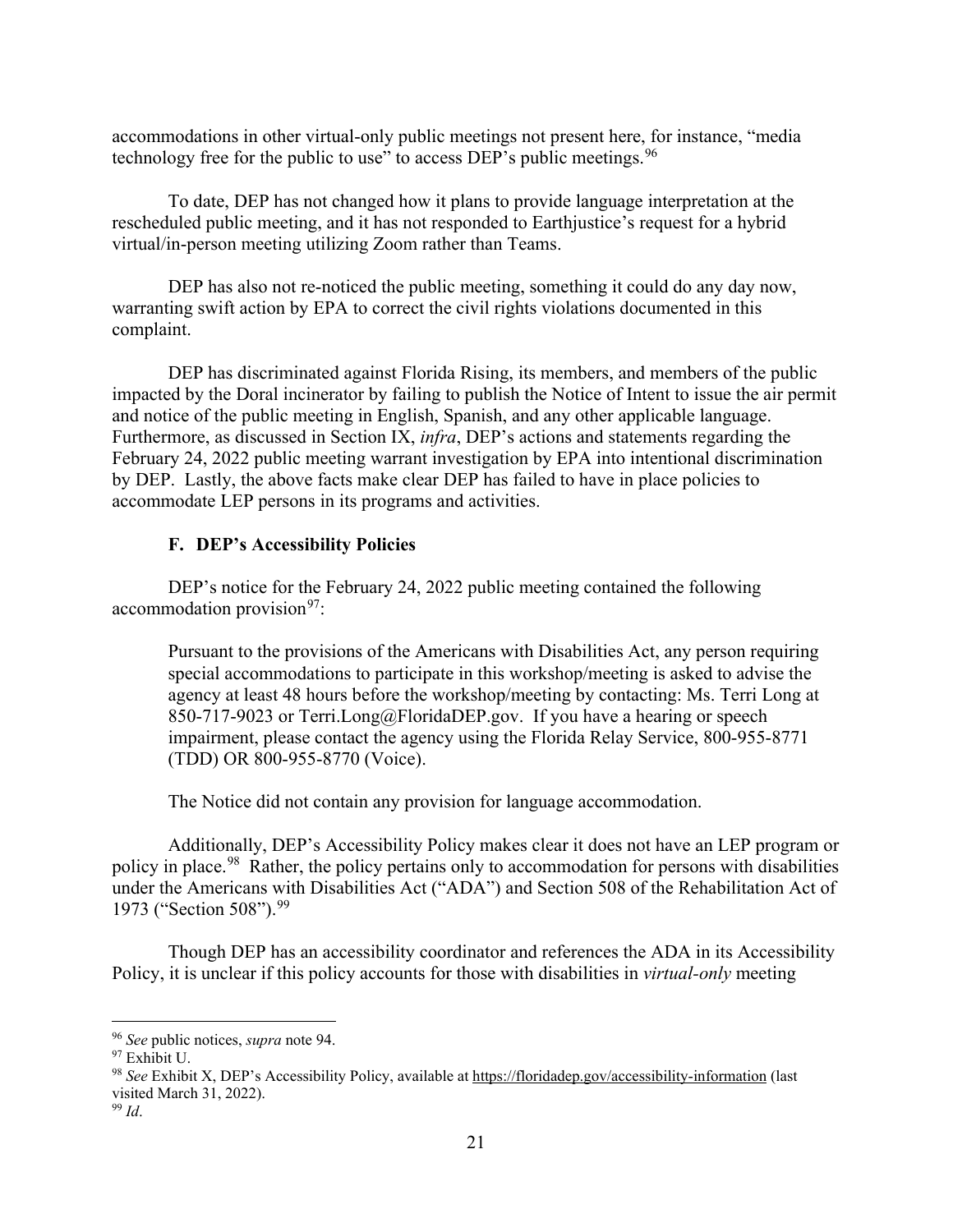spaces, or if DEP takes into account whether a virtual-only public meeting could completely bar persons with disabilities from access.

There are numerous accessibility barriers that people with disabilities can experience on a web site or web application when trying to access a virtual meeting. For example, for people with auditory disabilities, there could be audio content without captions or transcripts, an inability to adjust text size and colors for captions, or text that is otherwise difficult to read.<sup>[100](#page-21-0)</sup>

For people with physical disabilities, access barriers could manifest in the form of insufficient time to respond to or complete tasks (such as following instructions to unmute one's Teams microphone or providing verbal comment within a set, limited period of time); missing visual and non-visual orientation cues or other navigational aids; or inconsistent, unpredictable, and overly complicated navigation mechanisms.<sup>[101](#page-21-1)</sup>

Many of these barriers to access that apply to people with disabilities could also apply to older people and to LEP persons, who may experience difficulties navigating technology or English-only interfaces.

Moreover, persons with disabilities, older people, and LEP persons are less likely to use computers and internet. According to a study the U.S. Census Bureau released in 2021, older people were the least likely of all age groups to have a desktop or laptop computer, a smartphone, tablet, or an internet subscription.<sup>[102](#page-21-2)</sup> Likewise, people with limited English proficiency and households where at least one member has a disability are less likely to have these technological devices and an internet subscription.<sup>103</sup>

Even if someone does have technology and internet access, Teams – the virtual platform DEP planned for the public meeting on the Doral incinerator – could still present access barriers for persons based on disability, age, or limited English proficiency. To access Teams, one must first register for and create a Microsoft account, which requires following several different steps that include: 1) inputting one's email address or phone number, 2) creating a password, 2) inputting one's location and birthdate selecting from a dropdown menu, 3) going into one's email account or phone text messages to obtain a verification code from Microsoft, 4) entering the verification code, 5) solving a "puzzle" to verify one is not a robot, and 6) picking an image from six small windows of images with busy backgrounds.

There are several auditory and visual steps involved in properly participating in a virtual meeting space, including the public meeting DEP planned for the Doral incinerator. The public meeting involved a presentation by DEP, likely a visual presentation using PowerPoint in addition to being auditory, on the draft permit. Members of the public would also be required to

<span id="page-21-0"></span><sup>&</sup>lt;sup>100</sup> Web Accessibility Initiative, Diverse Abilities and Barriers, Examples of barriers for people with auditory disabilities, https://www.w3.org/WAI/people-use-web/abilities-barriers/#auditory (last visited March 28, 202

<span id="page-21-3"></span><span id="page-21-2"></span><span id="page-21-1"></span><sup>&</sup>lt;sup>101</sup> See Web Accessibility Initiative, Diverse Abilities and Barriers, Examples of barriers for people with physical disabilities,<https://www.w3.org/WAI/people-use-web/abilities-barriers/#auditory> (last visited March 28, 2022). <sup>102</sup> Michael Martin, American Community Survey Reports, Computer and Internet Use in the United States: 2018 (issued April 2021), at 5 [https://www.census.gov/content/dam/Census/library/publications/2021/acs/acs-49.pdf.](https://www.census.gov/content/dam/Census/library/publications/2021/acs/acs-49.pdf)  $^{103}$  *Id.*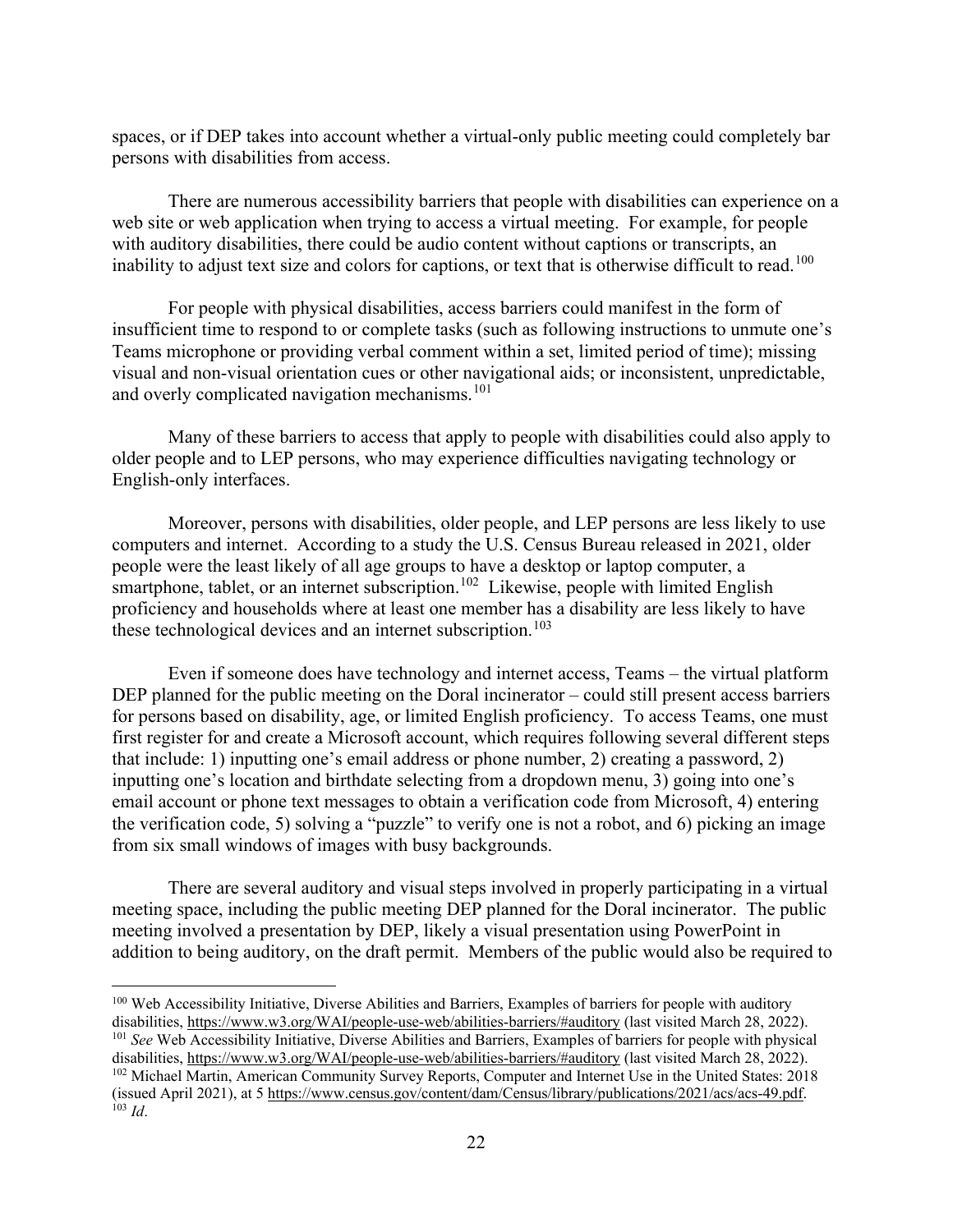follow instructions to unmute their microphones (or telephones) in the virtual meeting space before speaking. In addition to DEP's planned meeting putting the onus on the public to access technology, participating in a virtual meeting also requires persons to be able to adjust audio and visual settings on their own personal device.

Another purpose of the public meeting is for the public to have access to their government officials – to see and hear them and to be seen and heard by them. For a member of the public to participate as meaningfully as possible in a Teams meeting with the option to call in, appearing via Teams would clearly be the better option; however, the steps involved in being able to meaningfully participate via Teams could present barriers to access based on disability, age, or limited English proficiency.

The second portion of DEP's Accessibility Policy references Section 508 of the Rehabilitation Act, which has to do with accessibility to electronic and information technology. Section 508 is binding only on federal agencies; it does not apply to recipients of federal financial assistance like DEP.<sup>[104](#page-22-0)</sup> The State of Florida has applied principles of Section 508 only to "designing and creating any official State of Florida website."<sup>[105](#page-22-1)</sup> Indeed, DEP's policy pursuant to Section 508 applies only to accessing information on DEP's website, not accessing a public meeting virtually.

Without a clear policy to accommodate people with disabilities in virtual-only program events and activities, DEP is discriminating against members of the public on the basis of disability. Because the same or similar barriers to accessing a virtual-only meeting could also apply to older persons or LEP persons, DEP's practice of conducting program events and activities in virtual-only spaces discriminates against members of the public on the basis of age and national origin.

## **IV. LEGAL BACKGROUND**

Title VI, Section 504, the Age Discrimination Act, and EPA's nondiscrimination regulations prohibit recipients of EPA financial assistance from carrying out activities that intentionally discriminate against or have a disparate impact on protected groups on the basis of race, national origin, age, disability, and sex.

To establish a prima facie case of disparate impact, EPA must "(1) identify the specific policy or practice at issue; (2) establish adversity/harm; (3) establish disparity; and (4) establish causation."[106](#page-22-2) EPA's analysis focuses on the consequences of the policies or decisions instead of intent.<sup>[107](#page-22-3)</sup> A discriminatory act or practice need not be affirmatively done; in some cases, it could

<span id="page-22-1"></span><sup>105</sup> See Florida Department of Management Services, Accessibility Statement,<br>https://www.dms.myflorida.com/support/accessibility statement (last visited March 28, 2022).

<span id="page-22-2"></span><sup>106</sup> EPA, External Civil Rights Compliance Office Compliance Toolkit, 12 (Jan. 18, 2017),

[https://www.epa.gov/sites/default/files/2020-02/documents/toolkit\\_ecrco\\_chapter\\_1-letter-faqs\\_2017.01.18.pdf](https://www.epa.gov/sites/default/files/2020-02/documents/toolkit_ecrco_chapter_1-letter-faqs_2017.01.18.pdf) ("ECRCO Toolkit").

<span id="page-22-0"></span><sup>104</sup> *See* 29 U.S.C. § 794d

<span id="page-22-3"></span><sup>107</sup> *Id*. at 8. *See also* 40 C.F.R. §§ 7.35(b), 7.50, 7.145(b).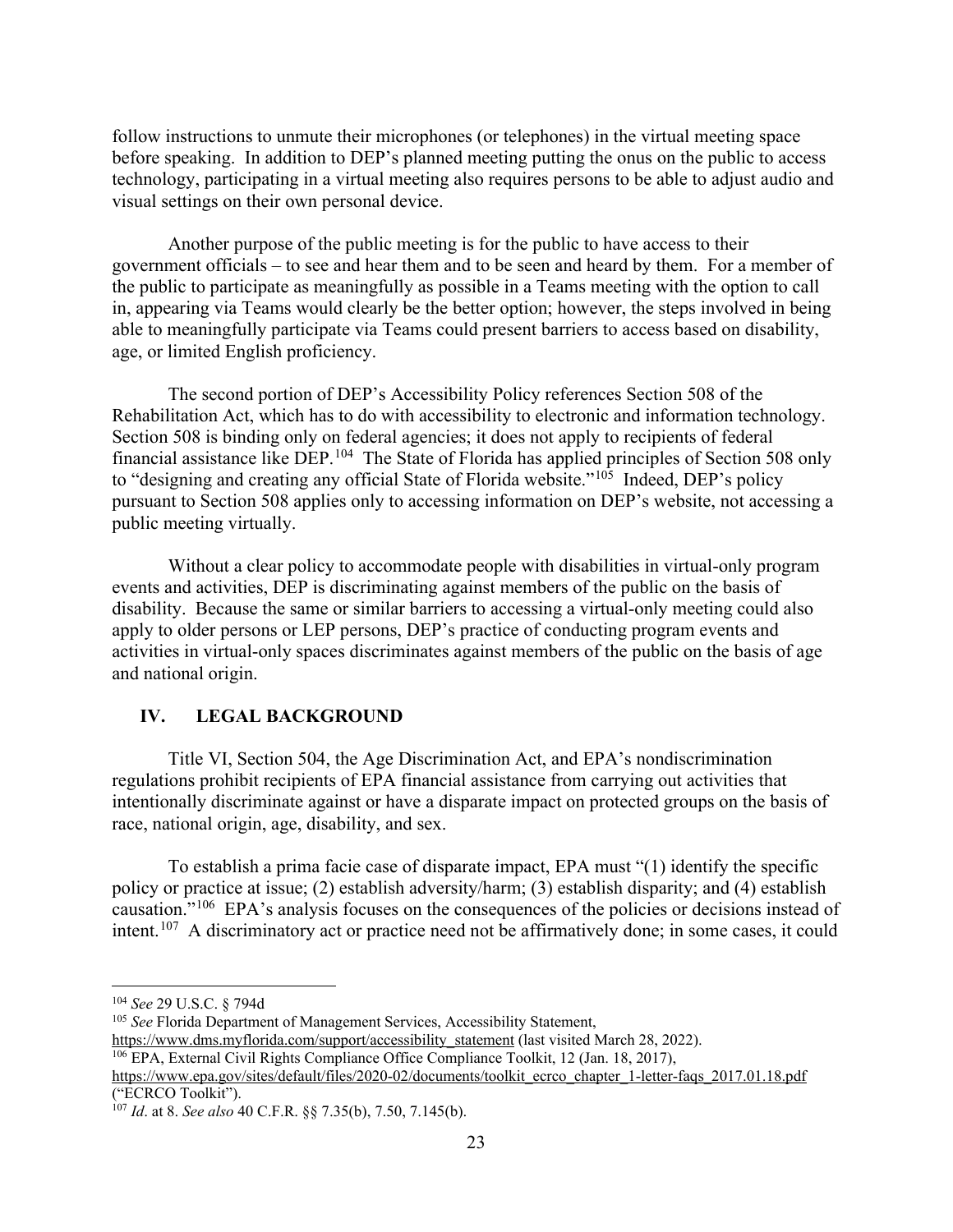be established by the recipient's failure to take action or to adopt a policy.<sup>[108](#page-23-0)</sup> For complaints involving a continuing discriminatory policy or practice, the complainant must show "either a series of related acts of which one occurred within the 180-day filing period or a systematic policy or practice that operated within the 180-day period."[109](#page-23-1)

If the evidence establishes a prima facie case of adverse disparate impact, EPA determines "whether the recipient has articulated a 'substantial legitimate justification' for the challenged policy or practice."<sup>[110](#page-23-2)</sup> If a recipient shows a "substantial legitimate justification," EPA must determine whether there are less discriminatory alternatives to the policy or practice.[111](#page-23-3)

For the reasons stated below and throughout this complaint, DEP is in violation of the following civil rights laws and regulations because the agency's acts and policies cause disparate impacts to members of the public, including Florida Rising's members and communities it serves, on the basis of race, national origin, age, disability, and sex.

### **V. VIOLATION OF TITLE VI**

Title VI prohibits recipients of federal funds from discriminating against individuals on the basis of race, color, or national origin. 42 U.S.C. § 2000d. Furthermore, EPA's nondiscrimination regulations state that "[n]o person shall be excluded from participation in, be denied the benefits of, or be subjected to discrimination under any program or activity receiving EPA assistance on the basis of race, color, [or] national origin." $112$ 

Regarding limited English proficiency, Executive Order 13166 was signed into law in 2000 to "improve access to federally conducted and federally assisted programs and activities for persons who, as a result of national origin, are limited in their English proficiency."[113](#page-23-5) In response, EPA promulgated "Guidance to Environmental Protection Agency Financial Assistance Recipients Regarding Title VI Prohibition Against National Origin Discrimination Affecting Limited English Proficient Persons."[114](#page-23-6) EPA's guidance defines limited English proficient ("LEP") persons as "[i]ndividuals who do not speak English as their primary language and who have a limited ability to read, write, speak, or understand English."<sup>115</sup> EPA specifically identifies as "likely to include" LEP persons those "who live in communities in close proximity to a plant or facility...permitted by an EPA recipient."<sup>[116](#page-23-8)</sup>

<span id="page-23-1"></span><span id="page-23-0"></span><sup>&</sup>lt;sup>108</sup> *Id.*<br><sup>109</sup> ECRCO Manual, *supra* note 15, at 10 (citing *Nat'l R.R. Passenger Corp. v. Morgan*, 536 U.S. 100, 107 (2002)).<br><sup>110</sup> ECRCO Toolkit, *supra* note 106, at 13.<br><sup>111</sup> *Id.*<br><sup>112</sup> 40 C.F.R. § 7.30.

<span id="page-23-3"></span><span id="page-23-2"></span>

<span id="page-23-5"></span><span id="page-23-4"></span><sup>113</sup> Exec. Order No. 13166, Improving Access to Services for Persons with Limited English Proficiency, 65 Fed. Reg. 50121 (2000).

<span id="page-23-6"></span><sup>114</sup> EPA, Guidance to Environmental Protection Agency Financial Assistance Recipients Regarding Title VI Prohibition Against National Origin Discrimination Affecting Limited English Proficient Persons, 69 Fed. Reg. 35602-01 (June 25, 2004) ("EPA LEP Guidance"). 115 *Id*. at 35606. 116 *Id*. at 35610.

<span id="page-23-8"></span><span id="page-23-7"></span>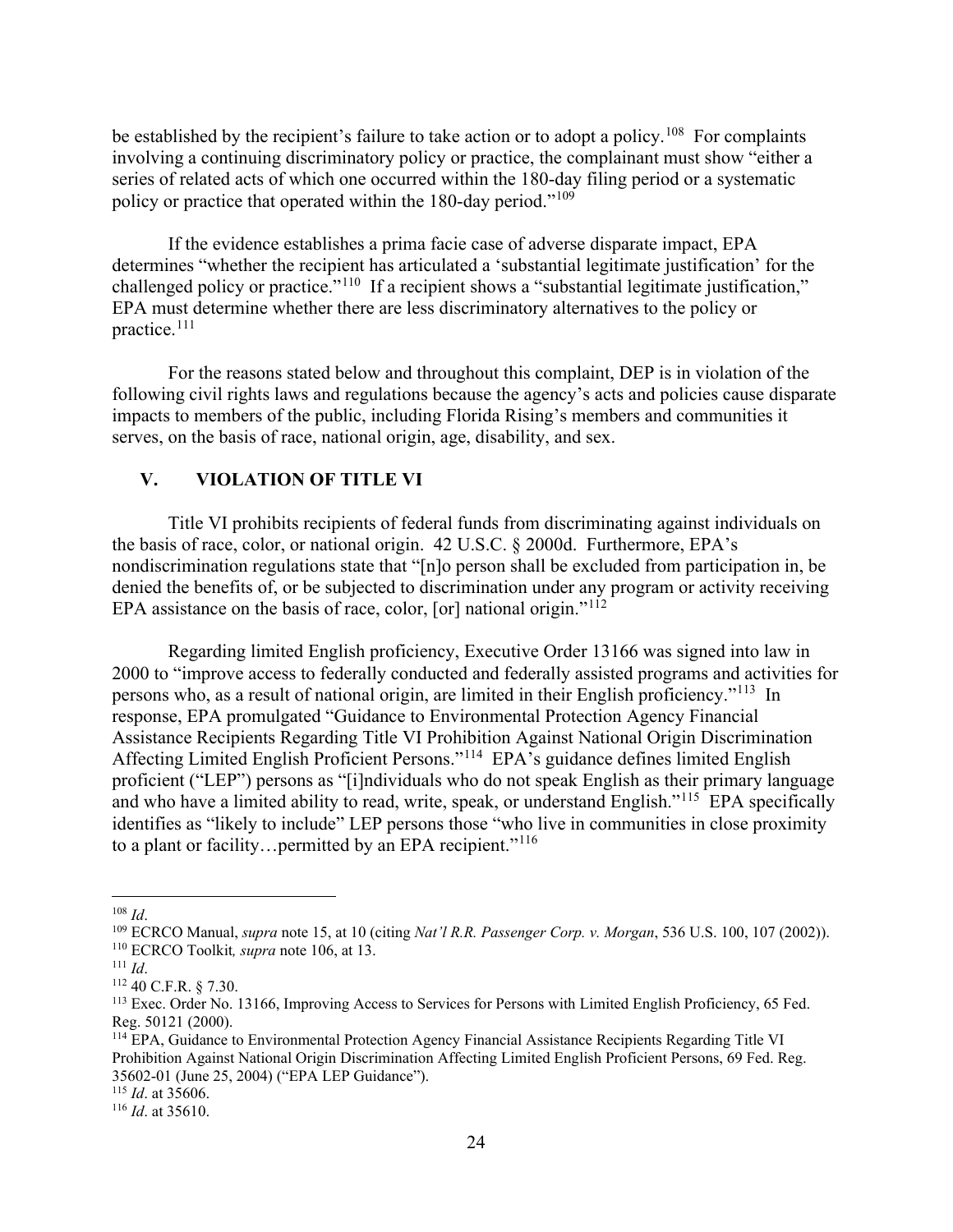EPA's guidance confirms that conduct having a disproportionate effect on LEP persons constitutes national origin discrimination.<sup>117</sup> It further confirms that written materials informing LEP persons of "rights or services [are] an important part of 'meaningful access[.]"<sup>118</sup> EPA recognizes that "failure to ensure that LEP persons can effectively participate in or benefit from [f]ederally assisted programs and activities may violate Title VI…and Title VI regulations against national origin discrimination."[119](#page-24-2)

EPA established four factors to determine the extent of a recipient's obligation to provide LEP persons with language services: (1) the number or proportion of LEP persons eligible to be served or likely to be encountered by the program or grantee; (2) the frequency with which LEP individuals come in contact with the program; (3) the nature and importance of the program, activity, or service provided by the program to people's lives; and (4) the resources available to the grantee/recipient and costs. $120$ 

As to the first factor, EPA's guidance is straightforward: "[t]he greater the number or proportion of... LEP persons, the more likely language services are needed."<sup>121</sup>

The second factor requires "enhanced language services" where a federal funding recipient frequently contacts a particular language group, but also notes that even recipients who serve LEP persons on an unpredictable or infrequent basis should have a plan to accommodate meaningful access, even if it is as "simple as being prepared to use…commercially available telephonic interpretation services."[122](#page-24-5)

The third factor weighs the importance of the activity, information, service, or program; or the greater the possible consequences of the contact to LEP persons.<sup>[123](#page-24-6)</sup> For example, the immediacy and risk of potential harm, such as "airborne toxic chemicals" indicate a greater obligation to provide language services.[124](#page-24-7) Moreover, the decision by the federal, state, or local government "to make an activity, warning, or notice compulsory…can serve as strong evidence of the program's importance." $125$ 

The fourth and final factor considers the recipient's resources compared to the cost of language services, taking into account cost reduction measures provided by technology, sharing of language assistance materials or services among recipients, and reasonable business practices.<sup> $126$ </sup>

<span id="page-24-6"></span>

<span id="page-24-9"></span>

<span id="page-24-1"></span><span id="page-24-0"></span><sup>117</sup> *Id.* at 35605 (*citing Lau v. Nichols*, 414 U.S. 563 (1974)).<br>
<sup>118</sup> *Id.* at 35610.<br>
<sup>119</sup> *Id.* at 35606.<br>
<sup>121</sup> *Id.*<br>
<sup>122</sup> *Id.* at 35607.<br>
<sup>123</sup> *Id.* 

<span id="page-24-2"></span>

<span id="page-24-3"></span>

<span id="page-24-5"></span><span id="page-24-4"></span>

<span id="page-24-8"></span><span id="page-24-7"></span><sup>123</sup> *Id*. 124 *Id*. 125 *Id*. 126 *Id*.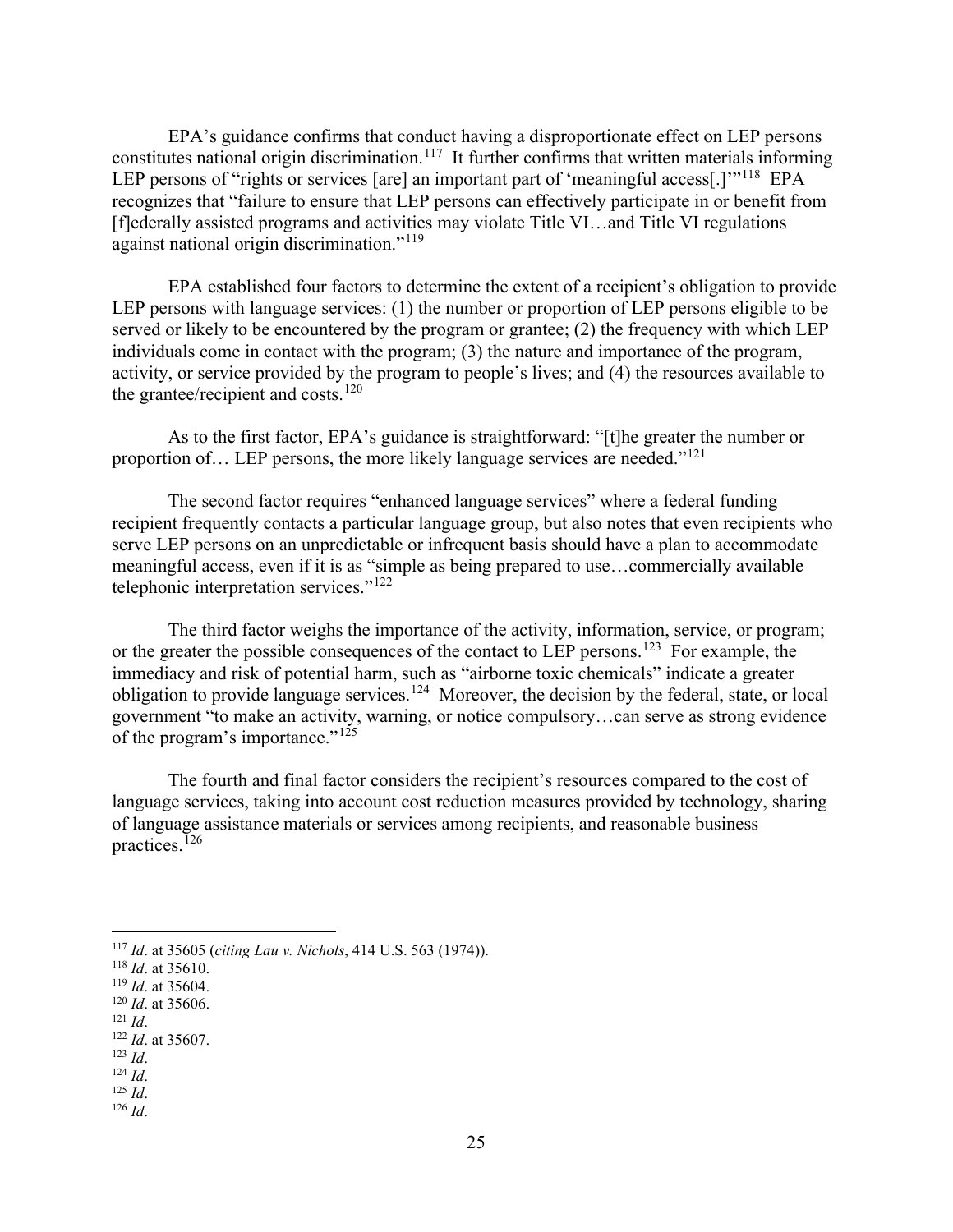# *1. National origin discrimination against persons with limited English proficiency*

DEP has discriminated on the basis of national origin against the predominantly Latinx community around the Doral incinerator, which includes Florida Rising members, as well as the linguistically isolated people around Florida's other incinerators.

DEP's discriminatory acts are:

- On November 19, 2021, publishing in English only the Notice of Intent to issue a Title V air permit for the Doral incinerator, failing to publish this notice in Spanish and any other applicable language to populations who would be impacted by the agency's proposed action; [127](#page-25-0)
- On January 24, 2022, publishing in English only the Notice of the public meeting regarding the proposed air permit, failing to publish this notice in Spanish and any other applicable language to populations who would be impacted by the agency's proposed action; [128](#page-25-1) and
- Failing to have in place a policy for LEP people to meaningfully access its programs and activities, effect in the past 180 days, evidenced by all the facts in Section III(E) and (F), *supra*.

Applying the four factors for LEP services in EPA's guidelines, there are significant proportions of LEP and foreign-born persons in Doral, as well as in Florida as a whole. As to the second factor, Spanish is the predominant language LEP and foreign-born persons speak in Florida, followed by Haitian-Creole. This warrants, at the very least, LEP services for Spanishand Haitian Creole-speaking LEP persons. As to the third factor, all of DEP's programs and activities are significant; as Florida's chief environmental regulatory agency, it makes decisions that impact fundamental aspects of people's lives, including their health, safety, wellbeing, and the general environment around them. There is no question that DEP's programs and activities are important enough to warrant LEP services. DEP also has the resources to accommodate LEP persons, as an agency that receives significant federal funding.

By publishing the notices regarding the Doral incinerator in English only, DEP has excluded the people in and around Doral who are most impacted by the incinerator from critical information about a polluting facility, based on their national origin. These specific acts as to notice are part of a larger discriminatory policy of DEP failing to have an LEP program or policy.

The consequences are significant. Public notices provide people meaningful and exclusive opportunities to learn first-hand about DEP's proposed actions that affect their health,

<span id="page-25-0"></span><sup>127</sup> *See* EPA LEP Guidance, *supra* note 114, at 35610(a) (evidence of compliance with EPA's guidance includes "providing written translations of vital documents to… each LEP language group that constitutes five percent or includes 1,000 members, whichever is less, of the population of persons…likely to be affected"). 128 *See* Section III(D), (E) *supra*.

<span id="page-25-1"></span>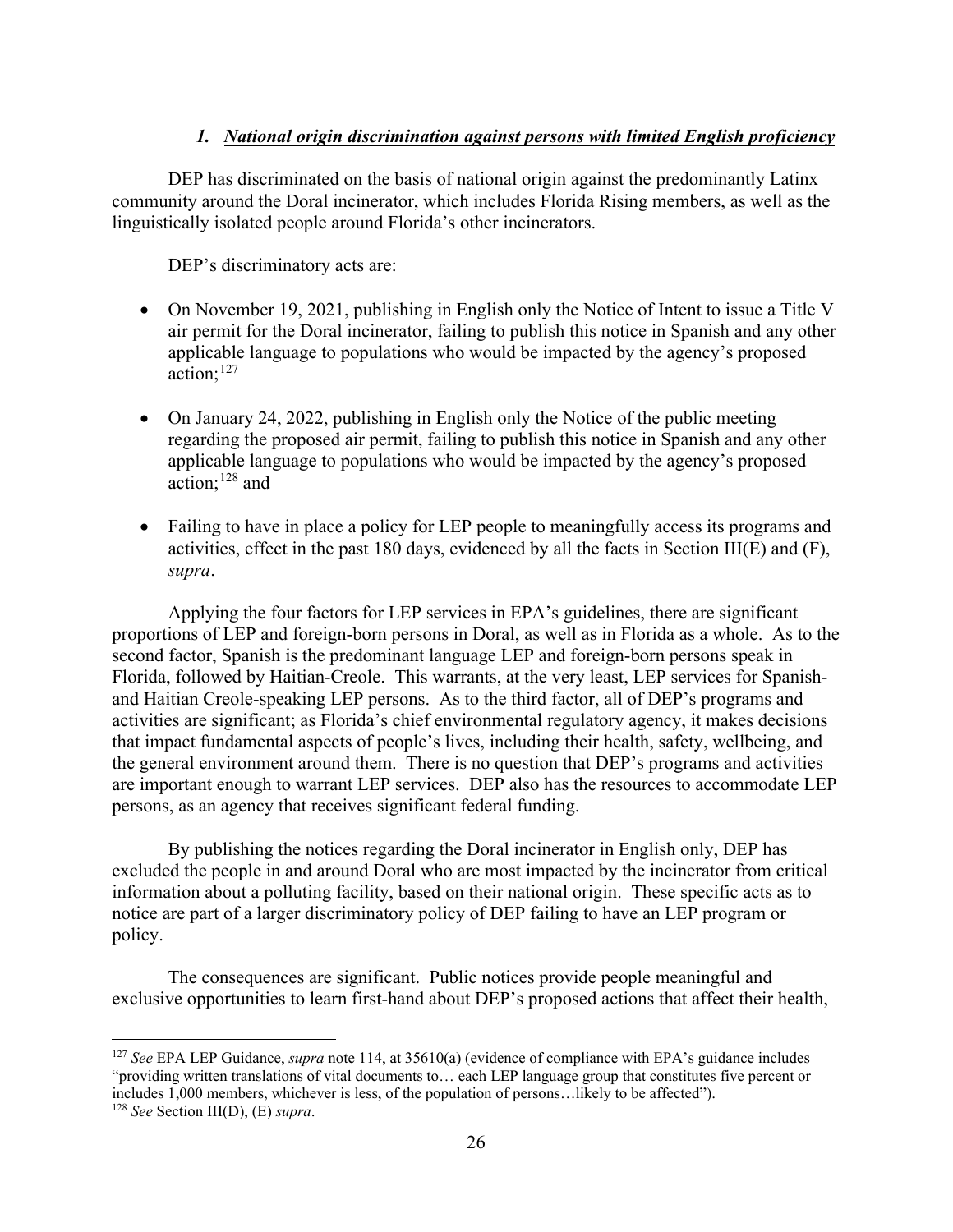quality of life, and the environment around them. Moreover, public notices such as the Notice of Intent to issue the Title V permit triggers statutory rights to public comment that are only for a set, short period of time. Public notices also provide firsthand information to the public about meetings and hearings, which are exclusive opportunities for members of the public to interact with and be heard by DEP decision-makers on matters affecting their health, quality of life, and the environment around them.

For instance, the public meeting on the Doral incinerator is planned to involve a presentation by DEP on the draft air permit and the opportunity to ask questions about it and provide comment. The public meeting becomes an official part of the record on the Title V permitting action, and DEP responds to public comments in its final permitting decision and is supposed to take public comment into account in how it writes the final permit. The entire record of the Title V permitting action – including participation and comment by members of the public – becomes part of a formal record that EPA considers when it reviews a final Title V permit or considers a petition to object to a final permit

By publishing the notices regarding the Covanta incinerator in English only, DEP has deprived LEP persons of their rights to information and public participation. It has also created a burden on Florida Rising to disseminate information about the agency's planned actions to LEP residents in Doral, utilizing Florida Rising's resources to carry out duties that belong to DEP.

Additionally, by not have an LEP policy in place and therefore having no protocol for providing competent language interpretation, DEP deprives members of the public from meaningfully participating in its programs and activities and to exercise their rights to receive information and provide input in important agency decision-making processes at a designated time and place. These harms to LEP persons, as outlined in Section III(F), *supra*, also manifest in potentially limiting or barring access to the public meeting space to begin with, if the public meeting is virtual only.

LEP members of the Doral community and all LEP persons in Florida are harmed by DEP's discriminatory acts and policies, adversely affecting their procedural rights to information and to participate publicly in DEP's decision-making processes.

DEP's discriminatory acts and lack of an LEP policy disproportionately excludes and harms LEP persons in the aforementioned ways that do not apply to English speakers.

These harms to LEP persons are directly caused by DEP's discriminatory acts and lack of an LEP policy. If DEP published notices regarding the Doral incinerator in relevant languages other than English, and if it had an LEP policy in place to allow for meaningful access by LEP people to its programs or activities, these harms would not exist.

### *2. Race and national origin discrimination from DEP's permitting of incinerators*

DEP has discriminated on the basis of race and national origin against the predominantly Latinx community around the Doral incinerator, which includes Florida Rising members, as well as the communities around Florida's other incinerators made up of people of color and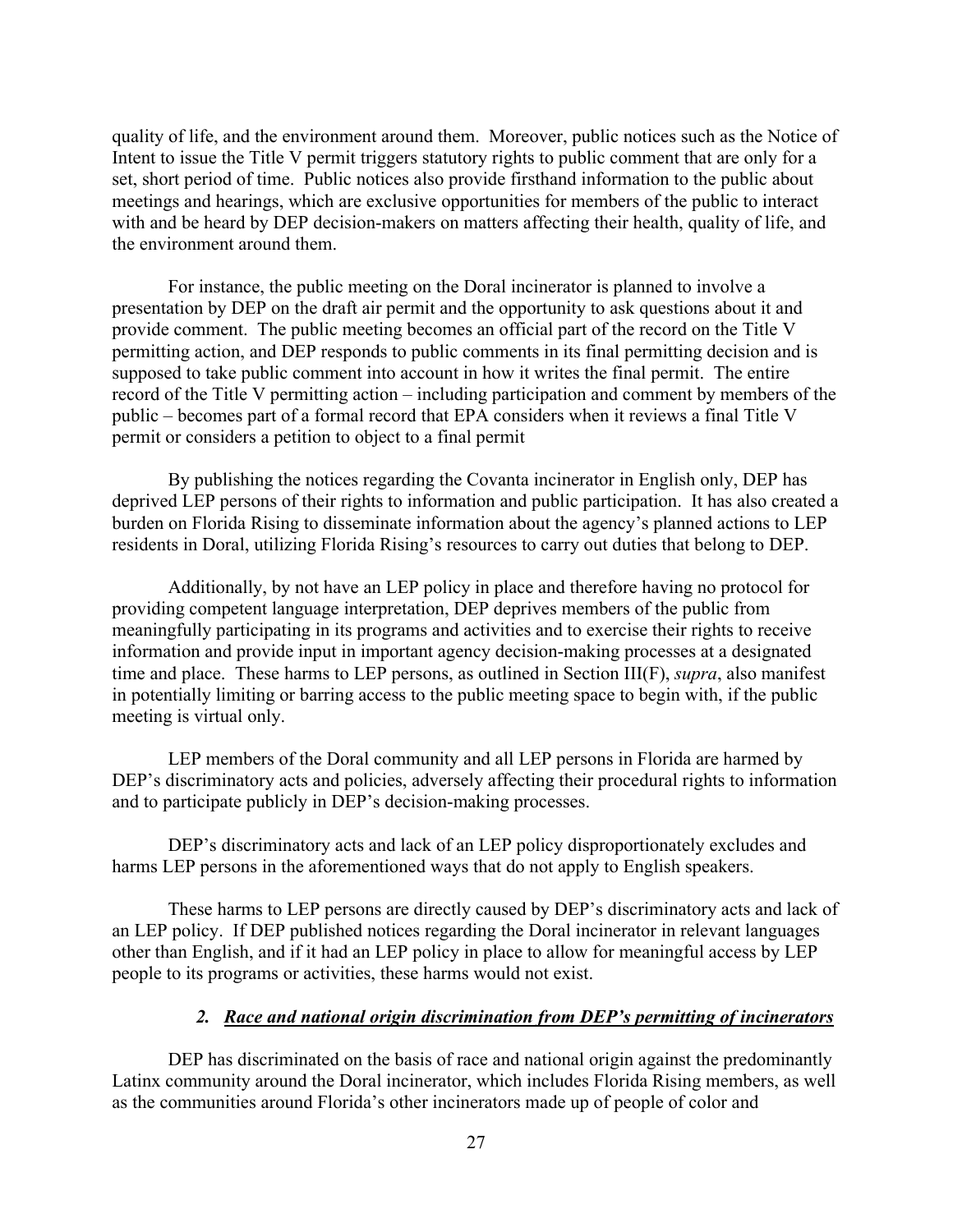linguistically isolated people.<sup>129</sup> DEP has a continuing policy and practice of permitting these polluting incinerators without consideration of harms to these protected classes of people.<sup>[130](#page-27-1)</sup> DEP's intent to renew an air operating permit for the Doral incinerator, noticed on November 19, 2021, is evidence of this ongoing discriminatory policy. Moreover, because a Title V air operating permit issued by DEP is required for these incinerators to operate, and there are 10 incinerators in Florida currently in operation, DEP's systematic discriminatory policy was in effect during the past 180 days.

DEP's failure to consider environmental justice factors, and specifically these protected classes of people, in its permitting actions harms Florida Rising's members, the communities in and around Doral, and the communities around Florida's other nine incinerators. The people in these communities are disproportionately exposed to toxic pollution and noxious odors from municipal incinerators. The strong, noxious garbage odors disrupt the quality of life for Doral residents, documented in detail over the past several years in the City's odor complaint logs.

Furthermore, pollution from incinerators is known to cause respiratory problems; cancer; skin, nasal, and eye irritation; and increased risk of reproductive harms, among other serious health impacts. Documented in the odor complaint logs, Doral residents have specifically complained of burning eyes and throat, dizziness, headaches, nausea, and breathing problems. Moreover, people of color have been disproportionately impacted by COVID-19, and pollution from incinerators increases susceptibility to infection.<sup>[131](#page-27-2)</sup>

As demonstrated in Section III, *supra*, people in Doral and throughout Florida near incinerators are disproportionately impacted by these harms based on their race and national.

DEP's permitting practices cause these harms. In order for incinerators in Florida to operate, they require permits and authorizations from DEP. In its permitting actions, DEP has a duty to protect the health, safety, and welfare of the people of Florida, including preventing nuisances such as the strong garbage odors that interfere with the lives and wellbeing of Doral residents. By permitting incinerators without considering disproportionate environmental impacts on people of color, and by failing to adequately address odors from in its incinerator permitting, DEP is causing these harmful, disproportionate impacts on the basis of race and national origin.

## **VI. VIOLATION OF EPA REGULATIONS AGAINST SEX DISCRIMINATION**

EPA's nondiscrimination regulations prohibit recipients from enacting policies or practices that discriminate on the basis of sex.<sup>[132](#page-27-3)</sup>

<span id="page-27-0"></span><sup>129</sup> *See, generally*, Section III, *supra*. 130 *See* Section III(C), *supra*. 131 *See* Section (III)(A), (C), *supra*. 132 40 C.F.R. § 7.30.

<span id="page-27-1"></span>

<span id="page-27-3"></span><span id="page-27-2"></span>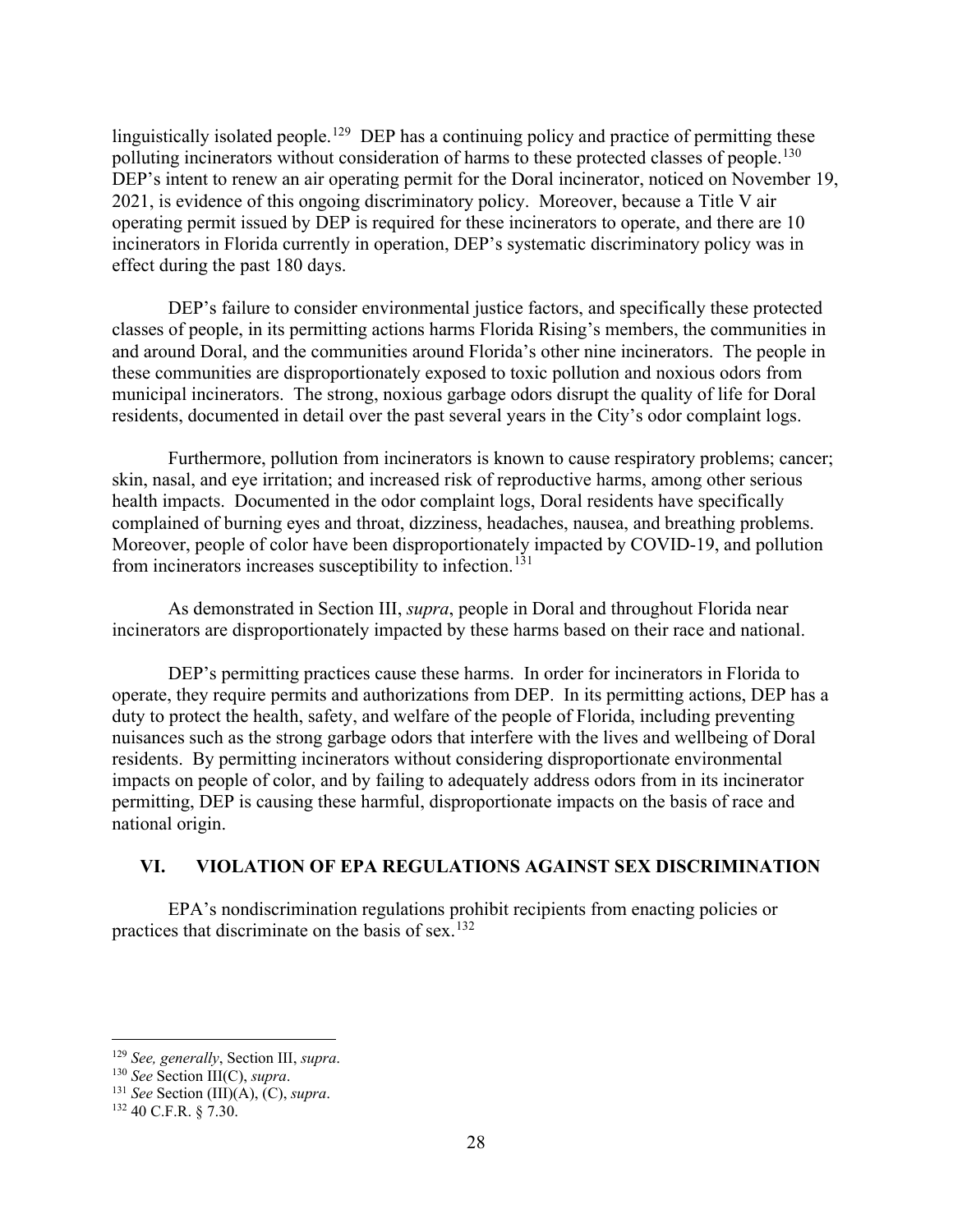## *1. Sex discrimination based on DEP's permitting of incinerators statewide*

DEP has discriminated on the basis of sex against women around the Doral incinerator, which includes Florida Rising members, as well as women in the communities around Florida's other incinerators. DEP has a continuing policy and practice of permitting these polluting incinerators without consideration of the particular vulnerabilities of women to pollutants emitted from incinerators.<sup>133</sup> DEP's intent to renew an air operating permit for the Doral incinerator, noticed on November 19, 2021, is evidence of this ongoing discriminatory policy. Moreover, because a Title V air operating permit issued by DEP is required for these incinerators to operate, and there are 10 incinerators in Florida currently in operation, DEP's systematic discriminatory policy was in effect during the past 180 days.

Women are particularly vulnerable to the adverse health effects from air pollution, and in particular, air pollution from incinerators. Pollution from incinerators are proven to increase reproductive health risks, including preterm delivery, congenital anomalies, infant deaths, and miscarriage.<sup>134</sup>

Because these harms go to reproductive health, they disproportionately impact women in ways that do not impact men.

DEP's permitting practices cause these harms. In order for incinerators in Florida to operate, they require permits and authorizations from DEP. In its permitting actions, DEP has a duty to protect the health, safety, and welfare of the people of Florida, including preventing nuisances such as the strong garbage odors that interfere with the lives and wellbeing of Doral residents. By permitting incinerators without considering and addressing particular risks to women's health, DEP is causing these harmful, disproportionate impacts on the basis of sex.

### **VII. VIOLATION OF SECTION 504 OF THE REHABILITATION ACT**

Section 504 prohibits discrimination against people with disabilities in programs that receive federal financial assistance.<sup>[135](#page-28-2)</sup> EPA's nondiscrimination regulations state that "[n]o person in the United States may, on the basis of age, be excluded from participation in, be denied the benefits of, or be subjected to discrimination under any program or activity receiving EPA assistance." $^{136}$ 

Section 504 requires that people with disabilities be provided meaningful access to programs, which requires reasonable accommodations.[137](#page-28-4) Under some circumstances, the "refusal to modify an existing program might become unreasonable and discriminatory."[138](#page-28-5)

<span id="page-28-0"></span><sup>133</sup> *See* Section III(C), (D), *supra*. 134 *See* Section (III)(A),(C), *supra*.

<span id="page-28-2"></span><span id="page-28-1"></span><sup>135</sup> 29 U.S.C § 701 (c)(2). 136 40 C.F.R. § 7.140.

<span id="page-28-3"></span>

<span id="page-28-4"></span><sup>137</sup> *Southeastern Community College v. Davis*, 442 U.S. 397 (1979).

<span id="page-28-5"></span><sup>138</sup> *Alexander v. Choate*, 469 U.S. 287, 299-302, (1985).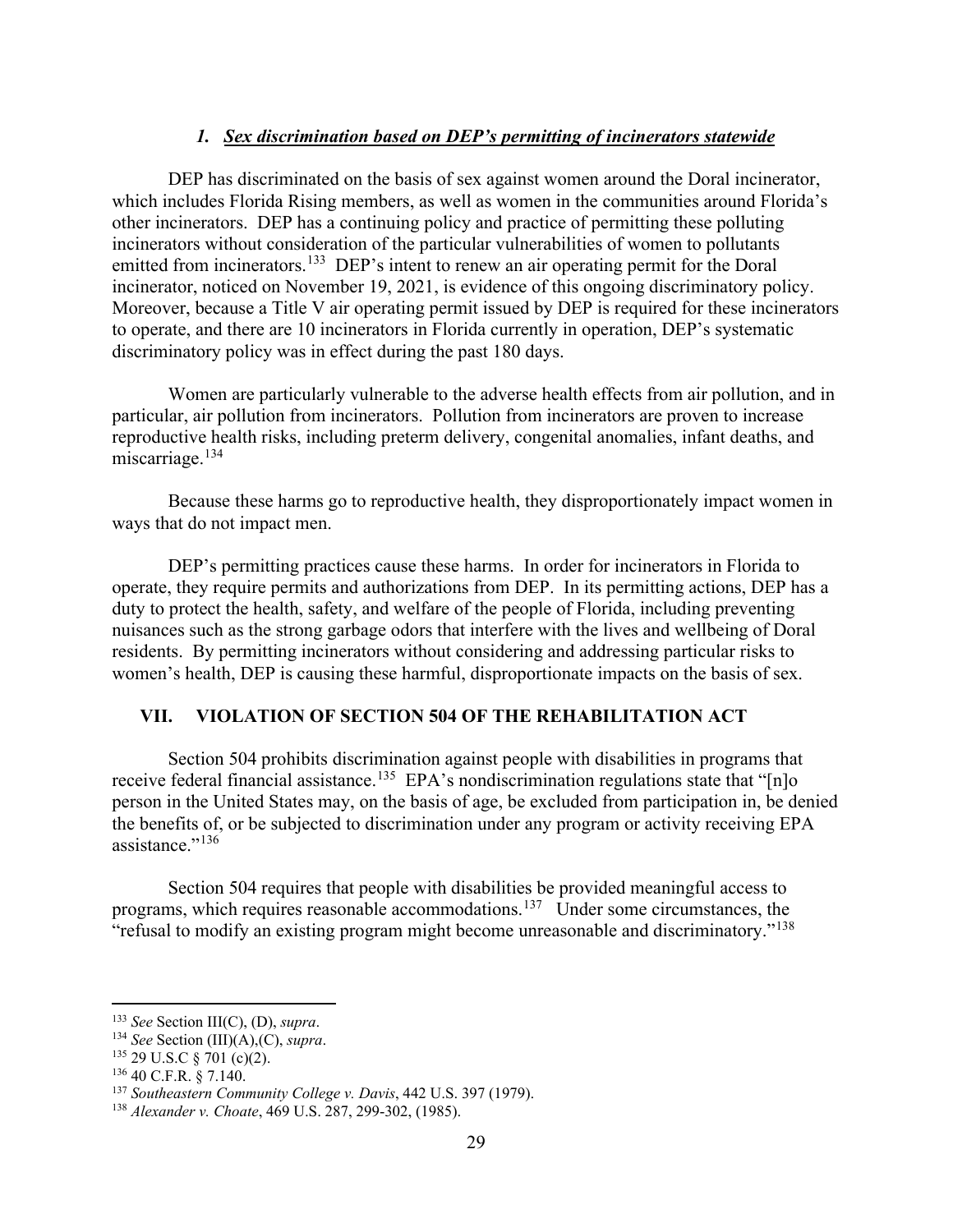### *1. Discrimination on the basis of disability*

DEP has discriminated on the basis of disability against people around the Doral incinerator and Florida's other incinerators statewide. DEP's Accessibility Policy fails to adequately accommodate people with disabilities in the agency's programs and activities, such as in its virtual-only public meetings. DEP's publication of notice on January 24, 2022 of a Teamsonly public meeting on the Doral incinerator – and not agreeing at this time to hybrid virtual/inperson meeting utilizing a more accessible platform like Zoom – is evidence of this ongoing discriminatory policy.<sup>139</sup>

DEP has a practice of regularly using virtual-only venues for its public meetings. Nevertheless, DEP's inconsistent practices with regard to when and how it uses a virtual-only platform raise additional grounds to find discriminatory impact. For instance, over the past year, many of DEP's public meetings have been virtual only, while others have been hybrid. Some of the virtual meetings have provided technological accommodations, while others have not. And some of the virtual meetings have used a user-friendly platform like Zoom, while others have not. DEP does not have any policy or criteria available to the public as to how and why it makes these decisions affecting access.<sup>[140](#page-29-1)</sup>

As previously discussed, people who are disabled are less likely than people who are not disabled to have access to technological devices and internet. Additionally, Teams requires a person to first register for a Microsoft account (a process involving several different steps), unlike Zoom, which allows a person to simply click a link to enter a meeting space. Furthermore, the planned public meeting for February 22, 2022, involved a presentation by DEP, likely a visual presentation using PowerPoint, on the draft permit. Members of the public would also be required to follow instructions to unmute their microphones (or telephones) in the virtual meeting space before speaking. Another purpose of the public meeting is for the public to have access to their government officials – to see and hear them and to be seen and heard by them – something that a Teams and call-in only option could limit or bar based on a person's disability.<sup>[141](#page-29-2)</sup>

For a person with a disability – whether it is physical, visual, auditory, or otherwise – a virtual-only public meeting, and especially one that that first requires registration for an account through a separate application to access it, could limit or completely bar that person from meaningfully accessing DEP's programs and activities.

Such a limitation means a person with a disability could be precluded from meaningfully participating in agency decision making-processes, accessing information, and otherwise having the opportunity to hear from and be heard by their government officials on account of their disability – a harm not faced by those without a disability.

<span id="page-29-0"></span><sup>139</sup> *See* Section III(E), (F), *supra*.

<span id="page-29-1"></span><sup>140</sup> *See* Section III(E), *supra*.

<span id="page-29-2"></span><sup>141</sup> *See* Section III(E), (F), *supra*.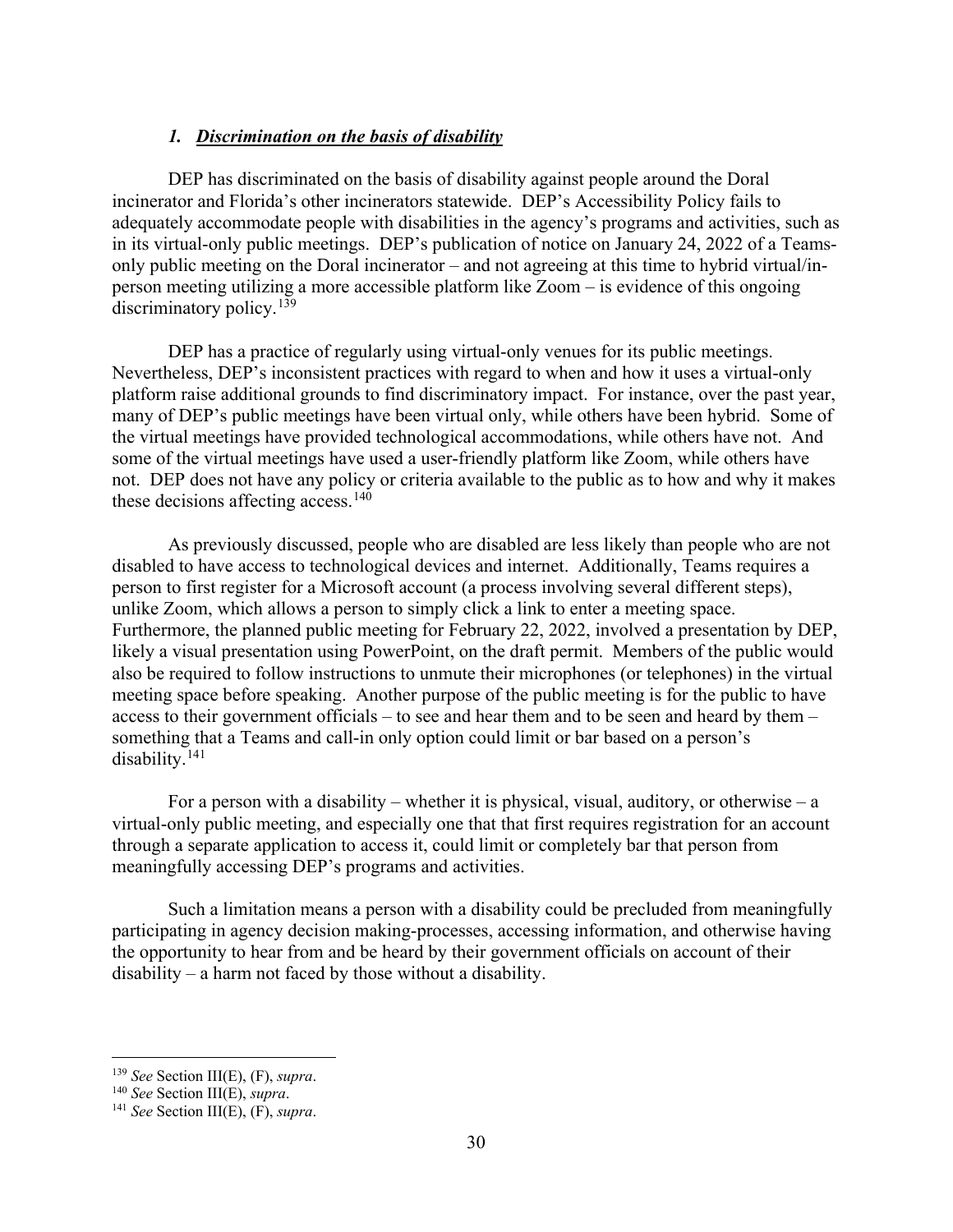DEP determines how to conduct its public meetings, and as the facts in this complaint demonstrate, may disregard specific accommodation requests by members of the public. DEP's incomplete and inconsistent Accessibility Policy and practices, which include holding virtualonly public meetings and events, are therefore the cause of these disparate impacts on people with disabilities.

## **VIII. VIOLATION OF THE AGE DISCRIMINATION ACT**

The Age Discrimination Act of 1975 prohibits discrimination on the basis of age in programs or activities receiving federal financial assistance.<sup>[142](#page-30-0)</sup> EPA's nondiscrimination regulations state that "[n]o qualified handicapped person shall solely on the basis of handicap be excluded from participation in, be denied the benefits of, or otherwise be subjected to discrimination under any program or activity receiving EPA assistance."<sup>143</sup>

### *1. Discrimination on the basis of age procedurally*

DEP has discriminated on the basis of age against people around the Doral incinerator and Florida's other incinerators statewide. DEP's Accessibility Policy fails to adequately accommodate people with disabilities in the agency's programs and activities, such as in its virtual-only public meetings. DEP's publication of notice on January 24, 2022 of a Teams-only public meeting on the Doral incinerator – and not agreeing at this time to hybrid virtual/in-person meeting utilizing a more accessible platform like Zoom – is evidence of this ongoing discriminatory policy.<sup>144</sup> DEP's inconsistent accessibility practices with regard to virtual meetings, outlined in Section VII, *supra*, further discriminates against people in Florida on the basis of age.

As previously discussed, people who over age 65 are less likely than people in other age groups to have access to technological devices and internet. <sup>145</sup> Additionally, Teams requires a person to first register for a Microsoft account, unlike Zoom, which allows a person to simply click a link to enter a meeting space. For persons who are older and not technologically proficient or do not have access to technology or internet, they might be foreclosed from meaningfully accessing a DEP program or activity like the public meeting on the Doral incinerator.

Though DEP allowed for a call-in number to access the planned February 24, 2022 public meeting, telephonic appearance is not an adequate alternative when one of the purposes of a public meeting is to see and hear ones public officials and be seen and heard by them. Thus,

<span id="page-30-0"></span><sup>142</sup> 42 U.S.C. §§ 6101-6107.

<span id="page-30-1"></span> $143$  40 C.F.R.  $\frac{8}{9}$  7.45.

<span id="page-30-2"></span><sup>144</sup> *See* Section III(E), *supra*.

<span id="page-30-3"></span><sup>145</sup> *See* Section III(F), *supra*.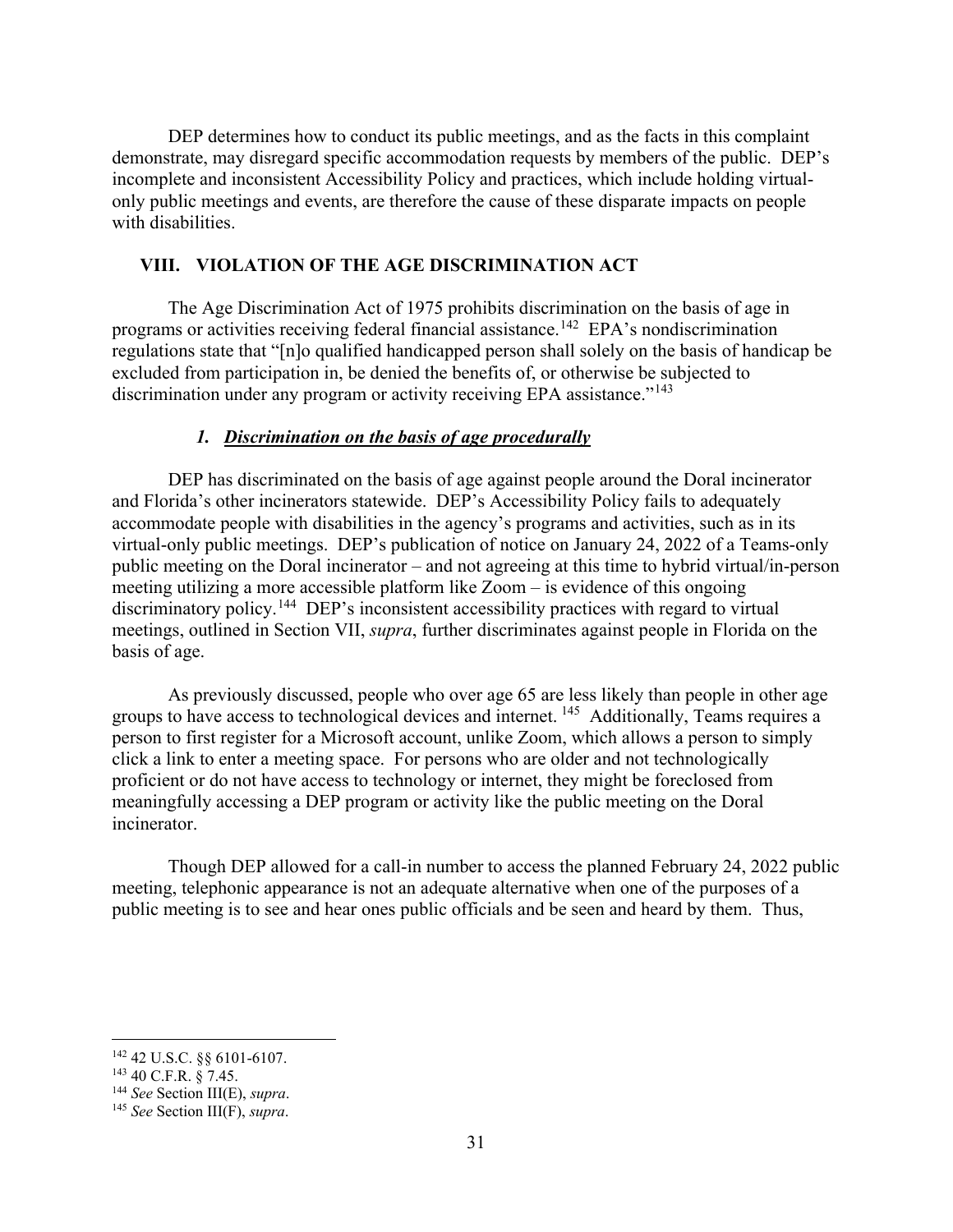DEP's public meetings should at a minimum allow for hybrid virtual/in-person attendance, something that other agencies in Florida have made a habit of doing.<sup>146</sup>

For a persons over a certain age, a virtual-only public meeting, and especially one that first requires registration for an account through a separate process involving many steps, could limit or completely bar that person from meaningfully accessing DEP's programs and activities.

Such a limitation or bar means persons of a certain age could be precluded from meaningfully participating in agency decision making-processes, accessing information, and otherwise having the opportunity to hear from and be heard by their government officials on account of their disability– a harm not faced by persons in other age groups known to have better access to and familiarity with technological devices and the internet.

DEP determines how to conduct its public meetings, and as the facts in this complaint demonstrate, may disregard specific accommodation requests by members of the public. DEP's incomplete and inconsistent Accessibility Policy and practices, which include holding virtualonly public meetings and events, are therefore the cause of these disparate impacts on people on the basis of age.

## *2. Age discrimination based on DEP's permitting of incinerators statewide*

DEP has discriminated on the basis of age against older people and children – especially children under age 5 – in communities around the Doral incinerator, which includes Florida Rising members, as well as in communities around Florida's other incinerators statewide. DEP has a continuing policy and practice of permitting these polluting incinerators without consideration of the particular vulnerabilities of older people and children to pollutants emitted from incinerators.<sup>147</sup> DEP's intent to renew an air operating permit for the Doral incinerator, noticed on November 19, 2021, is evidence of this ongoing discriminatory policy. Moreover, because a Title V air operating permit issued by DEP is required for these incinerators to operate, and there are 10 incinerators in Florida currently in operation, DEP's systematic discriminatory policy was in effect during the past 180 days.

DEP's failure to consider environmental justice factors, and specifically these protected classes of people, in its permitting actions harms Florida Rising's members, the communities in and around Doral, and the communities around Florida's other nine incinerators. Older people and children in these communities are disproportionately exposed to toxic pollution and noxious odors from municipal incinerators, which cause adverse health impacts such as asthma, reduced lung function, and other respiratory and health impacts.<sup>148</sup> Both older and younger people are more vulnerable to the adverse health effects from air pollution that incinerators emit, and as

<span id="page-31-0"></span><sup>146</sup> *See, e.g*., Florida Dept. of Transportation, Public Meeting Notices,

[http://fdotwp1.dot.state.fl.us/publicsyndication/PublicMeetings.aspx/publicmeetings\\_district4](http://fdotwp1.dot.state.fl.us/publicsyndication/PublicMeetings.aspx/publicmeetings_district4) (last visited March 30, 2022) (showing virtual and in-person public meetings, with the in-person components being located at public facilities like a local library or community center).<br> $^{147}$  See Section III(C), (D), supra.

<span id="page-31-1"></span>

<span id="page-31-2"></span><sup>&</sup>lt;sup>148</sup> See Section III(C), supra.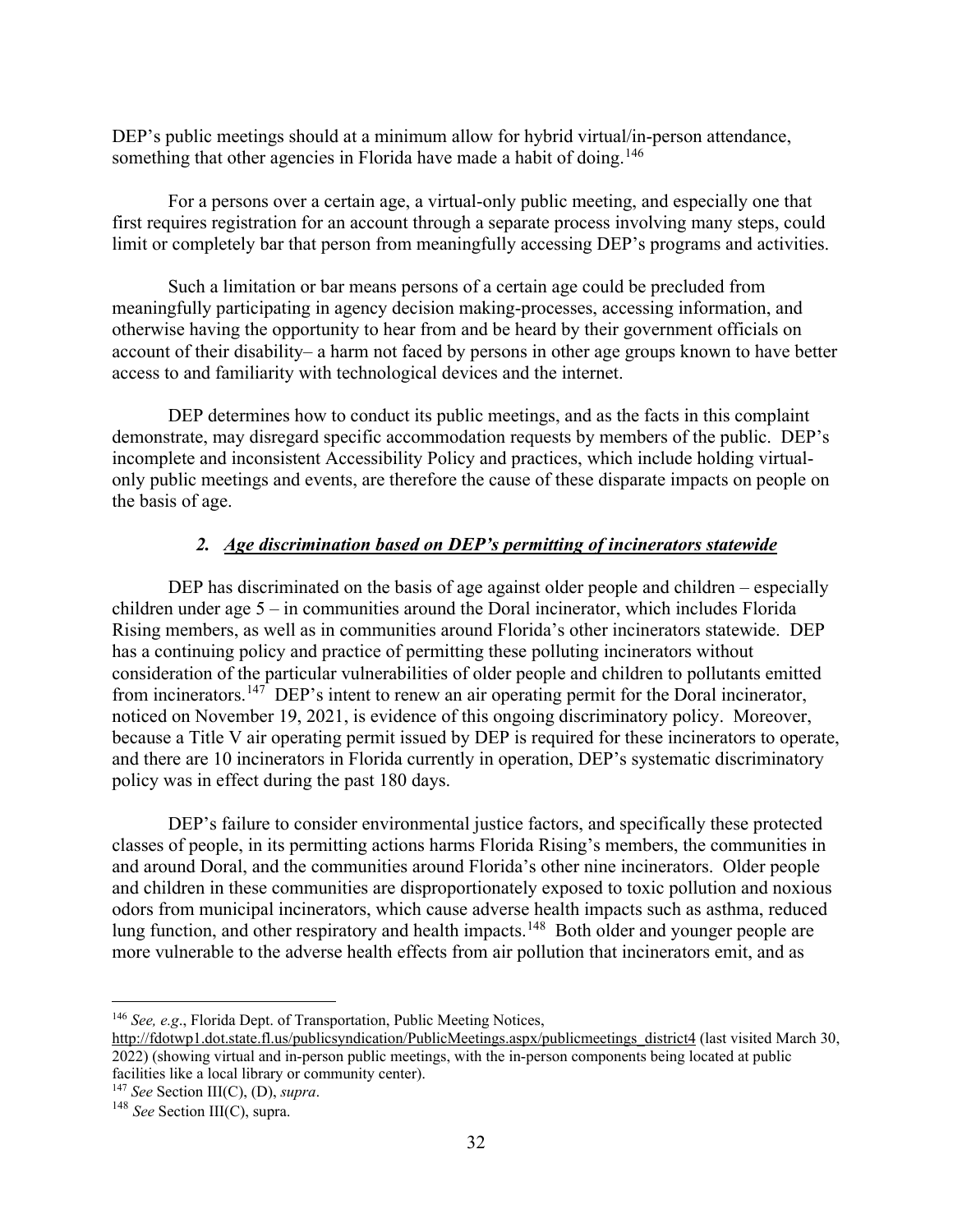demonstrated in this complaint, Florida's incinerators disproportionately impact children under age 5.[149](#page-32-0)

As demonstrated in Section III, *supra*, people in Doral and throughout Florida near incinerators are disproportionately impacted by these harms on the basis of age.

DEP's permitting practices cause these harms. In order for incinerators in Florida to operate, they require permits and authorizations from DEP. In its permitting actions, DEP has a duty to protect the health, safety, and welfare of the people of Florida, including preventing nuisances such as the strong garbage odors that interfere with the lives and wellbeing of Doral residents. By permitting incinerators without considering and addressing the vulnerabilities of older people and children, DEP is causing these harmful, disproportionate impacts based on age.

## **IX. INVESTIGATION INTO INTENTIONAL DISCRIMINATION IS WARRANTED**

To show intentional discrimination, or disparate treatment, a complainant must show that the recipient treated individuals differently because of their race, color, national origin, or other protected status. A complainant is not required to show evidence of bad-faith, ill-will, or evil motive on the recipient's part. Because direct proof of discriminatory motive is often unavailable, EPA can also consider direct and circumstantial evidence of discriminatory intent, including statements by decision-makers, the historical background of the events at issue, the foreseeability of the consequences of an action, a history of discriminatory or segregated conduct, or a substantial disparate impact on a protected group.<sup>[150](#page-32-1)</sup>

Though the focus of Florida Rising's claims are on disparate impact, Florida Rising requests that EPA assess and investigate whether the facts in this complaint give rise to intentional discrimination on DEP's part, considering as a whole the agency's historic lack of an LEP policy in a diverse state like Florida; the agency's unwillingness to provide a competent Spanish-language interpreter at public meeting on the Doral incinerator; the agency's plans for a virtual-only public meeting via Teams on the Doral incinerator, despite having hybrid public meetings in other instances and providing other forms of accommodation in other meetings; the agency's statement that non-discrimination law and guidance do not apply to its Title V program; the agency's derogatory statement that Florida Rising was trying to "bootstrap" its environmental justice claims against the Title V program to other DEP programs; and DEP historically failing to consider environmental justice in its permitting actions.

# **X. LESS DISCRIMINATORY ALTERNATIVES**

The following less discriminatory alternatives available to DEP include but are not limited to:

<span id="page-32-1"></span><span id="page-32-0"></span><sup>149</sup> *See* Section (III)(A), (C), *supra*. 150 ECRCO Toolkit, *supra* note 106, at 7-10.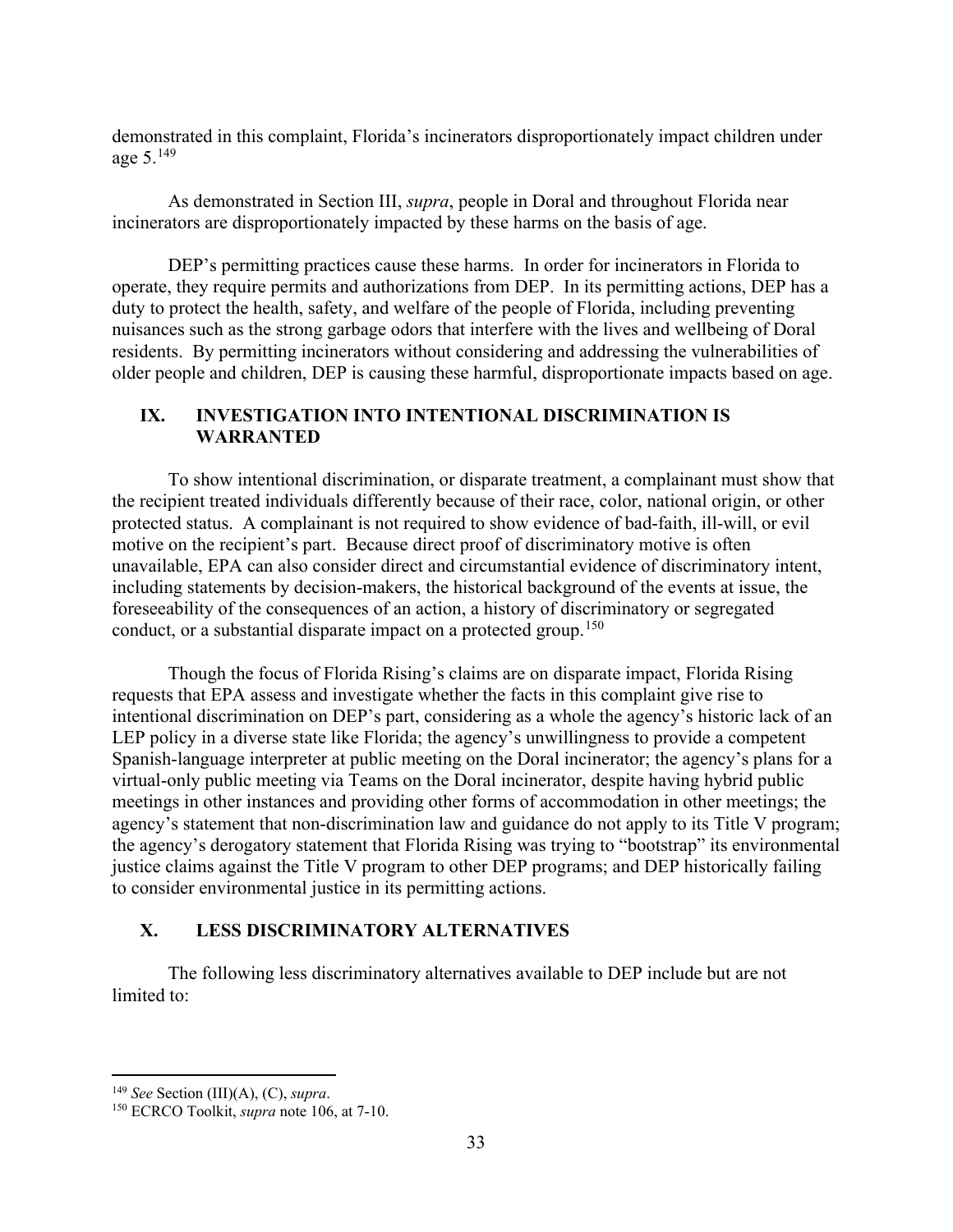- 1. Developing an LEP program with policies and protocols in place to ensure meaningful access to DEP's programs and activities by LEP persons;
- 2. Revising Florida's Administrative Code to require all notices that require publication to be published in English as well as in other relevant languages;
- 3. Publishing notices in newspapers of general circulation that are widely read by impacted communities, including in publications with a high readership by LEP persons who would be affected by an agency action, with publication being in both print and online form;
- 4. Require posting of public meeting or hearing notices at proposed meeting sites in English as well as in other applicable languages;
- 5. Require posting of public meeting or hearing notices at public locations throughout the community that will be affected by a proposed agency action, such as near schools, in public libraries, places of worship, public transportation spaces, etc.;
- 6. Revise Florida's Administrative Code to require competent language interpretation services at public meetings, establish criteria for when a certified language interpreter will be required (in keeping with federal law and guidance), and include in public notices whether language interpretation will be made available;
- 7. Require public meetings and hearings take place both in-person and virtually, with the in-person component taking place in the impacted community and the virtual component utilizing Zoom or comparable user-friendly platform;
- 8. Expand its Accessibility Policy to ensure adequate accommodations by people based on age, disability, and LEP status at the virtual component of public meetings or meetings;
- 9. Allow elderly and disabled persons to comment first during public meetings and hearings, followed by children under the age of 18 and families with children;
- 10. Expressly take into account civil rights requirements and guidance in all agency operations, including programs and activities and permitting actions;
- 11. Expressly take into account environmental justice laws and guidance in all permitting actions, through applicable federal laws governing an agency action and/or through Section 403.702, Florida Statutes;
- 12. Create a Public Involvement Plan for permitting actions in environmental justice communities, that includes building relationships with environmental justice communities and breaking down barriers to their access to information and public participation;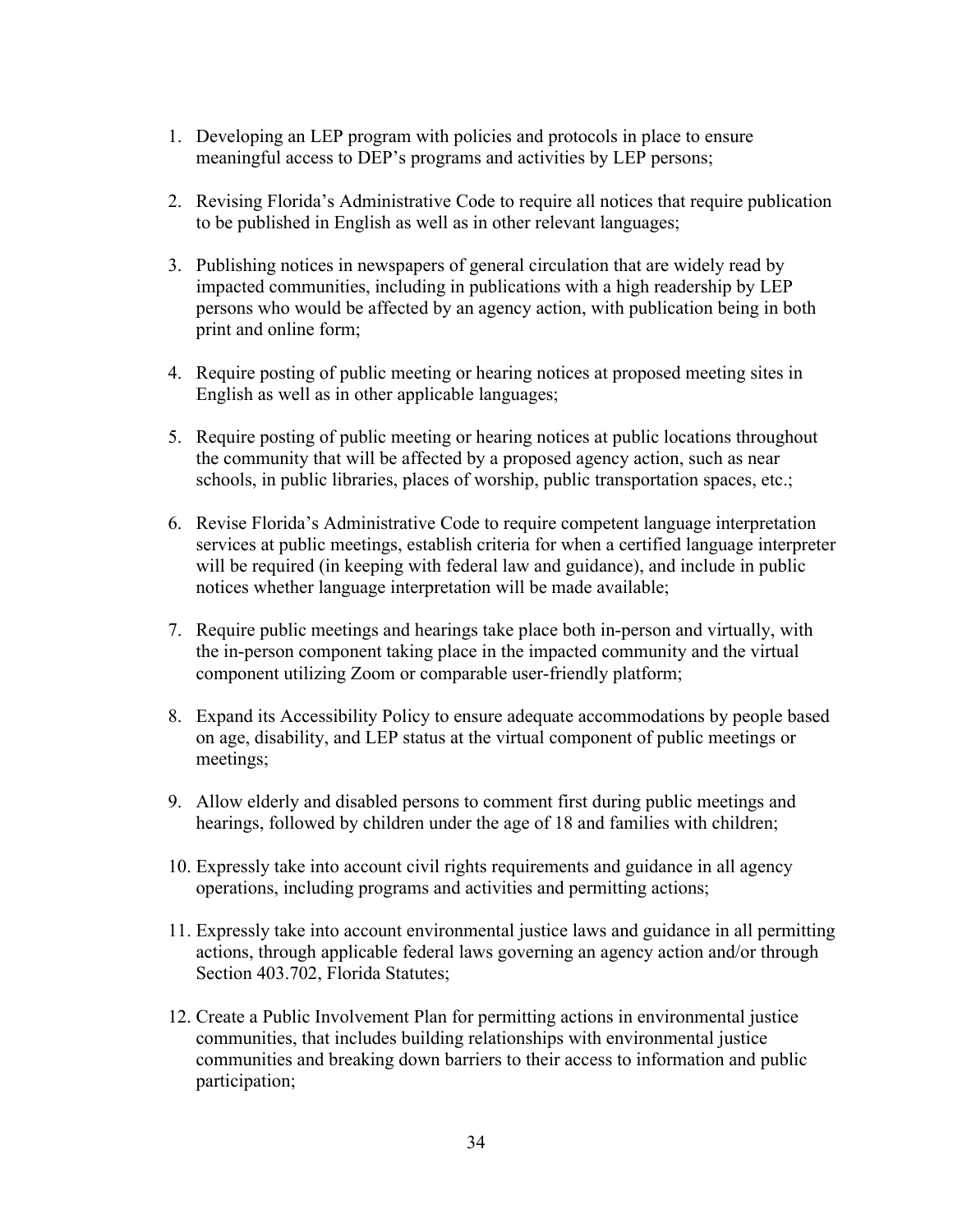- 13. Host workshops to educate members of environmental justice communities on key environmental processes and how to effectively engage;
- 14. Make DEP's Oculus and Nexus public information systems easier to use and available in other languages;
- 15. Translate technical documents into lay language (in English, Spanish, and any other applicable language).

# **XI. RELIEF REQUESTED**

Florida Rising requests that EPA promptly and comprehensively accept this complaint; investigate all allegations in the complaint, including whether DEP violated Title VI of the Civil Rights Act of 1964, Section 504 of the Rehabilitation Act of 1973, the Age Discrimination Act of 1975, and EPA's implementing nondiscrimination regulations; and take all actions necessary to ensure DEP comply with the law. Florida Rising also requests that the Civil Rights Division of the Department of Justice play an active role in coordinating this federal investigation and any enforcement actions, consistent with the mission of the Federal Coordination and Compliance Section.

Florida Rising requests that DEP be brought into full compliance and ask EPA to provide the following relief and any other relief deemed necessary:

- 1. Require DEP, when it re-notices the public meeting on the Doral incinerator, to publish notice in a newspaper of general circulation widely read by the local community, in English, Spanish, and any other applicable language.
- 2. Require DEP to conduct a hybrid virtual/in-person public meeting on the Doral incinerator, in which the in-person component takes place locally in Doral and the virtual component utilizes Zoom or a comparable user-friendly platform.
- 3. Require DEP to provide a certified Spanish-language interpreter at the public meeting on the Doral incinerator and be prepared to accommodate as needed members of the public based on their age or disability.
- 4. Require DEP to develop an LEP program with policies and protocols in place to ensure meaningful access to DEP's programs and activities by LEP persons.
- 5. Revise Florida's Administrative Code to ensure required public notices are published in English as well as in other applicable languages, in keeping with EPA's LEP guidance.
- 6. Revise Florida's Administrative Code to require competent language interpretation services at public meetings and hearings; establish criteria for when a certified language interpreter will be required, in keeping with federal law and guidance; and include in public notices whether language interpretation will be made available.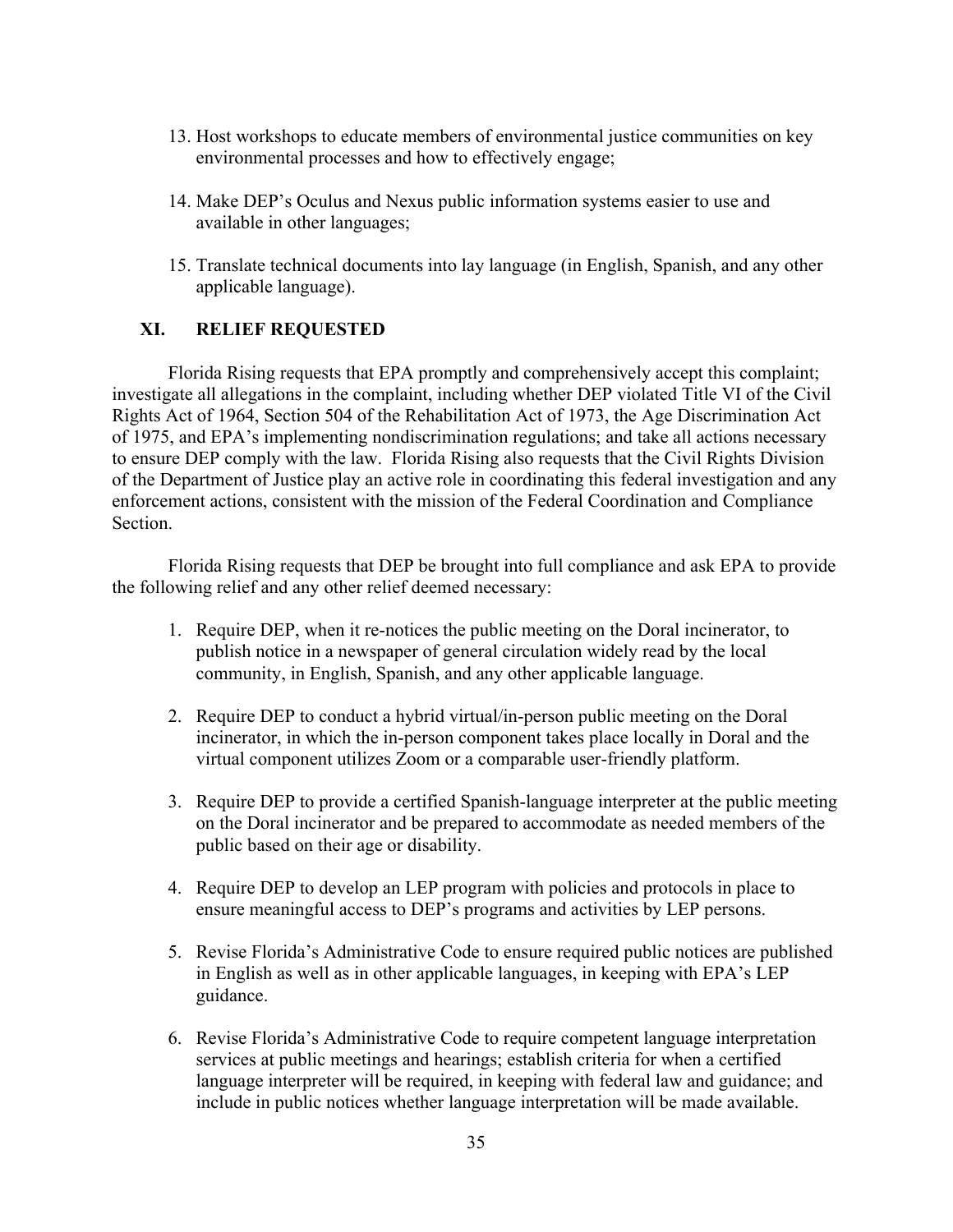- 7. Require DEP to update its Accessibility Policy to account for accommodations on the basis of disability, age, and limited English proficiency during the virtual components of its public meetings or hearings.
- 8. Require DEP to comply with civil rights law and guidance and environmental law and guidance in all of its permitting actions.
- 9. Require DEP to expressly take into account environmental justice and relevant demographic and social factors in its permitting actions, conducting a full and fair analysis of whether a permitting action would disproportionately harm communities on the basis of race, color, national origin, age, disability, sex, or other protected classes; and identify alternatives that would avoid, minimize, or mitigate those harms, including not taking a permitting action.
- 10. Require that any decision to renew a permit is conditioned on ameliorating adverse impacts to environmental justice communities, with specific benchmarks for monitoring and compliance, in a manner that does not shift financial or other costs onto taxpayers and impacted community members.

If DEP does not come into compliance voluntarily, Florida Rising requests that EPA suspend or terminate financial assistance to DEP, at least in regard to any discretionary funding requested by the agency or funding used in a manner that does not directly protect the public. *See* 40 C.F.R. § 7.130.

Florida Rising also requests that it be involved in the investigation and resolution of this complaint. We look forward to working with EPA's ECRCO and DOJ to prevent further harm to the people of Doral and Florida as a whole.

Sincerely,

*/s/ Dominique Burkhardt* Senior Attorney, Earthjustice 4500 Biscayne Blvd., Ste. 201 Miami, FL 33137 [dburkhardt@earthjustice.org](mailto:dburkhardt@earthjustice.org) (305) 440-5432

*/s/ Nestor Perez* Associate Attorney, Earthjustice 4500 Biscayne Blvd., Ste. 201 Miami, FL 33137 [nperez@earthjustice.org](mailto:nperez@earthjustice.org) (305) 440-5432